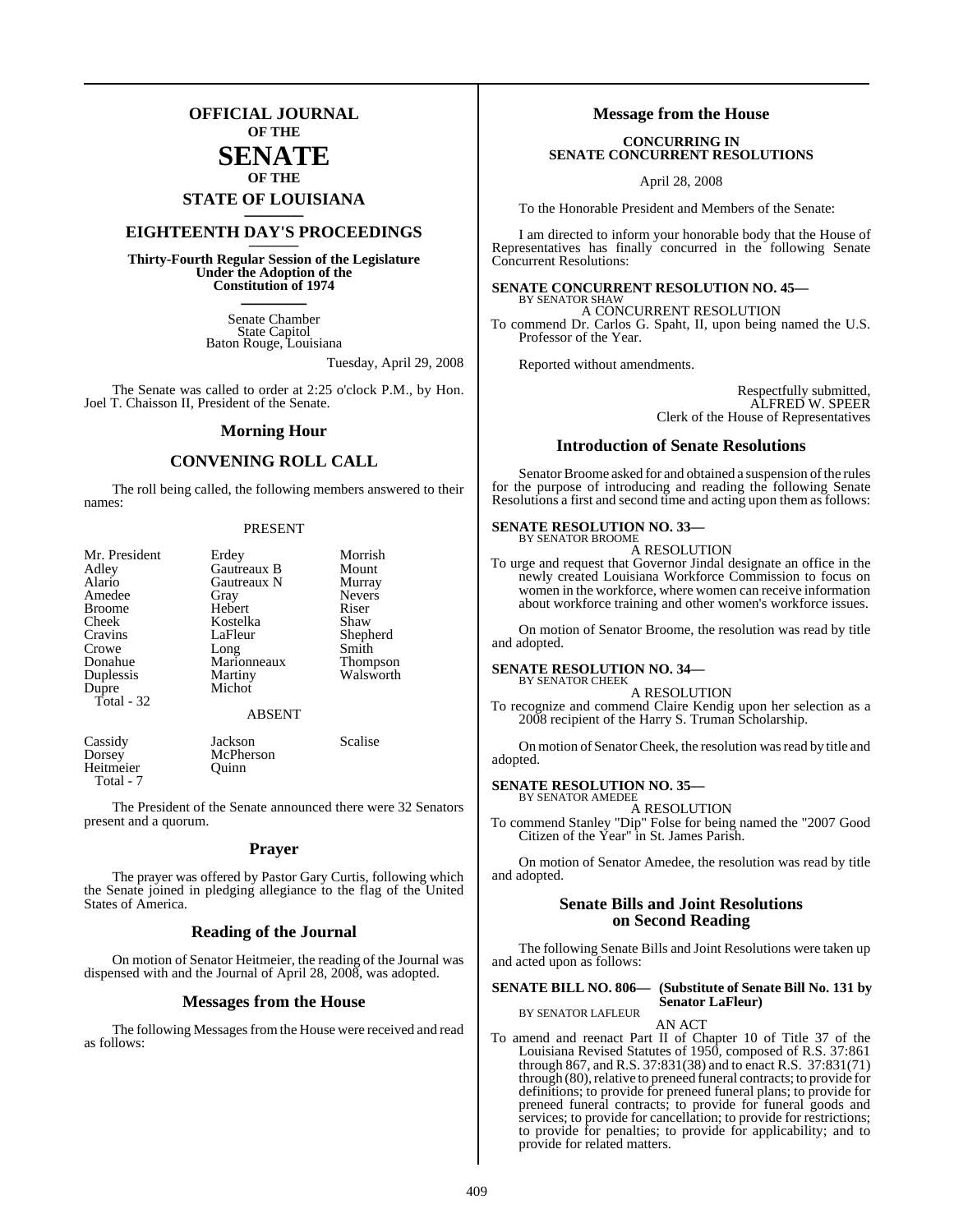## **Page 2 SENATE 18th DAY'S PROCEEDINGS**

On motion of Senator Duplessis, the bill was read by title and ordered engrossed and passed to a third reading.

#### **SENATE BILL NO. 807— (Substitute of Senate Bill No. 422 by Senator Duplessis)**

BY SENATOR DUPLESSIS

AN ACT

To enact Chapter 10-A of Title 45 of the Louisiana Revised Statutes of 1950, to be comprised of R.S. 45:1361 through 1377, relative to cable services and video services; to create the "Consumer Choice for Television Act"; to provide guidelines for cable services and video services; to provide for certificate of franchise authority to be distributed by the secretary of state; to provide for franchise fees associated with cable services or video services; to provide for franchise fee audits and dispute resolutions; to provide for the distribution of these fees; to provide for a prohibition against build-out requirements; to authorize a local governmental subdivision to regulate a certificate holder; to prohibit discrimination with regard to cable services or video services; to provide for public, educational, and governmental access programming streams and support; to provide for effect on local franchise agreements; to provide for a prohibition of in-kind contributions or grants; to provide for customer service standards; to provide for emergency alert services; and to provide for related matters.

On motion of Senator Duplessis, the bill was read by title and ordered engrossed and passed to a third reading.

### **Messages from the House**

The following Messages from the House were received and read as follows:

### **Message from the House**

### **ASKING CONCURRENCE IN HOUSE BILLS AND JOINT RESOLUTIONS**

### April 28, 2008

To the Honorable President and Members of the Senate:

I am directed to inform your honorable body that the House of Representatives has finally passed and asks your concurrence in the following House Bills and Joint Resolutions:

### **HOUSE BILL NO. 193—** BY REPRESENTATIVE KATZ

AN ACT

To amend and reenact R.S. 40:1299.39(A)(1)(a)(ii), relative to medicalmalpractice coverage; to provide that voluntary services provided by physicians for the state via telemedicine be included in medical malpractice coverage; and to provide for related matters.

### **HOUSE BILL NO. 215—** BY REPRESENTATIVE FOIL

AN ACT

To amend and reenact R.S. 9:2794(D)(1)(d), relative to expert witnesses in medical malpractice actions; to provide for qualifications as a medical expert witness; and to provide for related matters.

### **HOUSE BILL NO. 246—**

BY REPRESENTATIVE RICHMOND AN ACT

To amend and reenact R.S. 15:321(C) and to enact R.S. 15:321(D) through (I), relative to the Louisiana Sentencing Commission; to provide for legislative findings regarding the criminal justice system and criminal penalties; to provide for the duties of the Louisiana Sentencing Commission; to require the commission

to undertake an extensive review of the sentencing laws and practices of the state of Louisiana; to require the commission to make recommendations to the legislature regarding that evaluation; to provide a time period for the issuance of reports; and to provide for related matters.

### **HOUSE BILL NO. 502—** BY REPRESENTATIVE ARNOLD

AN ACT

To enact R.S. 32:702(16) and 718, relative to the sale of auto hulks; to provide for the definition of auto hulk; to provide for regulation of the sale of an auto hulk to a scrap metal processor or a licensed automotive dismantler and parts recycler; and to provide for related matters.

### **HOUSE BILL NO. 556—**

BY REPRESENTATIVES ARNOLD AND PONTI AN ACT

To amend and reenact R.S. 37:2156.1(F) and to enact R.S.  $37:2150.1(14)$  and  $(15)$ , relative to the licensing of electrical and mechanical contractors; to provide for definitions; to provide for preemption of certain contractors; and to provide for related matters.

## **HOUSE BILL NO. 610—** BY REPRESENTATIVE WHITE

- AN ACT
- To amend and reenact R.S.  $38:2212(A)(1)(f)$  and  $2212.1(B)(4)$ , relative to public contracts; to provide the option for contractors to electronically submit bids for public contracts; to provide for the receipt of electronic bids by political subdivisions; and to provide for related matters.

### **HOUSE BILL NO. 814—** BY REPRESENTATIVE TEMPLET

AN ACT To amend and reenact R.S. 32:295(I) and to enact R.S. 32:414(T), relative to child restraint systems; to provide for fines for failure to properly restrain a child; to provide for suspensions of licenses under certain circumstances; and to provide for related matters.

### **HOUSE BILL NO. 887—**

BY REPRESENTATIVE LABRUZZO

- AN ACT
- To enact R.S. 40:1299.39(O) and 1299.42(F), relative to limitations on medical malpractice claims; to provide for the reduction in the amount recoverable in certain circumstances; to limit certain causes of action filed by certain persons; and to provide for related matters.

### **HOUSE BILL NO. 954—** BY REPRESENTATIVE ELLINGTON

AN ACT

To amend and reenact R.S. 40:1299.40(A)(1), (B), and (E)(6) and to enact Part XXII-A of Chapter 5 of Title 40 of the Louisiana Revised Statutes of 1950, to be comprised ofR.S. 40:1299.40.1, relative to electronic health care transactions; to permit consent to medical treatment to be given by other than written means, including electronic means; to authorize the use of electronic signature authentication and identification with respect to individually identifiable health information; to establish permitted features of an electronic signature authentication and identification system; and to provide for related matters.

### **HOUSE BILL NO. 416—**

BY REPRESENTATIVE ELLINGTON

AN ACT To enact R.S.  $51:1787(A)(1)(a)(iii)$ , (iv), and (v), relative to the rebate of sales and use taxes; to require the timely payment of sales and use tax rebates; to authorize reconsideration of certain items; to require the payment of interest under certain circumstances; and to provide for related matters.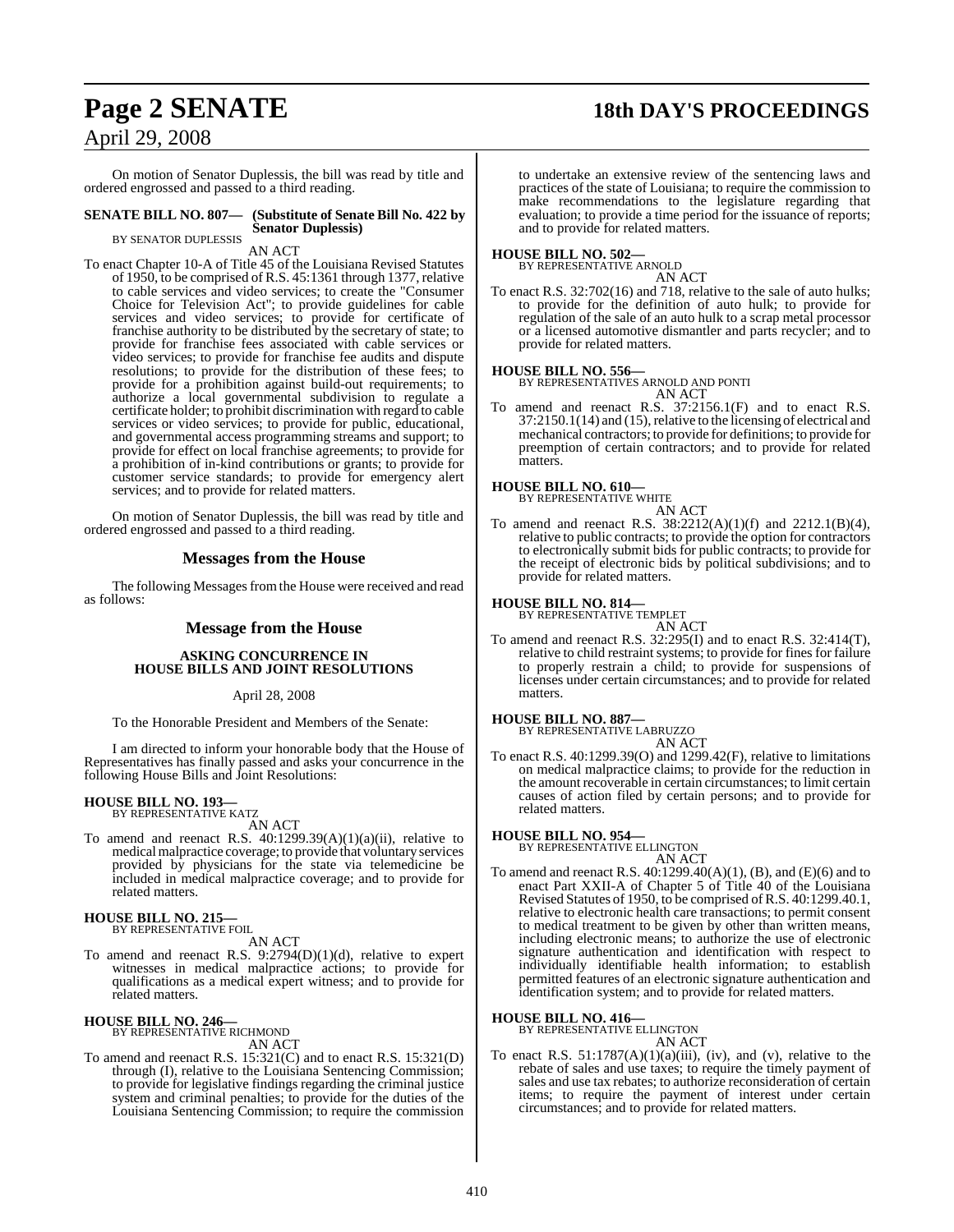## **18th DAY'S PROCEEDINGS Page 3 SENATE**

# April 29, 2008

**HOUSE BILL NO. 945—** BY REPRESENTATIVE MONICA

AN ACT

To amend and reenact R.S. 32:473.1, relative to abandoned motor vehicles; to provide relative to the removal of abandoned vehicles from highways by parishes and municipalities; to provide relative to liability; to provide for notice of removal; and to provide for related matters.

### **HOUSE BILL NO. 683—**

BY REPRESENTATIVE ROBIDEAUX AN ACT

To amend and reenact R.S. 47:31(1), relative to individual income taxation; to provide relative to residency requirements for purposes of state income taxation; and to provide for related matters.

### **HOUSE BILL NO. 80—**

BY REPRESENTATIVE LOPINTO

- AN ACT
- To amend and reenact R.S. 42:1111(E)(2), relative to the Code of Governmental Ethics; to provide relative to the rendering of certain assistance by elected officials; to provide relative to disclosure requirements regarding such assistance; and to provide for related matters.

**HOUSE BILL NO. 1142—** BY REPRESENTATIVES ST. GERMAIN, BILLIOT, AND HENDERSON AND SENATOR DUPRE

AN ACT

To enact R.S. 56:422(E), relative to harvest of oysters; to authorize the Wildlife and Fisheries Commission to promulgate rules and regulations that allow the operation of oyster cargo vessels; and to provide for related matters.

> Respectfully submitted, ALFRED W. SPEER Clerk of the House of Representatives

### **House Bills and Joint Resolutions**

Senator Mount asked for and obtained a suspension of the rules to take up at this time the following House Bills and Joint Resolutions just received from the House which were taken up, read a first and second time by their titles and acted upon as follows:

### **HOUSE BILL NO. 80—** BY REPRESENTATIVE LOPINTO

AN ACT

To amend and reenact R.S. 42:1111(E)(2), relative to the Code of Governmental Ethics; to provide relative to the rendering of certain assistance by elected officials; to provide relative to disclosure requirements regarding such assistance; and to provide for related matters.

The bill was read by title and referred by the President to the Committee on Senate and Governmental Affairs.

#### **HOUSE BILL NO. 193—** BY REPRESENTATIVE KATZ

AN ACT

To amend and reenact R.S.  $40:1299.39(A)(1)(a)(ii)$ , relative to medicalmalpractice coverage; to provide that voluntary services provided by physicians for the state via telemedicine be included in medical malpractice coverage; and to provide for related matters.

The bill was read by title and referred by the President to the Committee on Judiciary A.

### **HOUSE BILL NO. 215—**

BY REPRESENTATIVE FOIL

AN ACT To amend and reenact R.S. 9:2794(D)(1)(d), relative to expert witnesses in medical malpractice actions; to provide for qualifications as a medical expert witness; and to provide for related matters.

The bill was read by title and referred by the President to the Committee on Judiciary A.

### **HOUSE BILL NO. 246—** BY REPRESENTATIVE RICHMOND

AN ACT To amend and reenact R.S. 15:321(C) and to enact R.S. 15:321(D) through (I), relative to the Louisiana Sentencing Commission; to provide for legislative findings regarding the criminal justice system and criminal penalties; to provide for the duties of the Louisiana Sentencing Commission; to require the commission to undertake an extensive review of the sentencing laws and practices of the state of Louisiana; to require the commission to make recommendations to the legislature regarding that evaluation; to provide a time period for the issuance of reports; and to provide for related matters.

The bill was read by title and referred by the President to the Committee on Judiciary B.

### **HOUSE BILL NO. 416—**

BY REPRESENTATIVE ELLINGTON AN ACT

To enact R.S.  $51:1787(A)(1)(a)(iii)$ , (iv), and (v), relative to the rebate of sales and use taxes; to require the timely payment of sales and use tax rebates; to authorize reconsideration of certain items; to require the payment of interest under certain circumstances; and to provide for related matters.

The bill was read by title and referred by the President to the Committee on Revenue and Fiscal Affairs.

### **HOUSE BILL NO. 502—** BY REPRESENTATIVE ARNOLD

AN ACT

To enact R.S. 32:702(16) and 718, relative to the sale of auto hulks; to provide for the definition of auto hulk; to provide for regulation of the sale of an auto hulk to a scrap metal processor or a licensed automotive dismantler and parts recycler; and to provide for related matters.

The bill was read by title and referred by the President to the Committee on Commerce, Consumer Protection, and International Affairs.

**HOUSE BILL NO. 556—** BY REPRESENTATIVES ARNOLD AND PONTI

- AN ACT
- To amend and reenact R.S. 37:2156.1(F) and to enact R.S.  $37:2150.1(14)$  and  $(15)$ , relative to the licensing of electrical and mechanical contractors; to provide for definitions; to provide for preemption of certain contractors; and to provide for related matters.

The bill was read by title and referred by the President to the Committee on Commerce, Consumer Protection, and International Affairs.

**HOUSE BILL NO. 610—**

### BY REPRESENTATIVE WHITE

AN ACT

To amend and reenact R.S. 38:2212(A)(1)(f) and 2212.1(B)(4), relative to public contracts; to provide the option for contractors to electronically submit bids for public contracts; to provide for the receipt of electronic bids by political subdivisions; and to provide for related matters.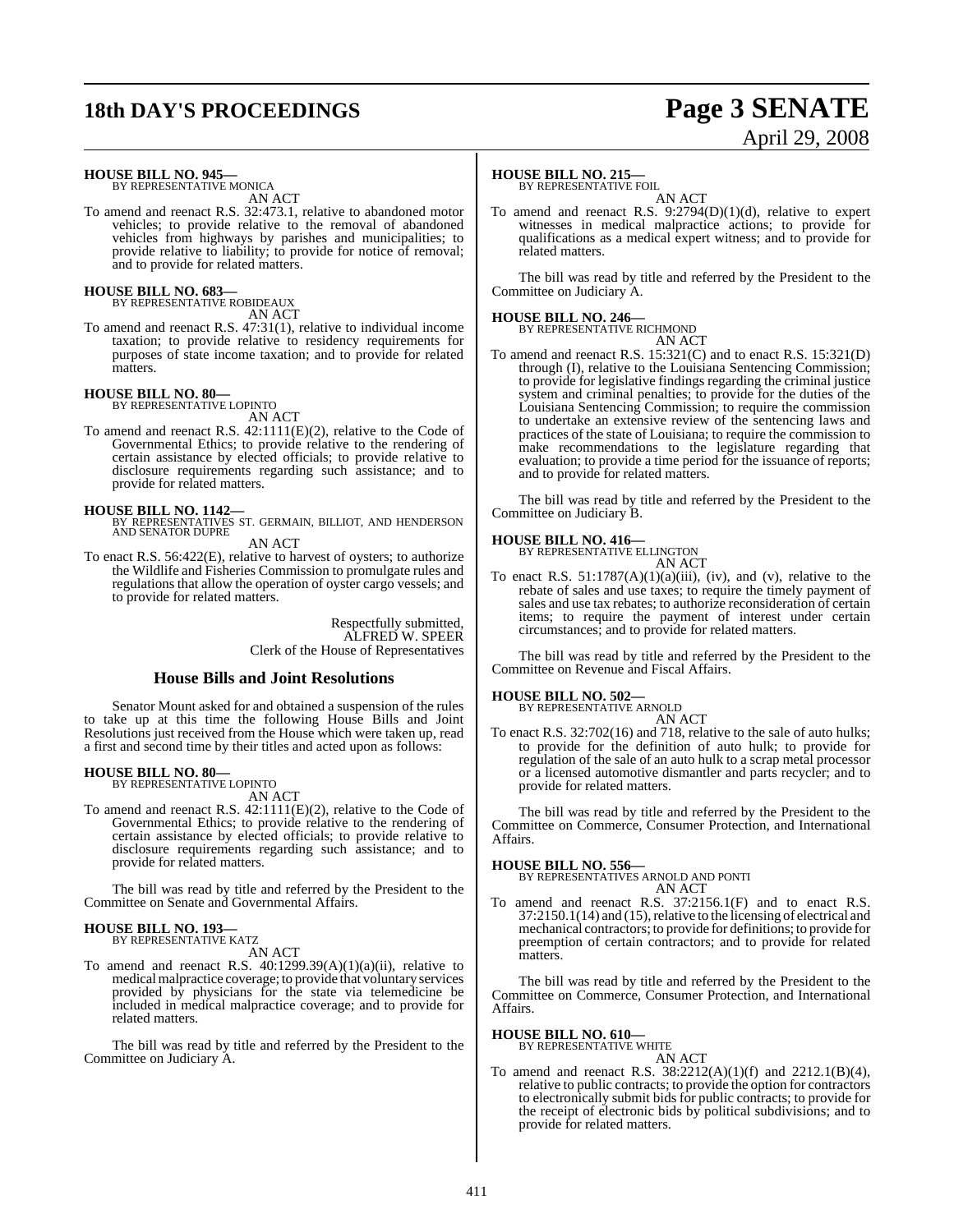## **Page 4 SENATE 18th DAY'S PROCEEDINGS** April 29, 2008

The bill was read by title and referred by the President to the Committee on Transportation, Highways and Public Works.

### **HOUSE BILL NO. 683—** BY REPRESENTATIVE ROBIDEAUX

AN ACT

To amend and reenact R.S. 47:31(1), relative to individual income taxation; to provide relative to residency requirements for purposes of state income taxation; and to provide for related matters.

The bill was read by title and referred by the President to the Committee on Revenue and Fiscal Affairs.

### **HOUSE BILL NO. 814—** BY REPRESENTATIVE TEMPLET

AN ACT

To amend and reenact R.S. 32:295(I) and to enact R.S. 32:414(T), relative to child restraint systems; to provide for fines for failure to properly restrain a child; to provide for suspensions of licenses under certain circumstances; and to provide for related matters.

The bill was read by title and referred by the President to the Committee on Transportation, Highways and Public Works.

#### **HOUSE BILL NO. 887—** BY REPRESENTATIVE LABRUZZO

AN ACT

To enact R.S. 40:1299.39(O) and 1299.42(F), relative to limitations on medical malpractice claims; to provide for the reduction in the amount recoverable in certain circumstances; to limit certain causes of action filed by certain persons; and to provide for related matters.

The bill was read by title and referred by the President to the Committee on Judiciary A.

### **HOUSE BILL NO. 945—**

BY REPRESENTATIVE MONICA AN ACT

To amend and reenact R.S. 32:473.1, relative to abandoned motor vehicles; to provide relative to the removal of abandoned vehicles from highways by parishes and municipalities; to provide relative to liability; to provide for notice of removal; and to provide for related matters.

The bill was read by title and referred by the President to the Committee on Transportation, Highways and Public Works.

### **HOUSE BILL NO. 954—**

BY REPRESENTATIVE ELLINGTON

AN ACT To amend and reenact R.S. 40:1299.40(A)(1), (B), and (E)(6) and to enact Part XXII-A of Chapter 5 of Title 40 of the Louisiana Revised Statutes of 1950, to be comprised ofR.S. 40:1299.40.1, relative to electronic health care transactions; to permit consent to medical treatment to be given by other than written means, including electronic means; to authorize the use of electronic signature authentication and identification with respect to individually identifiable health information; to establish permitted features of an electronic signature authentication and identification system; and to provide for related matters.

The bill was read by title and referred by the President to the Committee on Judiciary A.

### **HOUSE BILL NO. 1142—**

BY REPRESENTATIVES ST. GERMAIN, BILLIOT, AND HENDERSON AND SENATOR DUPRE

AN ACT

To enact R.S. 56:422(E), relative to harvest of oysters; to authorize the Wildlife and Fisheries Commission to promulgate rules and regulations that allow the operation of oyster cargo vessels; and to provide for related matters.

The bill was read by title and referred by the President to the Committee on Natural Resources.

### **Messages from the House**

The following Messages from the House were received and read as follows:

### **Message from the House**

### **ASKING CONCURRENCE IN HOUSE CONCURRENT RESOLUTIONS**

April 29, 2008

To the Honorable President and Members of the Senate:

I am directed to inform your honorable body that the House of Representatives has finally passed and asks your concurrence in the following House Concurrent Resolutions:

**HOUSE CONCURRENT RESOLUTION NO. 84—** BY REPRESENTATIVE GREENE AND SENATOR CASSIDY A CONCURRENT RESOLUTION

To commend Nabil Thalji of Baton Rouge upon his receipt of the Barry M. Goldwater Scholarship at Louisiana State University.

### **HOUSE CONCURRENT RESOLUTION NO. 87—** BY REPRESENTATIVE WHITE AND SENATOR ERDEY A CONCURRENT RESOLUTION

To commend Brian Goh of Denham Springs upon his receipt of the Barry M. Goldwater Scholarship at Louisiana State University.

### **HOUSE CONCURRENT RESOLUTION NO. 88—** BY REPRESENTATIVE CARTER

A CONCURRENT RESOLUTION

To commend Michael Parent of Brandon, Mississippi, upon his receipt of the Barry M. Goldwater Scholarship at Louisiana State University.

# **HOUSE CONCURRENT RESOLUTION NO. 89—** BY REPRESENTATIVE FOIL AND SENATOR CASSIDY A CONCURRENT RESOLUTION

To commend Tommy Stryjewski of Baton Rouge, a December 2007 graduate of Louisiana State University, upon being named to the USA Today All-USA College Academic First Team.

### **HOUSE CONCURRENT RESOLUTION NO. 90—** BY REPRESENTATIVE CARMODY AND SENATOR CHEEK

A CONCURRENT RESOLUTION

To commend Claire Kendig of Shreveport upon her receipt of the Harry S. Truman Scholarship at Louisiana State University.

### **HOUSE CONCURRENT RESOLUTION NO. 92—** BY REPRESENTATIVE GUINN AND SENATOR MORRISH A CONCURRENT RESOLUTION

To commend Trista Sanders of Iowa, Louisiana, an accounting major at Louisiana State University, upon attaining the highest score internationally on the Certified Internal Auditor Exam in November of 2007.

### **HOUSE CONCURRENT RESOLUTION NO. 93—** BY REPRESENTATIVE CARTER A CONCURRENT RESOLUTION

To commend and congratulate the Louisiana State University gymnastics team and Coach D.D. Breaux upon their placement in the National Collegiate Athletic Association Championship.

### **HOUSE CONCURRENT RESOLUTION NO. 94—** BY REPRESENTATIVE CARTER A CONCURRENT RESOLUTION

To commend and congratulate Susan Michelle Jackson, the 2008 National Collegiate Athletic Association vault title holder, for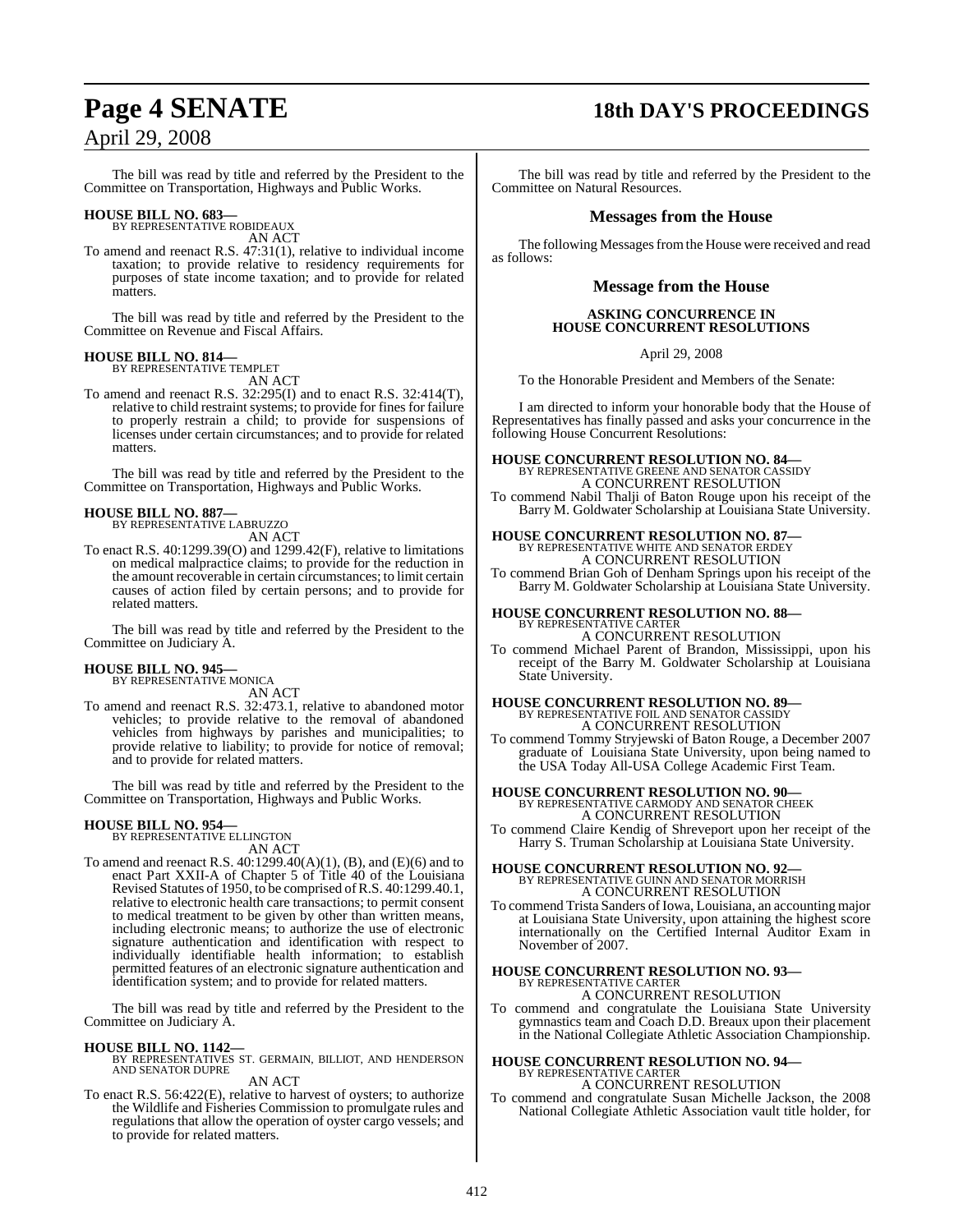# **18th DAY'S PROCEEDINGS Page 5 SENATE**

her outstanding accomplishments, to recognize her achievements and contributions as an LSU gymnast, and to extend to her best wishes for the remainder of her career and in all of her future endeavors.

### **HOUSE CONCURRENT RESOLUTION NO. 91—** BY REPRESENTATIVE PUGH AND SENATOR QUINN A CONCURRENT RESOLUTION

To commend Leah Rebecca Muller of Hammond upon her receipt of the Barry M. Goldwater Scholarship at Louisiana State University.

### **HOUSE CONCURRENT RESOLUTION NO. 86—**

BY REPRESENTATIVE WILLIAMS A CONCURRENT RESOLUTION

To recognize May 12, 2008, as Fibromyalgia Awareness Day in Louisiana.

> Respectfully submitted, ALFRED W. SPEER Clerk of the House of Representatives

### **House Concurrent Resolutions**

Senator Broome asked for and obtained a suspension of the rules to take up at this time the following House Concurrent Resolutions just received from the House which were taken up, read a first and second time by their titles and acted upon as follows:

**HOUSE CONCURRENT RESOLUTION NO. 84—** BY REPRESENTATIVE GREENE AND SENATOR CASSIDY A CONCURRENT RESOLUTION

To commend Nabil Thalji of Baton Rouge upon his receipt of the Barry M. Goldwater Scholarship at Louisiana State University.

The resolution was read by title. Senator Broome moved to concur in the House Concurrent Resolution.

### **ROLL CALL**

The roll was called with the following result:

### YEAS

| Mr. President       | Gautreaux B | Morrish       |
|---------------------|-------------|---------------|
| Adley               | Gautreaux N | Mount         |
| Alario              | Gray        | Murray        |
| Amedee              | Hebert      | <b>Nevers</b> |
| Broome              | Heitmeier   | Riser         |
| Cheek               | Kostelka    | Scalise       |
| Cravins             | LaFleur     | Shaw          |
| Crowe               | Long        | Shepherd      |
| Donahue             | Marionneaux | Smith         |
| Duplessis           | Martiny     | Thompson      |
| Dupre               | McPherson   | Walsworth     |
| Erdey               | Michot      |               |
| <b>Total - 35</b>   |             |               |
|                     | <b>NAYS</b> |               |
| Total - 0           |             |               |
|                     | ABSENT      |               |
| Cassidy             | Jackson     |               |
| Dorsey<br>Total - 4 | Ouinn       |               |

The Chair declared the Senate had concurred in the House Concurrent Resolution and ordered it returned to the House.

#### **HOUSE CONCURRENT RESOLUTION NO. 86—** BY REPRESENTATIVE WILLIAMS

A CONCURRENT RESOLUTION

To recognize May 12, 2008, as Fibromyalgia Awareness Day in Louisiana.

The resolution was read by title. Senator Cheek moved to concur in the House Concurrent Resolution.

### **ROLL CALL**

The roll was called with the following result:

### YEAS

| Mr. President | Gautreaux B | Morrish       |
|---------------|-------------|---------------|
| Adley         | Gautreaux N | Mount         |
| Alario        | Gray        | Murray        |
| Amedee        | Hebert      | <b>Nevers</b> |
| <b>Broome</b> | Heitmeier   | Riser         |
| Cheek         | Kostelka    | Scalise       |
| Cravins       | LaFleur     | Shaw          |
| Crowe         | Long        | Shepherd      |
| Donahue       | Marionneaux | Smith         |
| Duplessis     | Martiny     | Thompson      |
| Dupre         | McPherson   | Walsworth     |
| Erdey         | Michot      |               |
| Total - 35    |             |               |
|               | NAYS        |               |

NAYS

Total - 0

Dorsey Total - 4 ABSENT

Cassidy Jackson<br>Dorsey Ouinn

The Chair declared the Senate had concurred in the House Concurrent Resolution and ordered it returned to the House.

### **HOUSE CONCURRENT RESOLUTION NO. 87—** BY REPRESENTATIVE WHITE AND SENATOR ERDEY A CONCURRENT RESOLUTION

To commend Brian Goh of Denham Springs upon his receipt of the Barry M. Goldwater Scholarship at Louisiana State University.

The resolution was read by title. Senator Erdey moved to concur in the House Concurrent Resolution.

### **ROLL CALL**

The roll was called with the following result:

### YEAS

| Mr. President<br>Adley<br>Alario<br>Amedee<br><b>Broome</b><br>Cheek<br>Cravins<br>Crowe<br>Donahue<br>Dorsey<br>Duplessis<br>Dupre<br>Erdey<br><b>Total - 37</b> | Gautreaux B<br>Gautreaux N<br>Gray<br>Hebert<br>Heitmeier<br>Jackson<br>Kostelka<br>LaFleur<br>Long<br>Marionneaux<br>Martiny<br>McPherson<br>Michot<br><b>NAYS</b> | Morrish<br>Mount<br>Murray<br><b>Nevers</b><br>Riser<br>Scalise<br>Shaw<br>Shepherd<br>Smith<br>Thompson<br>Walsworth |
|-------------------------------------------------------------------------------------------------------------------------------------------------------------------|---------------------------------------------------------------------------------------------------------------------------------------------------------------------|-----------------------------------------------------------------------------------------------------------------------|
| Total - 0                                                                                                                                                         | <b>ABSENT</b>                                                                                                                                                       |                                                                                                                       |

Cassidy Quinn Total - 2

The Chair declared the Senate had concurred in the House Concurrent Resolution and ordered it returned to the House.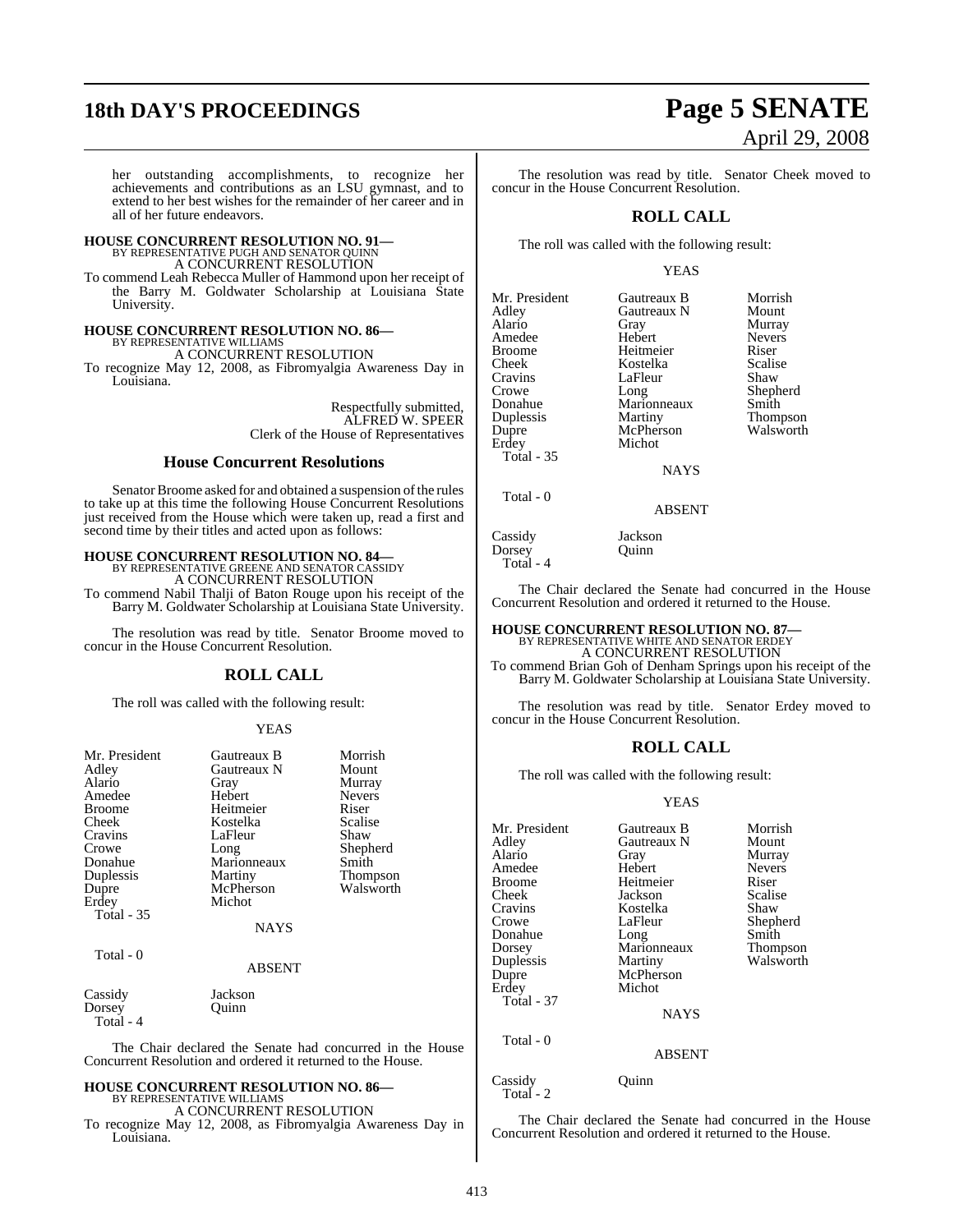### **HOUSE CONCURRENT RESOLUTION NO. 88—** BY REPRESENTATIVE CARTER

A CONCURRENT RESOLUTION

To commend Michael Parent of Brandon, Mississippi, upon his receipt of the Barry M. Goldwater Scholarship at Louisiana State University.

The resolution was read by title. Senator Dorsey moved to concur in the House Concurrent Resolution.

### **ROLL CALL**

The roll was called with the following result:

### YEAS

| Mr. President |
|---------------|
| Adley         |
| Alario        |
| Amedee        |
| Broome        |
| Cassidy       |
| Cheek         |
| Cravins       |
| Crowe         |
| Donahue       |
| Dorsey        |
| Duplessis     |
| Dupre         |
| Total - 38    |
|               |

Erdey Michot<br>Gautreaux B Morrish Gautreaux B Morrish<br>Gautreaux N Mount Gautreaux N<br>Gray Hebert Heitmeier Riser<br>
Jackson Scalise Jackson Scalis<br>Kostelka Shaw Kostelka<br>LaFleur Long Smith<br>Marionneaux Thompson Marionneaux<br>Martiny McPherson

Murray<br>Nevers

Shepherd<br>Smith

Walsworth

### ABSENT

NAYS

#### Quinn

Total - 1

Total - 0

The Chair declared the Senate had concurred in the House Concurrent Resolution and ordered it returned to the House.

### **HOUSE CONCURRENT RESOLUTION NO. 89—**

BY REPRESENTATIVE FOIL AND SENATOR CASSIDY A CONCURRENT RESOLUTION To commend Tommy Stryjewski of Baton Rouge, a December 2007

graduate of Louisiana State University, upon being named to the USA Today All-USA College Academic First Team.

The resolution was read by title. Senator Cassidy moved to concur in the House Concurrent Resolution.

### **ROLL CALL**

The roll was called with the following result:

### YEAS

| Erdey       | Michot        |
|-------------|---------------|
| Gautreaux B | Morrish       |
| Gautreaux N | Mount         |
| Gray        | Murray        |
| Hebert      | <b>Nevers</b> |
| Heitmeier   | Riser         |
| Jackson     | Scalise       |
| Kostelka    | Shaw          |
| LaFleur     | Shepherd      |
| Long        | Smith         |
| Marionneaux | Thompson      |
| Martiny     | Walsworth     |
| McPherson   |               |
|             |               |
| NAYS        |               |
|             |               |

Total - 0

# **Page 6 SENATE 18th DAY'S PROCEEDINGS**

### ABSENT

**Ouinn** Total - 1

The Chair declared the Senate had concurred in the House Concurrent Resolution and ordered it returned to the House.

**HOUSE CONCURRENT RESOLUTION NO. 90—** BY REPRESENTATIVE CARMODY AND SENATOR CHEEK A CONCURRENT RESOLUTION To commend Claire Kendig of Shreveport upon her receipt of the

Harry S. Truman Scholarship at Louisiana State University.

The resolution was read by title. Senator Cheek moved to concur in the House Concurrent Resolution.

### **ROLL CALL**

The roll was called with the following result:

### YEAS

| Mr. President | Erdey       | Michot        |
|---------------|-------------|---------------|
| Adley         | Gautreaux B | Morrish       |
| Alario        | Gautreaux N | Mount         |
| Amedee        | Gray        | Murray        |
| <b>Broome</b> | Hebert      | <b>Nevers</b> |
| Cassidy       | Heitmeier   | Riser         |
| Cheek         | Jackson     | Scalise       |
| Cravins       | Kostelka    | Shaw          |
| Crowe         | LaFleur     | Shepherd      |
| Donahue       | Long        | Smith         |
| Dorsey        | Marionneaux | Thompson      |
| Duplessis     | Martiny     | Walsworth     |
| Dupre         | McPherson   |               |
| Total - 38    |             |               |
|               | <b>NAYS</b> |               |

ABSENT

**Quinn** 

Total - 1

Total - 0

The Chair declared the Senate had concurred in the House Concurrent Resolution and ordered it returned to the House.

### **HOUSE CONCURRENT RESOLUTION NO. 91—**

BY REPRESENTATIVE PUGH AND SENATOR QUINN A CONCURRENT RESOLUTION

To commend Leah Rebecca Muller of Hammond upon her receipt of the Barry M. Goldwater Scholarship at Louisiana State University.

The resolution was read by title. Senator Donahue moved to concur in the House Concurrent Resolution.

### **ROLL CALL**

The roll was called with the following result:

### YEAS

Mr. President Erdey Michot<br>Adley Gautreaux B Morrish Adley Gautreaux B Morrish **Alaricaux N** Mount<br> **Gray** Murray Amedee Gray Murray<br>Broome Hebert Nevers Broome Hebert Never<br>
Cassidy Heitmeier Riser Cassidy Heitmeier Riser<br>Cheek Jackson Scalise Cheek Jackson Scalis<br>Cravins Kostelka Shaw Cravins Kostelka<br>Crowe LaFleur LaFleur Shepherd<br>Long Smith Donahue

414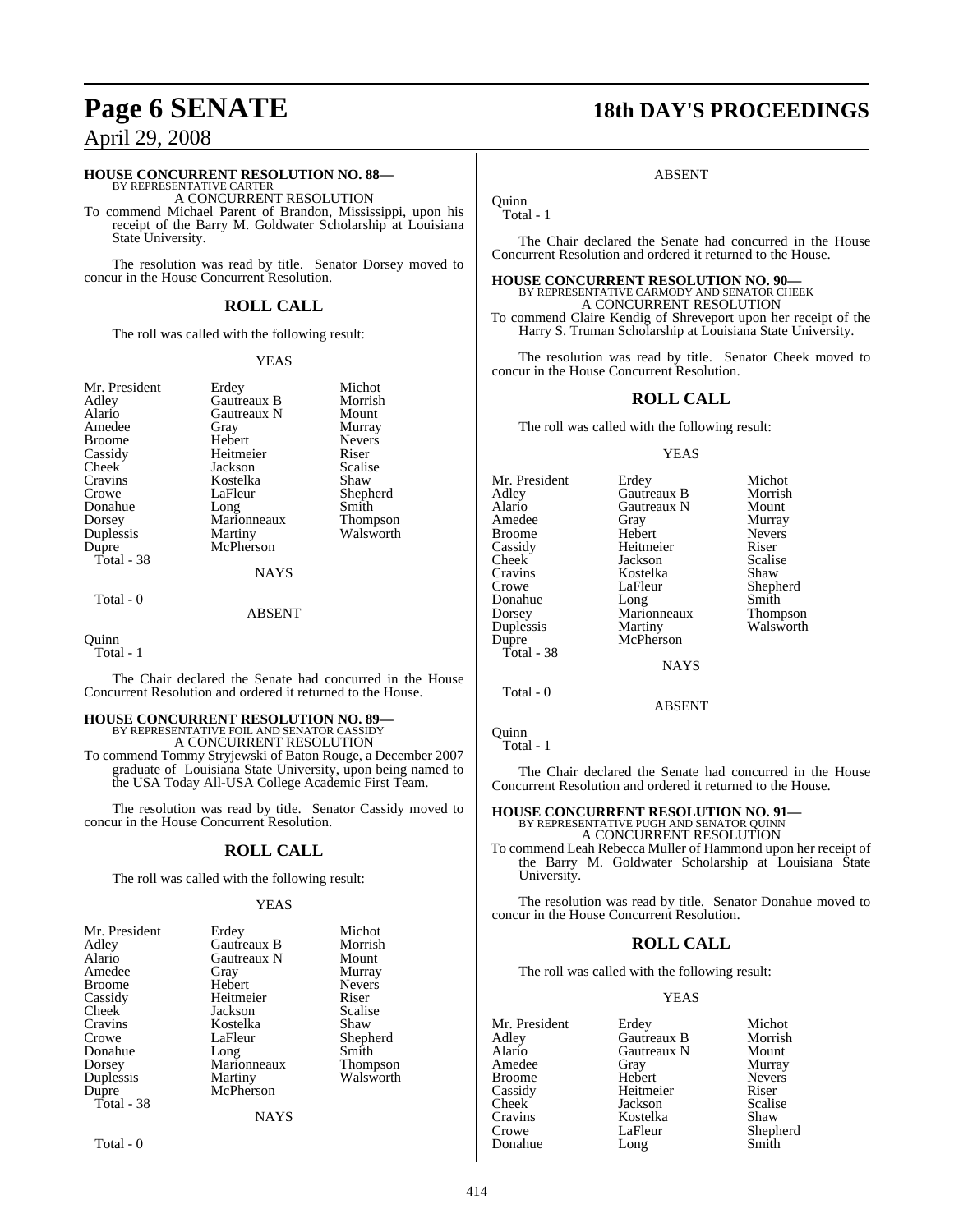## **18th DAY'S PROCEEDINGS Page 7 SENATE**

| Dorsey     |
|------------|
| Duplessis  |
| Dupre      |
| Total - 38 |

Total - 0

Marionneaux Thompson<br>Martiny Walsworth McPherson

Walsworth

ABSENT

**NAYS** 

Quinn Total - 1

The Chair declared the Senate had concurred in the House Concurrent Resolution and ordered it returned to the House.

### **HOUSE CONCURRENT RESOLUTION NO. 92—**

BY REPRESENTATIVE GUINN AND SENATOR MORRISH A CONCURRENT RESOLUTION

To commend Trista Sanders of Iowa, Louisiana, an accounting major at Louisiana State University, upon attaining the highest score internationally on the Certified Internal Auditor Exam in November of 2007.

The resolution was read by title. Senator Morrish moved to concur in the House Concurrent Resolution.

### **ROLL CALL**

The roll was called with the following result:

### YEAS

| Mr. President | Erdey       | Michot          |
|---------------|-------------|-----------------|
| Adley         | Gautreaux B | Morrish         |
| Alario        | Gautreaux N | Mount           |
| Amedee        | Gray        | Murray          |
| <b>Broome</b> | Hebert      | <b>Nevers</b>   |
| Cassidy       | Heitmeier   | Riser           |
| Cheek         | Jackson     | Scalise         |
| Cravins       | Kostelka    | Shaw            |
| Crowe         | LaFleur     | Shepherd        |
| Donahue       | Long        | Smith           |
| Dorsey        | Marionneaux | <b>Thompson</b> |
| Duplessis     | Martiny     | Walsworth       |
| Dupre         | McPherson   |                 |
| Total - 38    |             |                 |
|               | <b>NAYS</b> |                 |
| Total - 0     |             |                 |
|               | ABSENT      |                 |

Quinn Total - 1

The Chair declared the Senate had concurred in the House Concurrent Resolution and ordered it returned to the House.

# **HOUSE CONCURRENT RESOLUTION NO. 93—** BY REPRESENTATIVE CARTER A CONCURRENT RESOLUTION

To commend and congratulate the Louisiana State University gymnastics team and Coach D.D. Breaux upon their placement in the National Collegiate Athletic Association Championship.

The resolution was read by title. Senator Dorsey moved to concur in the House Concurrent Resolution.

# April 29, 2008

### **ROLL CALL**

The roll was called with the following result:

YEAS

| Mr. President | Erdey       | Michot        |
|---------------|-------------|---------------|
| Adley         | Gautreaux B | Morrish       |
| Alario        | Gautreaux N | Mount         |
| Amedee        | Gray        | Murray        |
| <b>Broome</b> | Hebert      | <b>Nevers</b> |
| Cassidy       | Heitmeier   | Riser         |
| Cheek         | Jackson     | Scalise       |
| Cravins       | Kostelka    | Shaw          |
| Crowe         | LaFleur     | Shepherd      |
| Donahue       | Long        | Smith         |
| Dorsey        | Marionneaux | Thompson      |
| Duplessis     | Martiny     | Walsworth     |
| Dupre         | McPherson   |               |
| Total - 38    |             |               |
|               | NAYS        |               |

Total - 0

Quinn Total - 1

The Chair declared the Senate had concurred in the House Concurrent Resolution and ordered it returned to the House.

ABSENT

# **HOUSE CONCURRENT RESOLUTION NO. 94—** BY REPRESENTATIVE CARTER A CONCURRENT RESOLUTION

To commend and congratulate Susan Michelle Jackson, the 2008 National Collegiate Athletic Association vault title holder, for her outstanding accomplishments, to recognize her achievements and contributions as an LSU gymnast, and to extend to her best wishes for the remainder of her career and in all of her future endeavors.

The resolution was read by title. Senator Dorsey moved to concur in the House Concurrent Resolution.

### **ROLL CALL**

The roll was called with the following result:

### YEAS

| Mr. President | Erdey       | Michot        |
|---------------|-------------|---------------|
| Adley         | Gautreaux B | Morrish       |
| Alario        | Gautreaux N | Mount         |
| Amedee        | Gray        | Murray        |
| <b>Broome</b> | Hebert      | <b>Nevers</b> |
| Cassidy       | Heitmeier   | Riser         |
| Cheek         | Jackson     | Scalise       |
| Cravins       | Kostelka    | Shaw          |
| Crowe         | LaFleur     | Shepherd      |
| Donahue       | Long        | Smith         |
| Dorsey        | Marionneaux | Thompson      |
| Duplessis     | Martiny     | Walsworth     |
| Dupre         | McPherson   |               |
| Total - 38    |             |               |
|               | <b>NAYS</b> |               |
| Total - 0     |             |               |
|               | ABSENT      |               |

Quinn Total - 1

The Chair declared the Senate had concurred in the House Concurrent Resolution and ordered it returned to the House.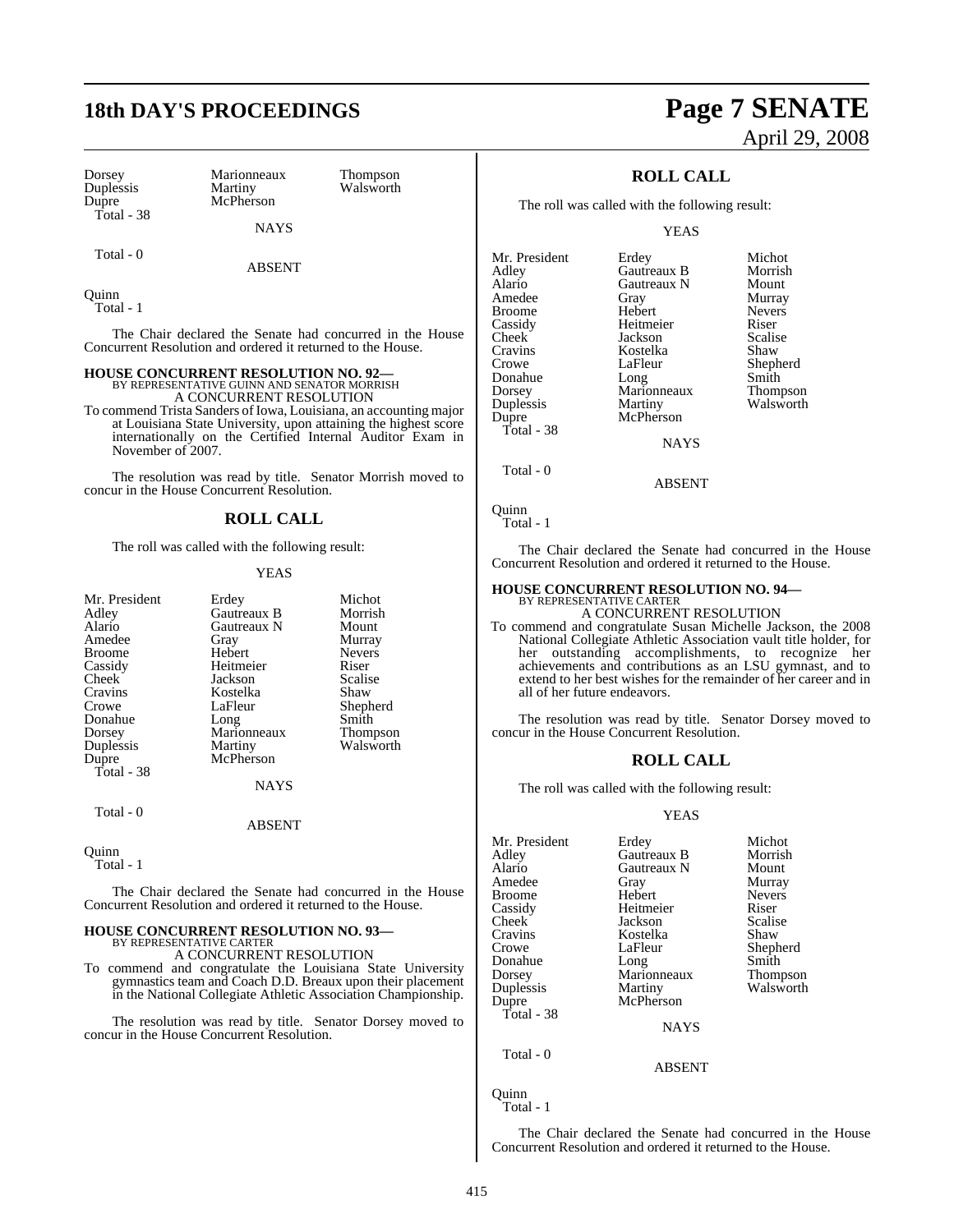### **Reports of Committees**

The following reports of committees were received and read:

### **REPORT OF COMMITTEE ON**

### **JUDICIARY A**

Senator Julie Quinn, Chairman on behalf of the Committee on Judiciary A, submitted the following report:

### April 29, 2008

To the President and Members of the Senate:

I am directed by your Committee on Judiciary A to submit the following report:

### **SENATE BILL NO. 330—** BY SENATOR CHAISSON

AN ACT

To enact R.S. 37:1731.1, relative to limitation of liability; to provide relative to medical services performed during a declared state of emergency; to provide certain limitations of liability; to provide definitions, terms, and conditions; to provide for an effective date; and to provide for related matters.

Reported with amendments.

### **SENATE BILL NO. 613—** BY SENATOR MURRAY

AN ACT

To amend and reenact R.S. 13:621.41(B)(1), (D), (E), (F)(1), (H)(1) and (3), 621.43, 621.45(B), 1136, 1137, 1140(A) introductory paragraph, (B) and (C), 1335, and 1336, relative to the district courts in the parish of Orleans; to provide for the civil district court in the parish of Orleans; to provide for the judges in the civil district court in the parish of Orleans; to provide for the criminal district court in the parish of Orleans; to provide for the judges in the criminal district court in the parish of Orleans; to provide for the Forty-First Judicial District Court; to provide for the judges in the Forty-First Judicial District Court; to provide for the jurisdiction, elections, term of office, and powers of such courts; and to provide for related matters.

Reported with amendments.

## **SENATE BILL NO. 625—** BY SENATOR MURRAY

AN ACT

To amend and reenact Subsections B, C, and D, all of Section 7, Subsection A(1) of Section 8, Subsection D(1) of Section 10, Section 12, Section 17, Subsection A of Section 19, Subsections A and B of Section 20, Subsection C of Section 21, and Section 22, all of Act No. 621 of the 2006 Regular Session of the Legislature, relative to the civil and criminal district courts and clerk of the civil and criminal district courts in and for Orleans Parish; to provide for consolidation; to provide for an effective date; and to provide for related matters.

Reported with amendments.

### **SENATE BILL NO. 636—** BY SENATOR MURRAY

AN ACT

To enact R.S.40:600.66(A)(7) through (10), relative to the Road Home Corporation; to provide relative to appeal from certain decisions; to provide relative to the right of a property owner to appeal an adverse decision of the Office of Community Development on Road Home claims; to provide for an effective date; and to provide for related matters.

Reported with amendments.

## **Page 8 SENATE 18th DAY'S PROCEEDINGS**

### **SENATE BILL NO. 679—**

BY SENATOR KOSTELKA AN ACT

To enact R.S. 23:303(E), relative to civil suits regarding employment discrimination; to provide with respect to prescription in such cases; and to provide for related matters.

Reported favorably.

**SENATE BILL NO. 786—** BY SENATOR GRAY

AN ACT

To amend and reenact R.S.  $28:313$  and R.S.  $46:1941.8(A)(3)$ , relative to the Louisiana Youth Enhanced Services Consortium; to provide for funding; to provide for representation of the consortium on the children and youth services advisory boards; and to provide for related matters.

Reported favorably.

Respectfully submitted, JULIE QUINN Chairman

### **Senate Bills and Joint Resolutions on Second Reading Reported by Committees**

The following Senate Bills and Joint Resolutions reported by Committees were taken up and acted upon as follows:

#### **SENATE BILL NO. 18—** BY SENATOR ALARIO

AN ACT

To enact R.S. 47:324.1, relative to the disposition of certain sales and use tax collections; to provide for the dedication of a portion of the avails of certain state sales and use taxes; to provide for the deposit of such collections into the Louisiana Wildlife and Fisheries Conservation Fund; to provide for an effective date, and to provide for related matters.

Reported favorably by the Committee on Finance. On motion of Senator Michot, the bill was read by title, ordered engrossed, and passed to a third reading.

**SENATE BILL NO. 26—**

BY SENATOR ALARIO AN ACT

To amend and reenact R.S. 33:2002(A)(1) and (4)(a), 2218.2(A)(1) and  $(2)(a)$ ,  $2218.8(B)$  and  $(G)$  and  $2218.10$ , relative to supplemental pay for certain law enforcement officers and firefighters; to increase the amount of supplemental pay; and to provide for related matters.

Reported with amendments by the Committee on Finance.

### **SENATE COMMITTEE AMENDMENTS**

Amendments proposed by Senate Committee on Finance to Original Senate Bill No. 26 by Senator Alario

AMENDMENT NO. 1 On page 4, at the end of line 27, change "2008." to "2009."

On motion of Senator Michot, the committee amendment was adopted. The amended bill was read by title, ordered engrossed, and passed to a third reading.

**SENATE BILL NO. 51—** BY SENATORS MCPHERSON, ERDEY, B. GAUTREAUX AND SHAW AN ACT

To enact R.S. 32:292.1, relative to motor vehicles; to authorize the transportation and storage of lawfully possessed firearms in privately owned motor vehicles; to provide exceptions; and to provide for related matters.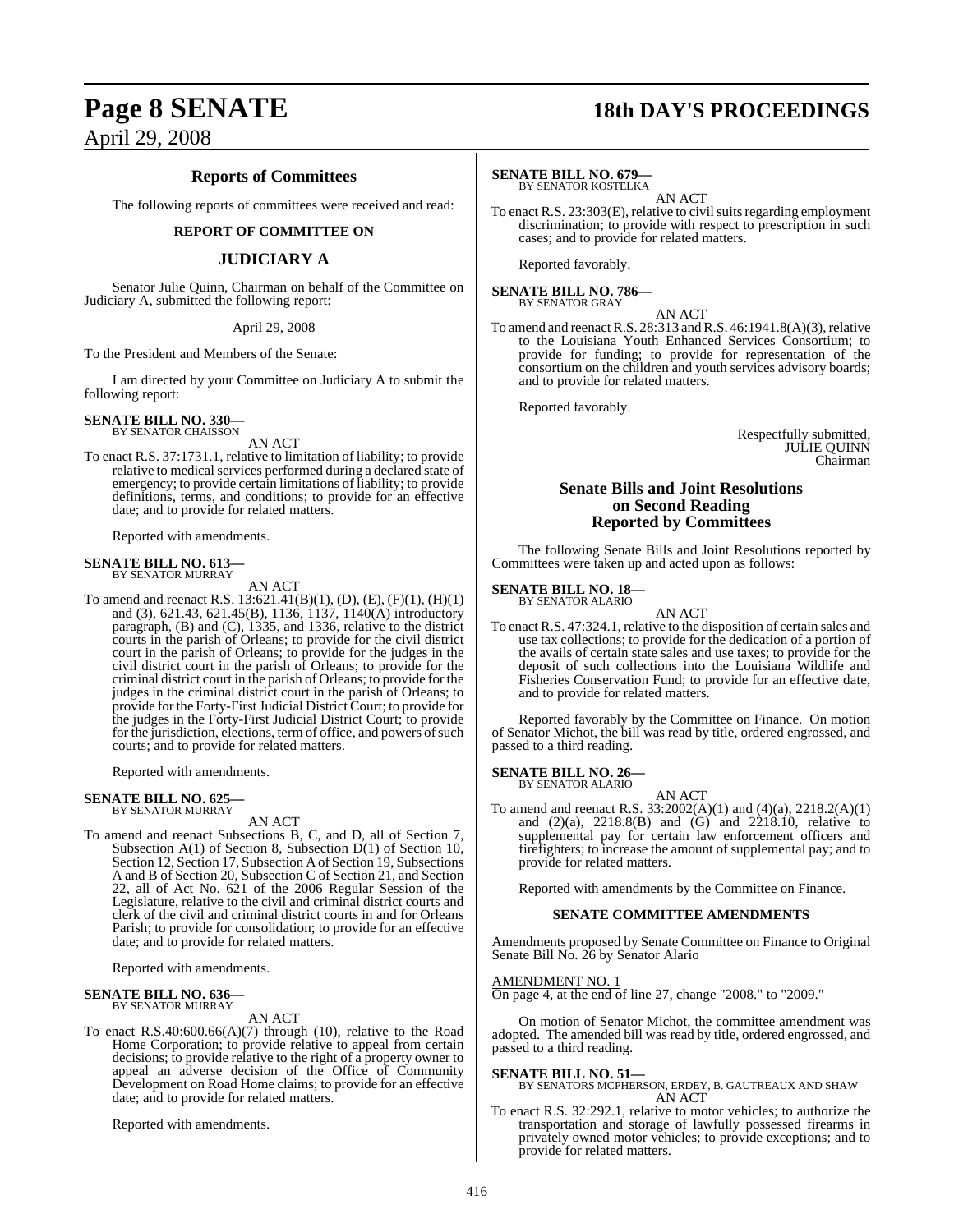# **18th DAY'S PROCEEDINGS Page 9 SENATE**

# April 29, 2008

Reported favorably by the Committee on Transportation, Highways and Public Works. On motion of Senator McPherson, the bill was read by title, ordered engrossed, and passed to a third reading.

#### **SENATE BILL NO. 54—** BY SENATOR MURRAY

A JOINT RESOLUTION

Proposing to add Article I, Section 4(H)(5) of the Constitution of Louisiana, relative to property; to provide relative to the right to property; to provide relative to the taking of property; to provide relative to the taking of property in the city of New Orleans for certain purposes; and to specify an election for submission of the proposition to electors and provide a ballot proposition.

Reported with amendments by the Committee on Local and Municipal Affairs.

### **SENATE COMMITTEE AMENDMENTS**

Amendments proposed bySenate Committee on Local and Municipal Affairs to Original Senate Bill No. 54 by Senator Murray

#### AMENDMENT NO. 1

On page 1, line 4, change "the city of New Orleans" to "certain areas"

### AMENDMENT NO. 2

On page 1, line 17, change "**city of New Orleans**" to "**municipalities of New Orleans and Opelousas and in the parishes of Lafayette, Plaquemines, St. Bernard, and St. Tammany**" and change "**Subsection**" to "**Subsubparagraph**"

### AMENDMENT NO. 3

On page 2, lines 10, change "city of New Orleans" to "municipalities of New Orleans and Opelousas and the parishes of Lafayette, Plaquemines, St. Bernard, and St. Tammany

On motion of Senator Gray, the committee amendment was adopted. The amended bill was read by title, ordered engrossed, and passed to a third reading.

### **SENATE BILL NO. 72—** BY SENATOR CROWE

AN ACT

To amend and reenact R.S. 38:2318.1(B) and to enact R.S. 38:2225.2.2, relative to public contracts; to authorize the city of Slidell to utilize design-build contracts in certain circumstances; and to provide for related matters.

Reported with amendments by the Committee on Local and Municipal Affairs.

### **SENATE COMMITTEE AMENDMENTS**

Amendments proposed by Senate Committee on Local and Municipal Affairs to Original Senate Bill No. 72 by Senator Crowe

### AMENDMENT NO. 1

On page 2, at the beginning of line 7, add "**(4)**"

On motion of Senator Gray, the committee amendment was adopted. The amended bill was read by title, ordered engrossed, and passed to a third reading.

#### **SENATE BILL NO. 98—** BY SENATOR MURRAY

AN ACT

To amend and reenact R.S.  $25:799(C)(4)$  and (10) and (G)(4), relative to the French Quarter-Marigny Historic Area Management District; to provide for the number of meetings members of the governing board may miss before they are disqualified and removed; to remove the requirement that board minutes be published in the official journal; to provide revitalization and nurturing of cultural tourism as objectives of the district; and to provided for related matters.

Reported with amendments by the Committee on Local and Municipal Affairs.

### **SENATE COMMITTEE AMENDMENTS**

Amendments proposed by Senate Committee on Local and Municipal Affairs to Original Senate Bill No. 98 by Senator Murray

### AMENDMENT NO. 1

On page 2, at the beginning of line 14, delete "and" and insert ","

On motion of Senator Gray, the committee amendment was adopted. The amended bill was read by title, ordered engrossed, and passed to a third reading.

#### **SENATE BILL NO. 102—** BY SENATOR MORRISH

AN ACT To amend and reenact R.S. 2:903(B), relative to the General Aviation and Reliever Airport Maintenance Grant Program; to increase the limit of Transportation Trust Fund monies made available to the program; and to provide for related matters.

Reported favorably by the Committee on Transportation, Highways and Public Works. On motion of Senator McPherson, the bill was read by title, ordered engrossed, and passed to a third reading.

### **SENATE BILL NO. 126—** BY SENATOR NEVERS

AN ACT

To amend and reenact R.S. 17:170(D), relative to education; to provide relative to immunization records requirements; to provide for annual review of student immunization records; and to provide for related matters.

Reported with amendments by the Committee on Education.

### **SENATE COMMITTEE AMENDMENTS**

Amendments proposed by Senate Committee on Education to Original Senate Bill No. 126 by Senator Nevers

AMENDMENT NO. 1 On page 1, line 2, change "R.S. 17:170(D)" to "R.S. 17:170(A)(1)"

AMENDMENT NO. 2 On page 1, line 3, between "for" and "review" delete "annual"

### AMENDMENT NO. 4

AMENDMENT NO. 3

On page 1, at the end of line 9, insert "**; immunization of persons entering sixth grade**"

On page 1, line 6, change "R.S. 17:170(D)" to "R.S. 17:170(A)(1)"

#### AMENDMENT NO. 5

On page 1, delete lines 11 through 15 in their entirety and insert the following:

"A.(1)**(a)** All persons **Each person** entering any school within the state for the first time, including elementary and secondary schools, kindergartens, colleges, universities, proprietary schools, vocational schools, and licensed day care centers, at the time of registration or entry shall present satisfactory evidence of immunity to or immunization against vaccine-preventable diseases according to a schedule approved by the office of public health, Department of Health and Hospitals, or shall present evidence of an immunization program in progress.

**(b)Beginning with the 2009-2010 school year and thereafter, each person entering the sixth grade in any school within the state shall present satisfactory evidence of immunity to or immunization against vaccine-preventable diseases according to a schedule approved by the office of public health, Department of Health and Hospitals, or shall present evidence of an immunization program in progress.**"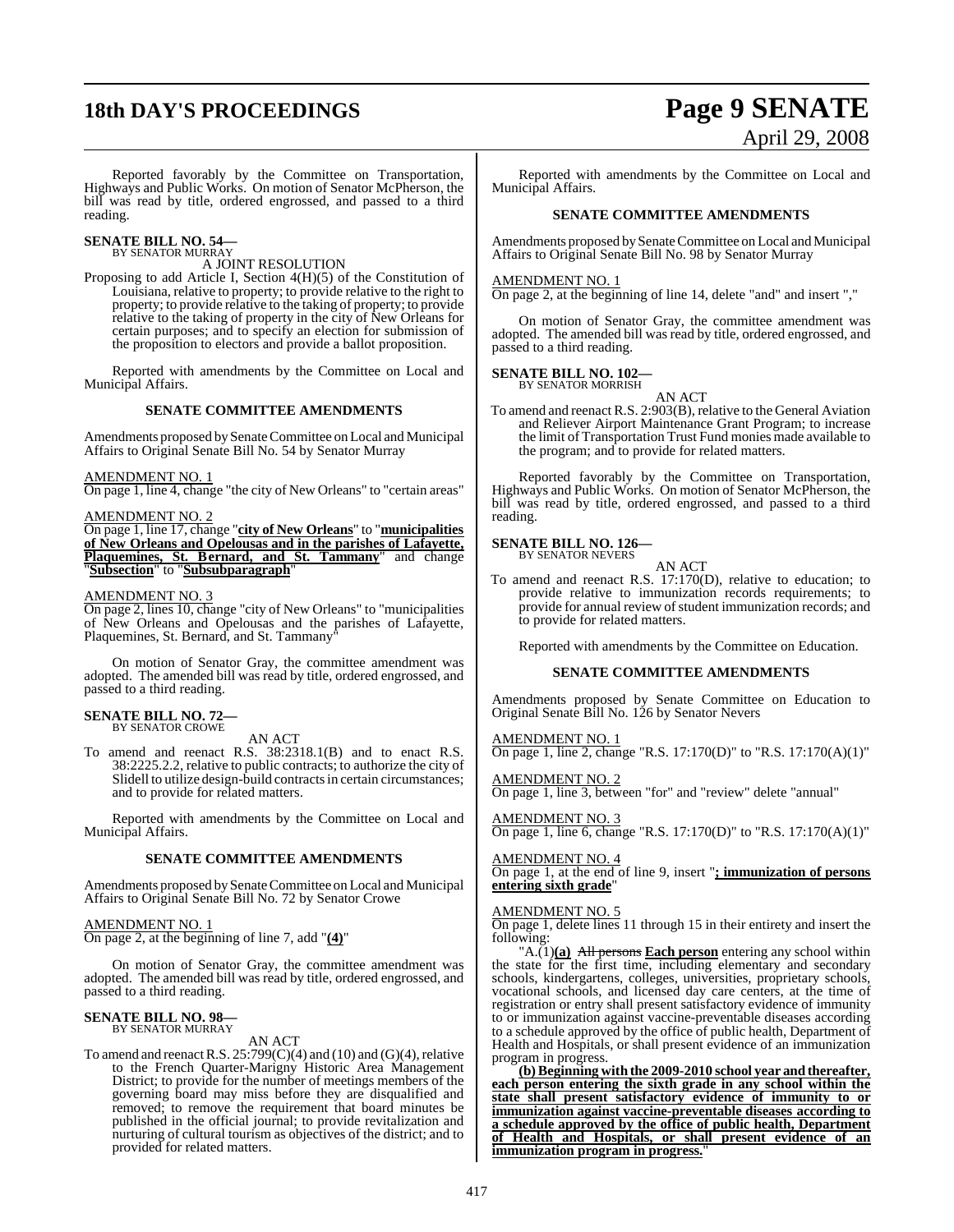### **Page 10 SENATE 18th DAY'S PROCEEDINGS**

On motion of Senator Nevers, the committee amendment was adopted. The amended bill was read by title, ordered engrossed, and passed to a third reading.

### **SENATE BILL NO. 132—** BY SENATOR MURRAY

AN ACT

To enact R.S. 36:802.22(E)(1)(d), relative to New Orleans City Park and the New Orleans City Park Improvement Association and its board of commissioners; to provide relative to audits of the park, the association, and its board and for the responsibility of the park, the association, and its board and of the Department of Culture, Recreation and Tourism relative to such audits, and to provide for related matters.

Reported favorably by the Committee on Local and Municipal Affairs. On motion of Senator Gray, the bill was read by title, ordered engrossed, and passed to a third reading.

#### **SENATE BILL NO. 137—** BY SENATOR QUINN

AN ACT

To enact R.S. 32:300.5, 300.6, and 398.10(A)(6), relative to driver distractions; to prohibit text messaging by any person while operating a motor vehicle; to prohibit the use of cellular telephones by novice drivers while operating a motor vehicle; to provide exceptions; to provide penalties for violation; to require law enforcement officers to record certain information at traffic stops; to require the compilation of statistical information on crashes involving the use of cellular telephones and other wirelesstelecommunications devices; and to provide for related matters.

Reported with amendments by the Committee on Transportation, Highways and Public Works.

### **SENATE COMMITTEE AMENDMENTS**

Amendments proposed by Senate Committee on Transportation, Highways and Public Works to Original Senate Bill No. 137 by Senator Quinn

AMENDMENT NO. 1 On page 1, line 4, delete "novice" and insert "certain"

AMENDMENT NO. 2 On page 2, line 2, after "**assistant, a**" insert "**stand alone**"

AMENDMENT NO. 3 On page 2, line 3, delete "**designed or**" and insert "**readily removable from the vehicle and is**"

AMENDMENT NO. 4 On page 2, at the end of line 3, delete "**communicate**" and insert "**write, send, or read**"

AMENDMENT NO. 5 On page 2, at the end of line 4, after "**data**" delete the period "**.**" and insert "**through manual input. A "wireless communications device" shall not include any device or component that is permanently affixed to a motor vehicle.**"

AMENDMENT NO. 6 On page 2, line 6, after "**device to**" insert "**manually**"

AMENDMENT NO. 7 On page 3, line 3, delete "**novice**" and insert "**certain**"

On motion of Senator McPherson, the committee amendment was adopted. The amended bill was read by title, ordered engrossed, and passed to a third reading.

**SENATE BILL NO. 146—** BY SENATORS NEVERS, ADLEY, ERDEY, B. GAUTREAUX, HEITMEIER, MCPHERSON, MOUNT AND SHAW AN ACT

To designate Louisiana Highway 3241 as the "B.B. "Sixty" Rayburn Memorial Highway"; and to provide for related matters.

Reported favorably by the Committee on Transportation, Highways and Public Works. On motion of Senator McPherson, the bill was read by title, ordered engrossed, and passed to a third reading.

**SENATE BILL NO. 168—**<br>BY SENATORS MURRAY, RISER, SCALISE, THOMPSON AND WALSWORTH AN ACT

To amend and reenact R.S. 23:1552(B)(6) and repeal R.S. 23:1552(B)(7), relative to unemployment compensation; to provide with respect to reimbursement of unemployment claims paid as a result of hurricanes Katrina and Rita; and to provide for related matters.

Reported favorably by the Committee on Labor and Industrial Relations. On motion of Senator Scalise, the bill was read by title, ordered engrossed, and passed to a third reading.

### **SENATE BILL NO. 224—** BY SENATOR SHEPHERD

AN ACT

To enact R.S. 40:531(E), relative to tenant commissioners for local housing authorities; to provide for the appointment of tenant commissioners to local housing authorities; to provide for an effective date; and to provide for related matters.

Reported with amendments by the Committee on Local and Municipal Affairs.

### **SENATE COMMITTEE AMENDMENTS**

Amendments proposed by Senate Committee on Local and Municipal Affairs to Original Senate Bill No. 224 by Senator Shepherd

### AMENDMENT NO. 1

On page 1, line 2, after "(E)," add " and (F)" and delete "tenant"

### AMENDMENT NO. 2

On page 1, line 3, between "authorities;" and "to" insert "to prohibit certain persons from serving as a commissioner; to authorize the payment of per diem to commissioners;"

### AMENDMENT NO. 3

On page 1, line 6, change "is" to "and (F) are"

### AMENDMENT NO. 4

On page 1, line 10, between "**tenant**" and "**of**" insert "**and a landlord**"

### AMENDMENT NO. 5

On page 1, line 13, after "**law.**" delete the remainder of the line and delete line 14.

### AMENDMENT NO. 6

On page 1, line 15, between "**commissioner**" and "**shall**" insert "**and the landlord commissioner each**"

### AMENDMENT NO. 7

On page 1, delete line 17 and on page 2, delete lines 1 through 3.

AMENDMENT NO. 8 On page 2, line 4, change "**(4)**" to "**(3)**"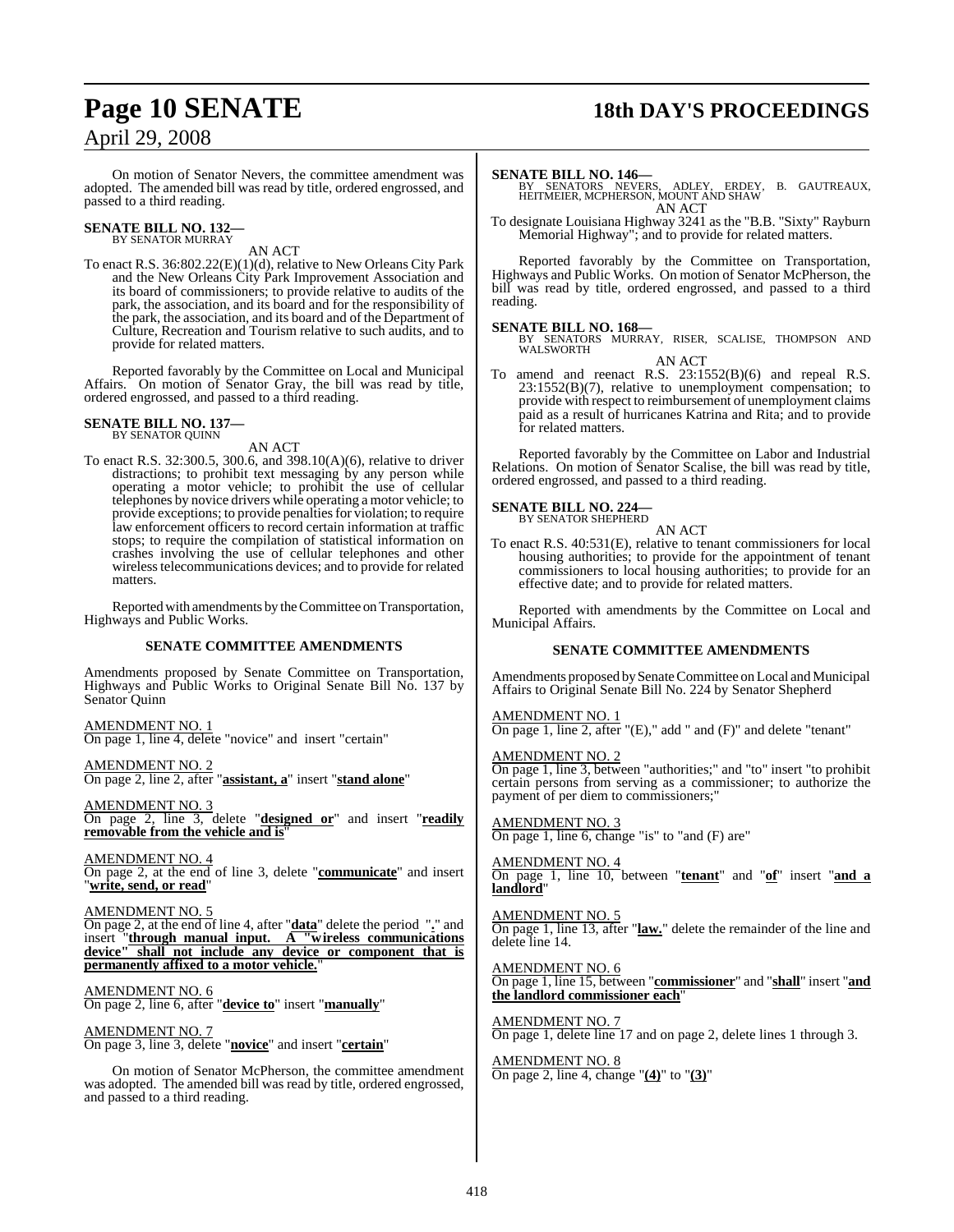### **18th DAY'S PROCEEDINGS Page 11 SENATE**

# April 29, 2008

### AMENDMENT NO. 9

On page 2, between lines 8 and 9, insert the following:

"**F. The local housing authority may permit a per diem to each member of the commission of the local housing authority in an amount of not less than fifty dollars nor more than seventyfive dollars for each day of his attendance at meetings of the commission from funds of the local housing authority.**"

On motion of Senator Gray, the committee amendment was adopted. The amended bill was read by title, ordered engrossed, and passed to a third reading.

### **SENATE BILL NO. 268—** BY SENATOR DUPLESSIS

AN ACT

To amend and reenact R.S. 17:3992(A)(2), relative to charter schools; to prohibit the renewal of the charter of a failing school; to provide for exceptions; to provide for limited renewal periods under certain circumstances; and to provide for related matters.

Reported with amendments by the Committee on Education.

### **SENATE COMMITTEE AMENDMENTS**

Amendments proposed by Senate Committee on Education to Original Senate Bill No. 268 by Senator Duplessis

### AMENDMENT NO. 1

On page 2, line 3, after "**needs,**" delete the remainder of the line and insert "**asidentified by the governing authority of a charter school in their application for renewal of such school's charter and** recognized by the state board in the charter contract.

On motion of Senator Nevers, the committee amendment was adopted. The amended bill was read by title, ordered engrossed, and passed to a third reading.

#### **SENATE BILL NO. 336—** BY SENATOR MICHOT

AN ACT

To enact R.S. 47:1508(B)(25), relative to confidential character of tax records; to provide an exemption from the confidential character of tax records for data related to cultural products districts; and to provide for related matters.

Reported favorably by the Committee on Revenue and Fiscal Affairs. On motion of Senator Marionneaux, the bill was read by title, ordered engrossed, and passed to a third reading.

#### **SENATE BILL NO. 342—** BY SENATOR ERDEY

AN ACT

To enact R.S. 32:289, relative to operating motor vehicles; to prohibit certain persons from using a cellular telephone while operating a motor vehicle; to provide for certain exceptions; to provide relative for violations; and to provide for related matters.

Reported with amendments by the Committee on Transportation, Highways and Public Works.

### **SENATE COMMITTEE AMENDMENTS**

Amendments proposed by Senate Committee on Transportation, Highways and Public Works to Original Senate Bill No. 342 by Senator Erdey

### AMENDMENT NO. 1

On page 1, below "BY SENATOR ERDEY" delete "Prefiled pursuant to Article III, Section 2(A)(4)(b)(i) of the Constitution of Louisiana."

### AMENDMENT NO. 2

On page 1, line 2, after "289" insert "and 398.10(A)(6)"

### AMENDMENT NO. 3

On page 1, line 6, after "289" delete "is" and insert "and 398.10(A)(6) are"

AMENDMENT NO. 4

On page 1, at the beginning of line 8, delete "**Any**" and insert "**Except in a driver emergency and as provided in Subsection B of this Section, any**"

### AMENDMENT NO. 5

On page 2, line 7, delete "**two hundred twenty-five**" and insert "**five hundred**"

### AMENDMENT NO. 6

On page 2, after line 8, add:

"**D. Any violation of this Section shall constitute a nonmoving violation and shall be a secondary offense and a driver may be cited only if stopped for a moving violation.**

**E. If the person is involved in an accident at the time of the violation, then the law enforcement officer investigating the accident shall indicate on the written accident report that the person was using a wireless telecommunications device and such person shall be subject to a fine equal to double the amount of the standard fine imposed in this Section.** \* \* \*

§398.10. Collection and reporting of statistical information relating to traffic stops

A. All law enforcement officers as defined in R.S. 40:2402 shall record and retain the following information: \* \* \*

### **(6) The number of violations of R.S. 32:289.**

\* \* \* Section 2. The Louisiana Highway Safety Commission shall collect and compile statistical information on the number of accidents as well as the number of fatalities and injuries incurred in accidents which involve the use of a cellular telephone or other wireless telecommunications device to engage in a call or to write, send or read a text message."

On motion of Senator McPherson, the committee amendment was adopted. The amended bill was read by title, ordered engrossed, and passed to a third reading.

### **SENATE BILL NO. 355—**

BY SENATOR N. GAUTREAUX AN ACT

To enact R.S. 39:1546.1, relative to the office of risk management; to create the Non-litigated Claims Management Fund as a special fund in the state treasury; to provide for the deposit into and use of monies in the fund; to provide for an effective date; and to provide for related matters.

Reported favorably by the Committee on Finance. On motion of Senator Michot, the bill was read by title, ordered engrossed, and passed to a third reading.

### **SENATE BILL NO. 367—**

BY SENATOR DUPRE AN ACT

To amend and reenact R.S. 49:213.1(D), 213.2(9), (10), and (11), 213.3(C), 213.5(A)(11), 213.6(A)(1), 213.7(C)(2), 213.11 and to enact R.S. 49:213.2(12), and 213.7(C)(3), relative to Louisiana Coastal Protection, Conservation, Restoration, and Management; to provide relative to the Coastal Protection and Restoration Authority; to provide for the powers and duties; to provide definitions, terms and conditions; to provide for membership of the authority; to provide for a three-year projection in the required annual plan; to provide for dedication of funding; to provide for employment of outside legal counsel; and to provide for related matters.

Reported with amendments by the Committee on Natural Resources.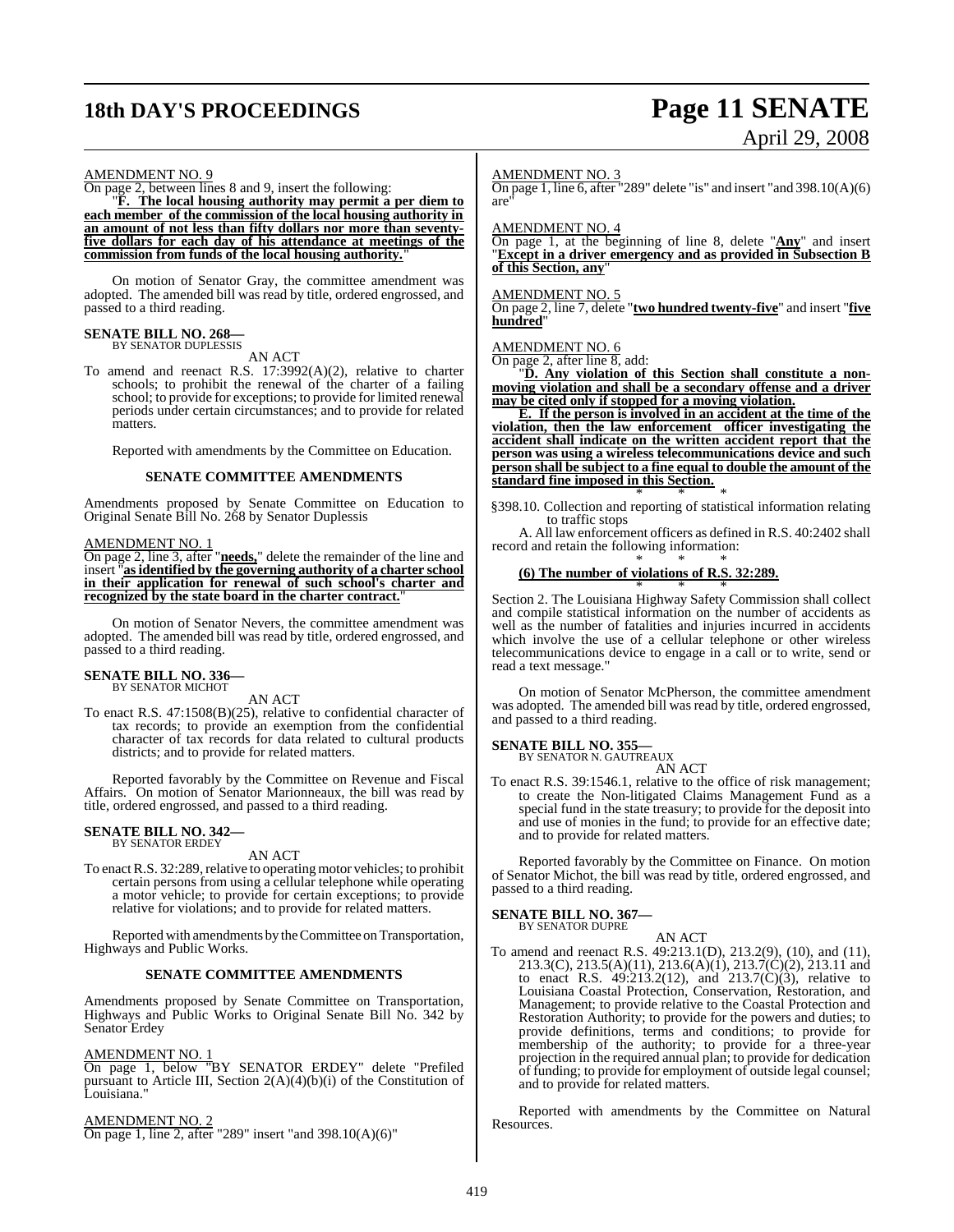### **SENATE COMMITTEE AMENDMENTS**

Amendments proposed by Senate Committee on Natural Resources to Original Senate Bill No. 367 by Senator Dupre

### AMENDMENT NO. 1

On page 1, line 2, after "213.3(C)," insert "213.4,"

### AMENDMENT NO. 2

On page 1, delete line 3, and insert "and 213.6(A)(1) and to enact R.S. 49:213.2(12), 213.7(C)(3), and 213.13,"

### AMENDMENT NO. 3

On page 1, line 11, after "213.3(C)," insert "213.4,"

### AMENDMENT NO. 4

On page 1, delete lines line 12 and 13, and insert "and 213.6(A)(1) are hereby amended and reenacted and R.S. 49:213.2(12),  $213.7(C)(3)$ , and  $213.13$  are hereby enacted to read as follows:

### AMENDMENT NO. 5

On page 2, line 26, delete "**public**" and insert "**publicly-owned**" and delete "**needed to**"

### AMENDMENT NO. 6

On page 2, delete lines 27 through 29, and insert "**in the coastal zone that are negatively impacted by coastal land loss or rising seas, and mitigate the impacts of Outer Continental Shelf activities, including but not limited to roads, hurricane evacuation routes, or bridges.**"

### AMENDMENT NO. 7

On page 3, delete line 1, and insert "**The term shall not include levee, hurricane protection, or coastal restoration**"

### AMENDMENT NO. 8

On page 3, line 19, change "**Part**" to "**Subpart**"

### AMENDMENT NO. 9

On page 3, delete line 26, and insert

"§213.4. Powers and duties

A. The authority shall:

(1) Represent the state's position in policy implementation relative to the protection, conservation, and restoration of the coastal area of the state through oversight of coastal restoration**,** and hurricane protection**, and infrastructure** projects and programs and by addressing activities which require a coastal use permit which could significantly affect protection, conservation, and restoration projects and programs, all consistent with the legislative intent as expressed in R.S. 49:213.1.

(2) Develop, coordinate, make reports on, and provide oversight for a comprehensive coastal protection master plan and annual coastal protection plans, working in conjunction with state agencies, political subdivisions, including flood protection authorities, levee districts, and federal agencies. The master plan shall include a comprehensive strategy addressing the protection, conservation, and restoration of the coastal area through the construction and management of hurricane protection projects and coastal restoration projects and programs, all consistent with the legislative intent as expressed in R.S. 49:213.1. The annual coastal protection plan shall be developed as the annual implementation of the comprehensive master plan and shall be submitted to the legislature for approval as set forth in R.S. 49:213.6. The annual coastal protection plan shall include a description and status of all projects and programs pertaining to hurricane protection**,** and coastal restoration, **infrastructure,** including privately funded wetland enhancement projects or plans, and addressing those activities requiring a coastal use permit which significantly affect projects set forth in the plan, all consistent with the legislative intent as expressed in R.S. 49:213.1. \* \* \*

(4) Have the right and the authority to approve **Have the discretion to approve and implement** all requests for programs and projects pertaining to hurricane protection**, infrastructure,** and coastal conservation and restoration insofar as such requests are for

### **Page 12 SENATE 18th DAY'S PROCEEDINGS**

funds to be appropriated from the Coastal Protection and Restoration Trust Fund<del>; provided that the office of coastal restoration and</del> management of the Department of Natural Resources shall receive monies appropriated fromthe fund for coastal wetlands conservation and restoration and shall implement any such program or project and the office of public works, hurricane flood protection, and intermodal transportation of the Department of Transportation and Development, in conjunction with political subdivisions, shall receive monies appropriated from the fund for hurricane protection and shall implement any such program or project. \* \* \*

(7) Have the power and authority to enter into any contract with the federal government or any federal agency or any political subdivision of the state or private individual for the construction, operation, or maintenance**, repair, rehabilitation, or replacement** of any coastal restoration, hurricane, **infrastructure,** storm damage reduction, or flood control project and to this end, may contract for the acceptance of any grant of money upon the terms and conditions, including any requirement of matching the grants in whole or part, which may be necessary.

B. The governor, through the executive assistant, shall:

(1) Coordinate all state departmental budget requests for programs and projects pertaining to **infrastructure,** coastal protection, including hurricane protection and coastal wetlands conservation and restoration as well as all requests for funds to be appropriated from the Coastal Protection and Restoration Fund.

(2) Coordinate and focus the functions of all state agencies as they relate to **infrastructure,** coastal protection, including hurricane protection and wetlands conservation and restoration.

\* \* \* (4) Represent the policy and consensus viewpoint of the state at the federal, regional, state, and local levels with respect to **infrastructure,** coastal protection, including hurricane protection and wetlands conservation and restoration.

(5) Appraise the adequacy of statutory and administrative mechanismsfor coordinating the state's policies and programs at both the intrastate and interstate levels with respect to **infrastructure,** coastal protection, including hurricane protection and wetlands conservation and restoration.

(6) Appraise the adequacy of federal, regional, state, and local programs to achieve the policies and meet the goals of the state with respect to **infrastructure,** coastal protection, including hurricane protection and wetlands conservation and restoration.

\* \* \* (8) Coordinate and focus federal involvement in Louisiana with respect to **infrastructure,** coastal protection, including hurricane protection and coastal wetlands conservation and restoration.

(9) Provide the official state recommendations to the legislature and congress with respect to policies, programs, and coordinating mechanisms relative to **infrastructure,** coastal protection, including hurricane protection and wetlands conservation and restoration, or wetlands loss and storm surge research.

\* \* \* C. The governor, through his executive assistant, may, in an effort to advance the plan or purposes of this Part, within any department, agency, board, or commission:

(1) Review and modify policies, procedures, or programs not established or approved by the legislature or pursuant to the Administrative Procedure Act that may affect the design, construction, operation, management, and monitoring and more particularly to require expeditious permitting of **infrastructure and** coastal protection projects, including hurricane protection projects, restoration projects, wetlands enhancement or marsh management plans, or expenditures from the Fund.

(2) Review and request modifications of state departmental policies, procedures, programs, rules, and regulations that are established by law or pursuant to the Administrative Procedure Act that may affect the design, construction, operation, management, and monitoring of **infrastructure and** coastal protection projects, including hurricane protection projects, restoration projects, wetlands enhancement or marsh management plans, or expenditures from the Fund. Such rule changes shall be initiated by the appropriate department.

\* \* \*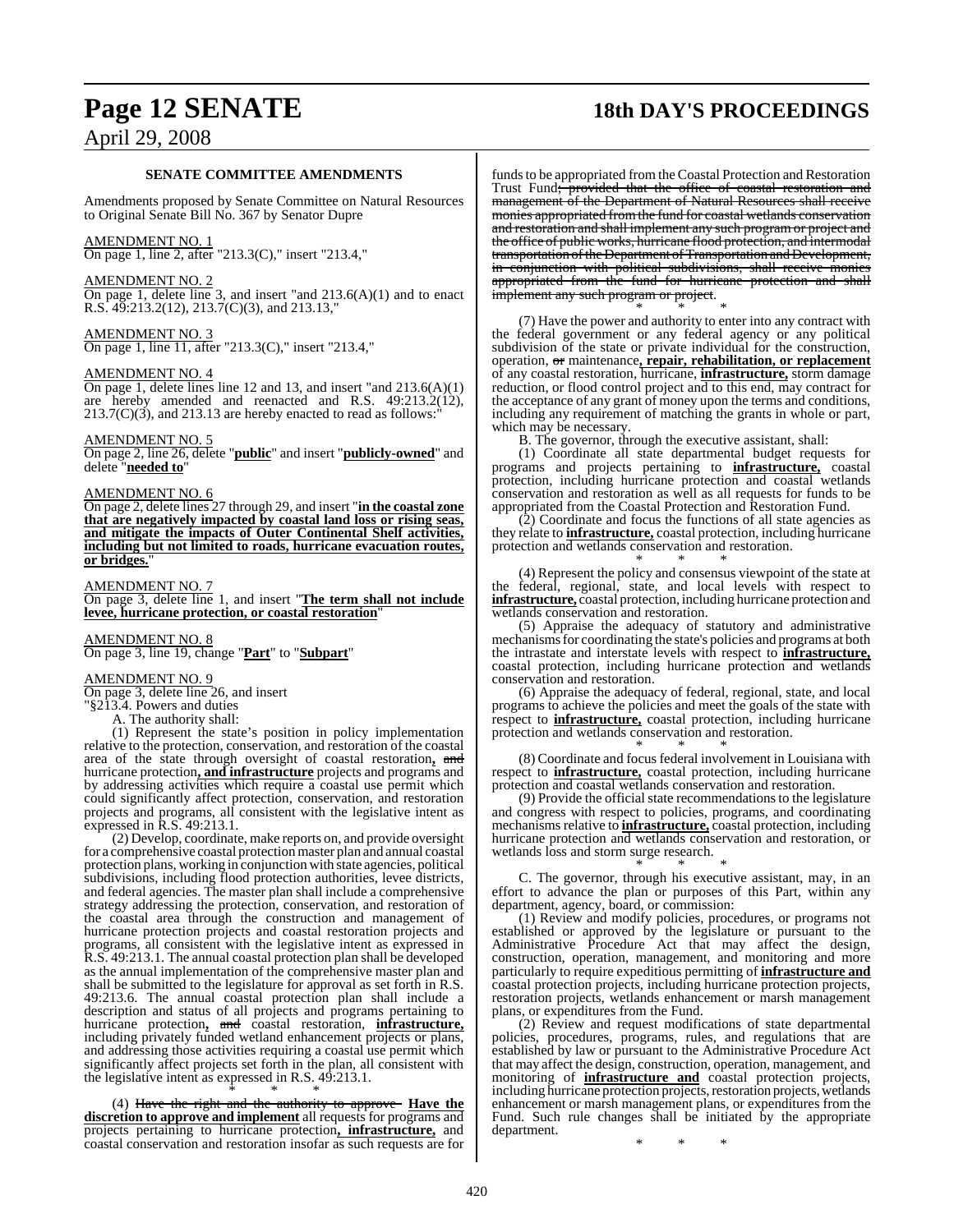# **18th DAY'S PROCEEDINGS Page 13 SENATE**

# April 29, 2008

(4) Accept and use, in accordance with law, gifts, grants, bequests, and endowments **,or funds from any public or private source** for purposes consistent with responsibilities and functions of the agency **authority** and take such actions as are necessary to comply with any conditions required for such acceptance. \* \* \*

D. Approval by the authority shall be required for any request by a state agency or department for any funds to finance research, programs, **mitigation,** or projects involving coastal protection, including hurricane protection or the conservation and restoration of coastal wetlands resources; however, this Subsection shall not affect self-generated or dedicated funds.

**E. The authority shall adopt rules and regulations in accordance with the Administrative Procedure Act to implement the provisions of this Subpart.**"

### AMENDMENT NO. 10

On page 4, line 6, delete "two" and insert "two **three**"

AMENDMENT NO. 11 On page 4, line 22, delete "**requests for**"

AMENDMENT NO. 12

On page 4, line 23, after "**protection**" insert a comma and delete "**and**"

#### AMENDMENT NO. 13

On page 4, line 24, after "**restoration**" insert "**, and infrastructure including, but not limited to, relevant public or private funding sources**"

### AMENDMENT NO. 14

On page 4 delete lines 28 and 29 and insert "C. \* \* \*

**(3) In each year, no more than ten percent of the federal revenues received by the state generated from Outer Continental Shelf oil and gas activity may be used for the purposes of infrastructure directly impacted by coastal wetlands losses.** \* \* \*

#### **§213.13. Infrastructure Priority Program; applications; evaluations**

**A. (1) Applications for funding of any infrastructure may be submitted by any agency of the state. For any infrastructure projects, applications shall be made to the Department of Transportation and Development by November first of each year for consideration of funding in the following fiscal year. Applications submitted in accordance with the provisions of this Section shall not be subject to the provisions of R.S. 39:101. Agencies submitting applications for projects in this program shall be responsible for preparation of applications for their respective projects. Information to be provided in the application shall include but not be limited to the following:**

**(a) Description of the infrastructure impacted by coastal wetlands loss and demonstration of need for the project and benefits of the project.**

**(b) Preliminary project design and cost estimate.**

**(c) Description of project area including the geographical area affected, and land ownership information.**

**(d) Regulatory permit requirements, if any.**

**(2) Project applications shall not be subjected to formal review and evaluation until the information required in the application has been submitted or is determined to be unavailable.**

**B. The applicationssubmitted by agencies shall be evaluated by the Department of Transportation and Development which shall prioritize and rank such applications. The department shall provide its application evaluations to the authority.**

**C. Based upon the evaluations of the department, the authority may compile a list of infrastructure projects to be formally included in the annual plan.**"

AMENDMENT NO. 15 Delete page 5

On motion of Senator Dupre, the committee amendment was adopted. The amended bill was read by title, ordered engrossed, and passed to a third reading.

### **SENATE BILL NO. 373—** BY SENATOR DUPLESSIS

AN ACT

To amend and reenact R.S. 32:702.2 (A),(B),(C), and (D), relative to motor vehicles; requires the electronic recording of information on vehicle security interests; and to provide for related matters.

Reported with amendments by theCommittee on Transportation, Highways and Public Works.

### **SENATE COMMITTEE AMENDMENTS**

Amendments proposed by Senate Committee on Transportation, Highways and Public Works to Original Senate Bill No. 373 by Senator Duplessis

### AMENDMENT NO. 1

On page 2, at the beginning of the line 10, insert "convenience"

### AMENDMENT NO. 2

On page 2, after line 18, insert:

"Section 2. This Act shall become effective on January 1, 2009; if vetoed by the governor and subsequently approved by the legislature, this Act shall become effective on January 1, 2009, or the day following such approval by the legislature, whichever is later."

On motion of Senator McPherson, the committee amendment was adopted. The amended bill was read by title, ordered engrossed, and passed to a third reading.

#### **SENATE BILL NO. 411—**

BY SENATOR MCPHERSON AN ACT

To enact Part III of Chapter 2 of Title 56 of the Louisiana Revised Statutes of 1950, to be comprised of R.S. 56:901, relative to the creation of the Coastal Land Stewardship Authority; to provide for the establishment of the authority in the Department of Wildlife and Fisheries; to provide for the powers, duties, and functions of the board of directors of the authority; to provide for composition of the authority; to provide procedures, terms, and conditions; and to provide for related matters.

Reported with amendments by the Committee on Natural Resources.

### **SENATE COMMITTEE AMENDMENTS**

Amendments proposed by Senate Committee on Natural Resources to Original Senate Bill No. 411 by Senator McPherson

#### AMENDMENT NO. 1

On page 1, line 16, delete "**to acquire and**"

AMENDMENT NO. 2 On page 2, line 1, delete "**to facilitate**" and insert "**acquired by the state in connection with**"

AMENDMENT NO. 3 On page 2, line 17, after "**Resources**" insert "**and Environment**"

AMENDMENT NO. 4 On page 3, line 4, change "**Acquire**" to "**Accept**"

AMENDMENT NO. 5 On page 3, line 10, delete "**acquired**"

AMENDMENT NO. 6 On page 3, line 18, after "**Resources**" insert "**and Environment**"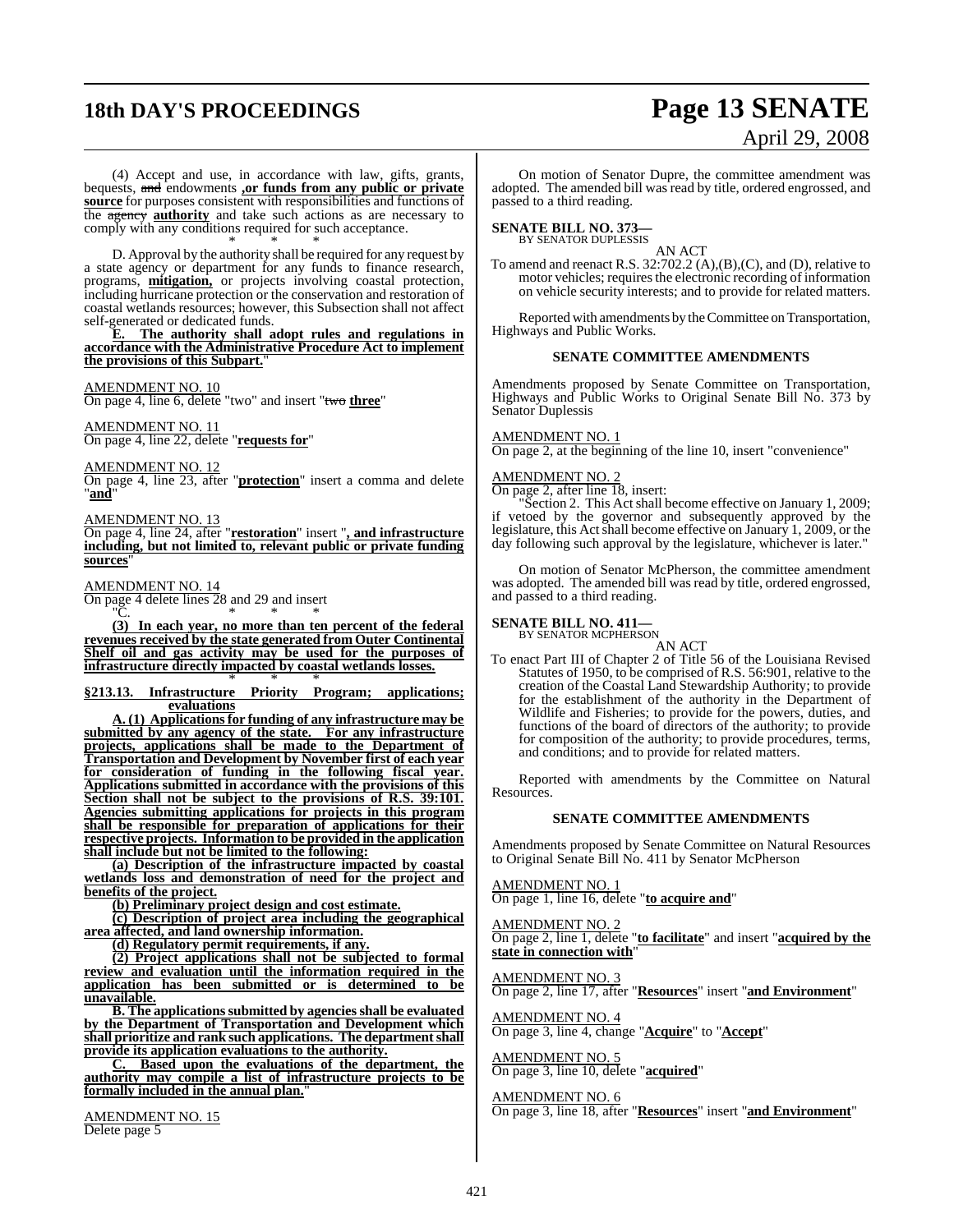## **Page 14 SENATE 18th DAY'S PROCEEDINGS**

AMENDMENT NO. 7

On page 3, line 21, after "**Resources**" and before "**and**" insert "**and Environment**"

### AMENDMENT NO. 8

On page 3, line 23, delete "**, including state expenditures concerning these acquisitions**"

On motion of Senator Dupre, the committee amendment was adopted. The amended bill was read by title, ordered engrossed, and passed to a third reading.

### **SENATE BILL NO. 444—** BY SENATOR HEBERT

AN ACT

To amend and reenact R.S. 13:4581, relative to bonds in judicial proceedings; to provide with respect to state, state agencies, political subdivisions and public boards and commissions not required to furnish bond; to include Louisiana Insurance Guaranty Association as not required to furnish bond; and to provide for related matters.

Reported with amendments by the Committee on Local and Municipal Affairs.

### **SENATE COMMITTEE AMENDMENTS**

Amendments proposed bySenate Committee on Local and Municipal Affairs to Original Senate Bill No. 444 by Senator Hebert

### AMENDMENT NO. 1

On page 1, line 10, after "agencies," delete the remainder of the line

AMENDMENT NO. 2 On page 1, at the beginning of line 11, delete "**Louisiana Insurance Guaranty Association,**"

### AMENDMENT NO. 3

On page 1, line 13, after "districts," and before "and" insert "**the Louisiana Insurance Guaranty Association,**"

On motion of Senator Gray, the committee amendment was adopted. The amended bill was read by title, ordered engrossed, and passed to a third reading.

#### **SENATE BILL NO. 448—** BY SENATOR SHEPHERD

AN ACT

To amend and reenact R.S. 40:1149(A) and (C) and to enact R.S. 40:1149(D), relative to water supply and sewerage systems; to provide for certified operators; and to provide for related matters.

Reported with amendments by the Committee on Local and Municipal Affairs.

### **SENATE COMMITTEE AMENDMENTS**

Amendments proposed by Senate Committee on Local and Municipal Affairs to Original Senate Bill No. 448 by Senator Shepherd

### AMENDMENT NO. 1

On page 2, line 8 change "**VI**" to "**IV**"

On motion of Senator Gray, the committee amendment was adopted. The amended bill was read by title, ordered engrossed, and passed to a third reading.

#### **SENATE BILL NO. 451—** BY SENATOR MCPHERSON

AN ACT

To amend and reenact R.S. 48:231(A) and (B)(1) and to enact R.S. 48:231(C), relative to the state highway system; to provide relative to public hearings in each highway district; to require the Department of Transportation and Development, in lieu of

the Joint Highway Priority Construction Committee, to hold public hearings in each highway district; to provide for ex officio membership of the Joint Highway Priority Construction Committee; and to provide for related matters.

Reported favorably by the Committee on Transportation, Highways and Public Works. On motion of Senator McPherson, the bill was read by title, ordered engrossed, and passed to a third reading.

### **SENATE BILL NO. 473—**

BY SENATOR JACKSON AN ACT

To enact R.S. 17:1206.2, relative to extended sick leave for employees; to permit employees of every parish and city school board to take up to ninety days of extended sick leave in each six-year period of employment; to provide for definitions; to provide relative to physician statements; and to provide for related matters.

Reported favorably by the Committee on Education. On motion of Senator Nevers, the bill was read by title, ordered engrossed, and passed to a third reading.

### **SENATE BILL NO. 475—** BY SENATOR GRAY

AN ACT

To amend and reenact R.S. 17:3991(D), relative to charter schools; to provide relative to reimbursement for transportation services; and to provide for related matters.

Reported favorably by the Committee on Education. On motion of Senator Nevers, the bill was read by title, ordered engrossed, and passed to a third reading.

#### **SENATE BILL NO. 549—** BY SENATOR CASSIDY

AN ACT To enact R.S. 17:273.1, relative to second languages; to require that certain "critical languages" be offered in public schools by a specified date; and to provide for related matters.

Reported with amendments by the Committee on Education.

### **SENATE COMMITTEE AMENDMENTS**

Amendments proposed by Senate Committee on Education to Original Senate Bill No. 549 by Senator Cassidy

### AMENDMENT NO. 1

On page 1, line 2, change "second languages" to "curricula"

### AMENDMENT NO. 2

On page 1, line 3, between "public" and "schools" insert "secondary"

### AMENDMENT NO. 3

On page 1, line 7, change "**Second**" to "**Critical**" and after "**languages**" insert "**; teaching in public schools**"

### AMENDMENT NO. 4

On page 1, delete lines 8 through 10, and insert the following:

"**A. As expeditiously as possible, but not later than the beginning of the 2010-2011 school year, the State Board of Elementary and Secondary Education shall ensure that secondary school students are afforded the opportunity to study at least one of the critical languages as defined by the**"

### AMENDMENT NO. 5

On page 1, after line 12, insert the following:

"**B. The State Board of Elementary and Secondary Education may phase in implementation of the requirements of this Section, provided the rate of implementation does not fall behind the following timeline:**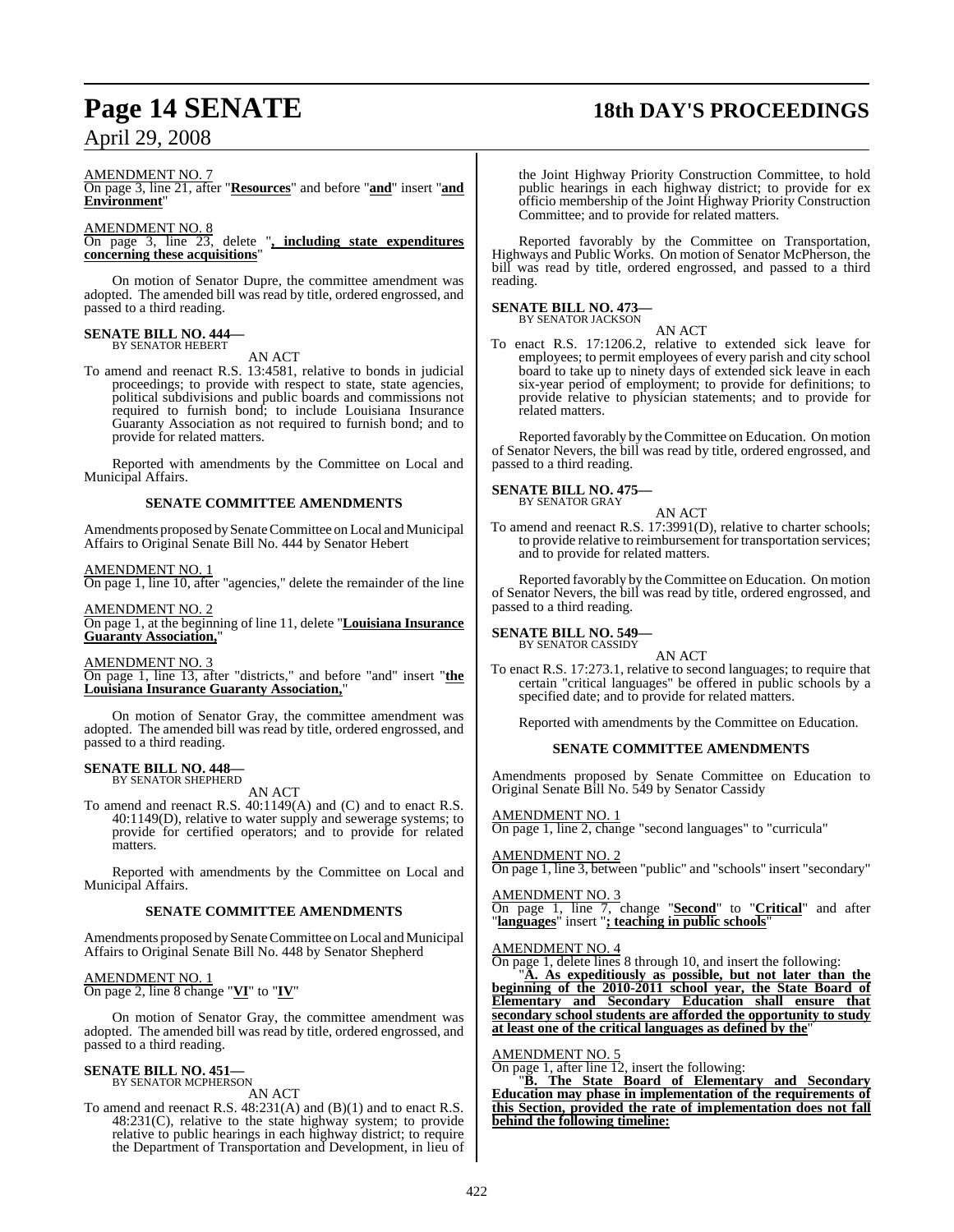## **18th DAY'S PROCEEDINGS Page 15 SENATE**

**(1) Notlater than the beginning ofthe 2010-2011 school year, students enrolled in at least twenty-five percent of the secondary schools in the state shall have the opportunity to study a critical language.**

**(2) Notlater than the beginning ofthe 2011-2012 school year, students enrolled in at least fifty percent of the secondary schools in the state shall have the opportunity to study a critical language.**

**(3) Not later than the beginning ofthe 2012-2013 school year, students enrolled in at least seventy-five percent of the secondary schools in the state shall have the opportunity to study a critical language.**

**(4) Notlater than the beginning of the 2013-2014 school year, every student enrolled in a secondary school in the state shall be afforded the opportunity to study at least one of the critical languages as defined by the United States Department of State and the United States Department of Education.**

**C. The State Board of Elementary and Secondary Education shall submit a written report regarding the progress made in implementing the provisions of this Section to the Senate Committee on Education and the House Committee on Education not later than March fifteenth of each year, until such time as the** provisions of this Section have been fully implemented.

On motion of Senator Nevers, the committee amendment was adopted. The amended bill was read by title, ordered engrossed, and passed to a third reading.

#### **SENATE BILL NO. 603—** BY SENATOR CHEEK

### AN ACT

To repeal R.S. 32:414(M), relative to commercial driver's licenses; deletes the penalty for any person who is convicted of violating any law or rule while operating any commercial vehicle without holding the commercial driver's license; and to provide for related matters.

Reported favorably by the Committee on Transportation, Highways and Public Works. On motion of Senator McPherson, the bill was read by title, ordered engrossed, and passed to a third reading.

### **Senator Amedee in the Chair**

**SENATE BILL NO. 612—** BY SENATORS CHAISSON, NEVERS, RISER, SCALISE, THOMPSON AND WALSWORTH AND REPRESENTATIVES HONEY AND TUCKER AN ACT

To amend and reenact R.S. 23:1, 2, 3, 4, 5, 6, 7, 8, 9, 10, 11, 12, 14(A), 15, 16, 71, 72, 73(A)(1)(introductory paragraph) and (2), (B),(C),(D), and (E)(2), 74, 75(D), 76(C), 1472(1), 2042, 2043, 2044, 2045, 2046, 2047(A), 2048 through 2056, 2061, 2062, 2063, 2065, 2066, 2067, 2069(A),2070, 2091(A), (B)(introductory paragraph) and (8), and (C), 2092, 2100, 2151(A), (B), and (E), 2152, 2153, 2191, and 2192, and R.S. 36:3(2), (3), (4), (6), and (7), 4(A)(6) and (B)(1), and 8(E)(1), 301, 302, 303, 304, 305, 306, 307, 308(A) and (D), 309(B), (C)(introductory paragraph) and (4), (D), (E), and (F), 310(A), and 313, to enact R.S. 23:17, 18, 19, 20, 33, 34, 73(A)(1)(d), 75(E), 77, 78, 2193 through 2213 and R.S. 36:8(E)(2)(j), and to repeal R.S. 23:2061(8), 2064, 2068, 2093, 2094, 2095, 2096, 2097, 2098, 2099, and 2192 and R.S. 36:4(B)(14), 310, 311, 312, relative to the Department of Labor; to change the name of the Department of Labor to the Louisiana Workforce Commission; to provide for the creation of the commission; to provide for the executive director of the commission; to establish the purpose of the commission; to establish the powers and duties of the commission; to provide for employee performance evaluations; to require the integration of certain workforce development programs; to provide for client accessibility; to authorize the executive director to delegate certain functions; to require the design and implementation of a plan for workforce training and services; to provide for the  $\alpha$ dministration of funding; to provide relative to block grants for local workforce development areas; to establish legislative

# April 29, 2008

intent; to provide for definitions; to require the maintenance of a comprehensive labor market information system; to require entities to cooperate with the commission; to provide for the availability of consumer information; to provide with respect to data exchange; to provide for the Occupational Forecasting Conference and its duties; to provide for the development and management of workforce system information resources; to change the name ofthe Louisiana Workforce Commission to the Louisiana Workforce Investment Council and to establish its purposes; to provide for the membership of the council; to provide procedures to select the chairman and vice chairman; to provide for the terms of the membership; to authorize the removal of members under certain circumstances; to provide for designees of the council members; to establish the goals of the commission; to require the adoption of a strategic plan; to establish the duties and functions of the council; to establish the organizational structure of the council; to provide for workforce investment boards; to authorize the governor to designate workforce development areas; to authorize the creation of local workforce development boards; to provide for the training for local workforce development board members; to authorize the governor to certify boards; to provide the membership of boards; to provide for the removal of workforce investment board members; to provide for the responsibilities of the board; to establish the board's duties; to provide for the components of the local workforce development system; to require the adoption of local and regional workforce development plans; to require the adoption of a budget; to require the submission of a report; to require approval of the board's fiscal agent; to provide for contracting service delivery; to provide relative to conflicts of interests; to provide for the eligibility of incentives and waivers; to allow the application for nonprofit status; to authorize the employment of staff; to include the Louisiana Workforce Commission as a department within the executive branch of government; to provide for its officers, duties and offices; and to provide for related matters.

Reported with amendments by the Committee on Finance.

### **SENATE COMMITTEE AMENDMENTS**

Amendments proposed by Senate Committee on Finance to Engrossed Senate Bill No. 612 by Senator Chaisson

### AMENDMENT NO. 1

On page 1, line 10, after "78," and before "2193" insert "2191(C)," AMENDMENT NO. 2

On page 3, line 9, after "78," and before "2193" insert "2191(C),"

#### AMENDMENT NO. 3

On page 48, between lines 19 and 20, insert the following:

The governor may approve a request for designation as **a workforce investment area from any unit of general local government, including a combination of such units that serve a substantial part of one or more labor market areas.**"

On motion of Senator Michot, the committee amendment was adopted. The amended bill was read by title, ordered reengrossed, and passed to a third reading.

#### **SENATE BILL NO. 632—** BY SENATOR GRAY

AN ACT

To enact Part XII of Chapter 1 of Title 17 of the Louisiana Revised Statutes of Louisiana of 1950, to be comprised of R.S. 17:409 through 409.3, relative to school facilities; to create and provide for the Louisiana Statewide Educational Facilities Authority in the Department of Education; to provide for its composition, powers, duties, and functions; to provide for membership; and to provide for related matters.

Reported with amendments by the Committee on Education.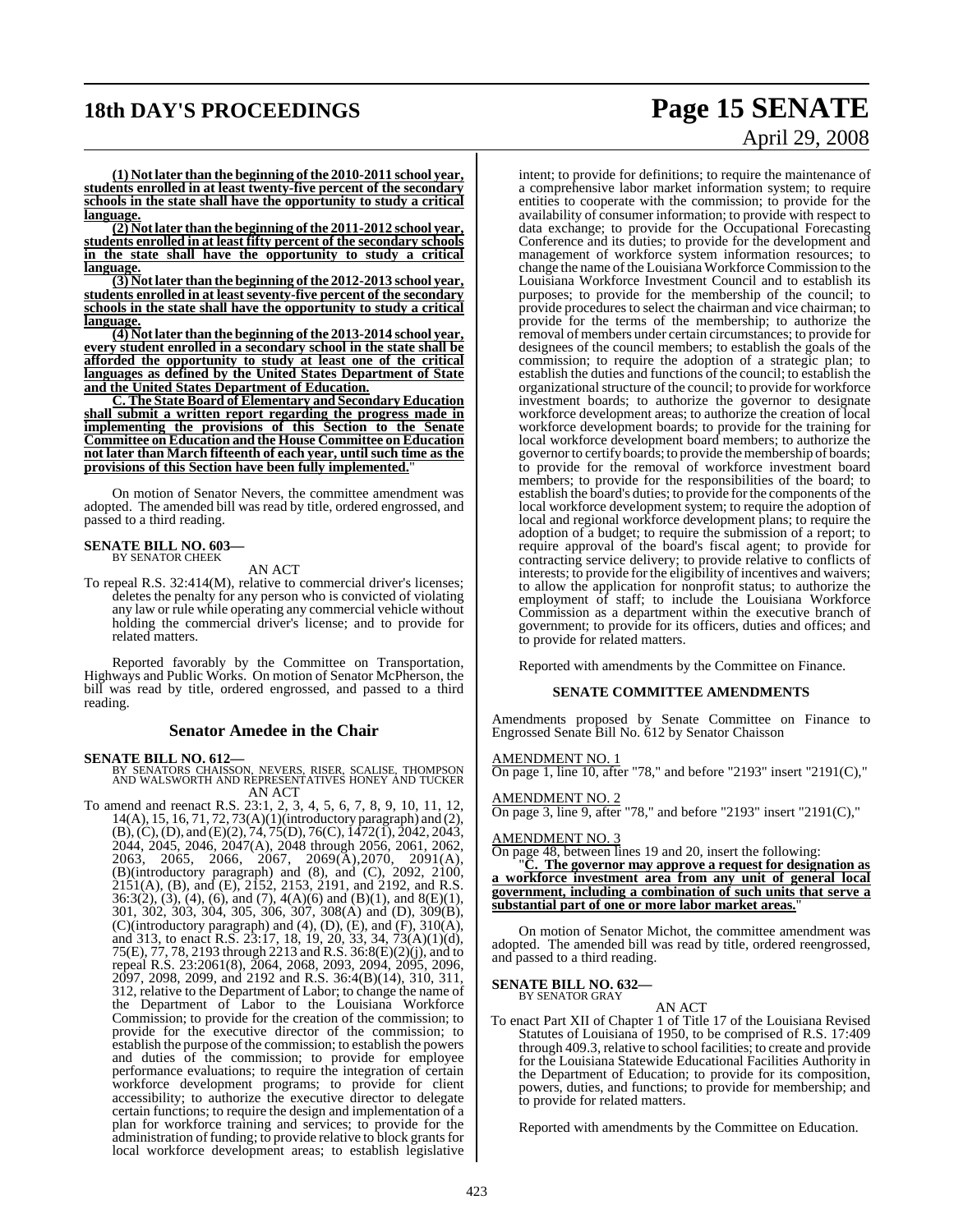### **Page 16 SENATE 18th DAY'S PROCEEDINGS**

### April 29, 2008

### **SENATE COMMITTEE AMENDMENTS**

Amendments proposed by Senate Committee on Education to Original Senate Bill No. 632 by Senator Gray

#### AMENDMENT NO. 1

On page 1, line 3, between "through" and ", relative" delete "409.3" and insert "409.6, and to enact R.S. 36:651(AA)"

### AMENDMENT NO. 2

On page 1, line 5, after "Education;" delete the remainder of the line, delete line 6 in its entirety, and insert "to provide for a board of commissioners and an advisory council and for their membership, powers, duties, and functions; to provide for rules; to provide relative to program participation; to provide relative to ownership and control of public school facilities funded through the authority; to provide relative to implementation and funding; and to provide for related matters.

AMENDMENT NO. 3 On page 1, line 9, change "409.3" to "409.6"

AMENDMENT NO. 4 On page 1, line 15, change "**Law**" to "**Act**"

AMENDMENT NO. 5

On page 2, delete lines 15 through 29, delete pages 3 and 4 in their entirety, on page 5, delete lines 1 through 18 in their entirety and insert in lieu thereof the following:

"**§409.2. Louisiana Statewide Educational Facilities Authority; creation; board of commissioners; meetings; quorum; compensation; employees**

**A. There is hereby created the Louisiana Statewide Education Facilities Authority within the Department of Education. The purpose of the authority is to provide funding, coordination, assistance, and oversight for the repair, renovation, and construction of public school facilities.**

**B. The domicile of the authority shall be East Baton Rouge Parish.**

**C. The authority shall be governed by a board of commissioners comprised of nine members as follows:**

**(1) Five membersshall be appointed by the governor,subject to confirmation by the Senate, who shall have a background in construction, architecture, or finance.**

**(2) Three members shall be appointed by the State Board of Elementary and SecondaryEducation,subjectto confirmation by the Senate.**

**(3) The state superintendent of education or his designee.**

**D. A vacancy occurring on the board for any reason shall be filled in the same manner as the original appointment.**

**E. A majority of the members of the board shall constitute a quorum for the transaction of official business. All official actions of the board shall require an affirmative vote of a majority of the commissioners present and voting at any meeting.**

**F. Members of the board shall serve without compensation, but may be reimbursed for necessary and actual expenses incurred while fulfilling their official duties as a member of the board.**

**G.The board shall employ a qualified executive director who shall have a background in construction, architecture, or finance to administer the functions, responsibilities, and policies of the authority.**

**H. The executive director shall be responsible for managing and administering the daily functions of the authority and for performing all other functions necessary to the effective operation of the authority. The executive director shall employ necessary staff to carry out the duties and functions of the authority. Such staff may include a financial director, a chief of architectural services, a liaison for local school systems, and any other necessary support staff.**

**§409.3. Powers, duties, and functions**

**A. The authority shall:**

**(1) Conduct a statewide assessment of public school facilities to assess and evaluate the quality and condition of existing public school facilities and compile a school-by-school inventory of facility deficiencies and needs.**

**(2) Collaborate with city, parish, and other local public school boards to determine how to best meet their specific needs with regard to school facilities.**

**(3) Consult with the Educational Facilities Advisory Council on all funding and policy decisions made by the board.**

**(4) Develop a formula and mechanism through which to assess and prioritize applications for funding for local projects submitted by city, parish, and other local public school boards based upon best practices. Such formula and mechanism shall be submitted to the Joint Legislative Committee on the Budget for approval and shall, at a minimum, include the following:**

**(a) Consideration for student health and safety, projected demographic changes, adequate space needed to accommodate projected student enrollment, and the ability of the local school system to finance school repairs, renovations, and construction projects.**

**(b) Ensure that funds are allocated to city, parish, and other local public school systems proportionally throughout the state based upon the regions established by the State Board of Elementary andSecondaryEducationfor theRegional Education Service Centers.**

**(5) Adopt and promulgate such rules and regulations as are necessary to implement the provisions of this Part in accordance with the Administrative Procedure Act.**

**B. The Louisiana Statewide Educational Facilities Authority may:**

**(1) Sue and be sued in the name of the authority, including the right to recover all debts owing to the authority.**

**(2) Accept donations, bequests, or other forms of financial assistance for educational purposes from any public or private person or agency and comply with rules and regulations governing grants from the federal government or from any other person or agency, which are not in contravention of state law.**

**(3) Borrow money and issue notes, bonds, or certificates of indebtedness and pledge fees, rents, and other available revenues to guarantee the payment thereof, in accordance with law and with approval of the State Bond Commission.**

**(4) Appoint or contract with and employ legal counsel, bond counsel, accountants, construction and financial experts, underwriters, financial advisors, trustees, managers, and consultants and to fix the compensation of such individuals.**

**(5) Provide funds on an emergency basis to repair school facilities damaged by fire, flood, wind, storm, earthquake, hurricane, or any other natural occurrence.**

**(6) Establish design specifications for school facility repair, renovation, and construction projects approved for funding by the board including, but not limited to, energy efficiency and construction materials.**

**(7) Perform such other acts as may be necessary or appropriate to effectively carry out the objects and purposes of the authority.**

**§409.4. Educational Facilities Advisory Council; creation; membership; duties and functions**

**A. There is hereby created the Educational Facilities Advisory Council comprised of thirteen members as follows:**

**(1) The governor or his designee.**

**(2) The chairman of the Senate Committee on Education or his designee.**

**(3) The chairman of the House Committee on Education or his designee.**

**(4) The chairman of the Senate Committee on Finance or his**  $\frac{\overline{\text{designee}}}{(5)}$ 

**(5) The chairman of the House Committee on Appropriations or his designee.**

**(6) The executive director of the State Bond Commission or his designee.**

**(7) The legislative auditor or his designee.**

**(8) A representative from the Louisiana School Facility Managers Association appointed by the association.**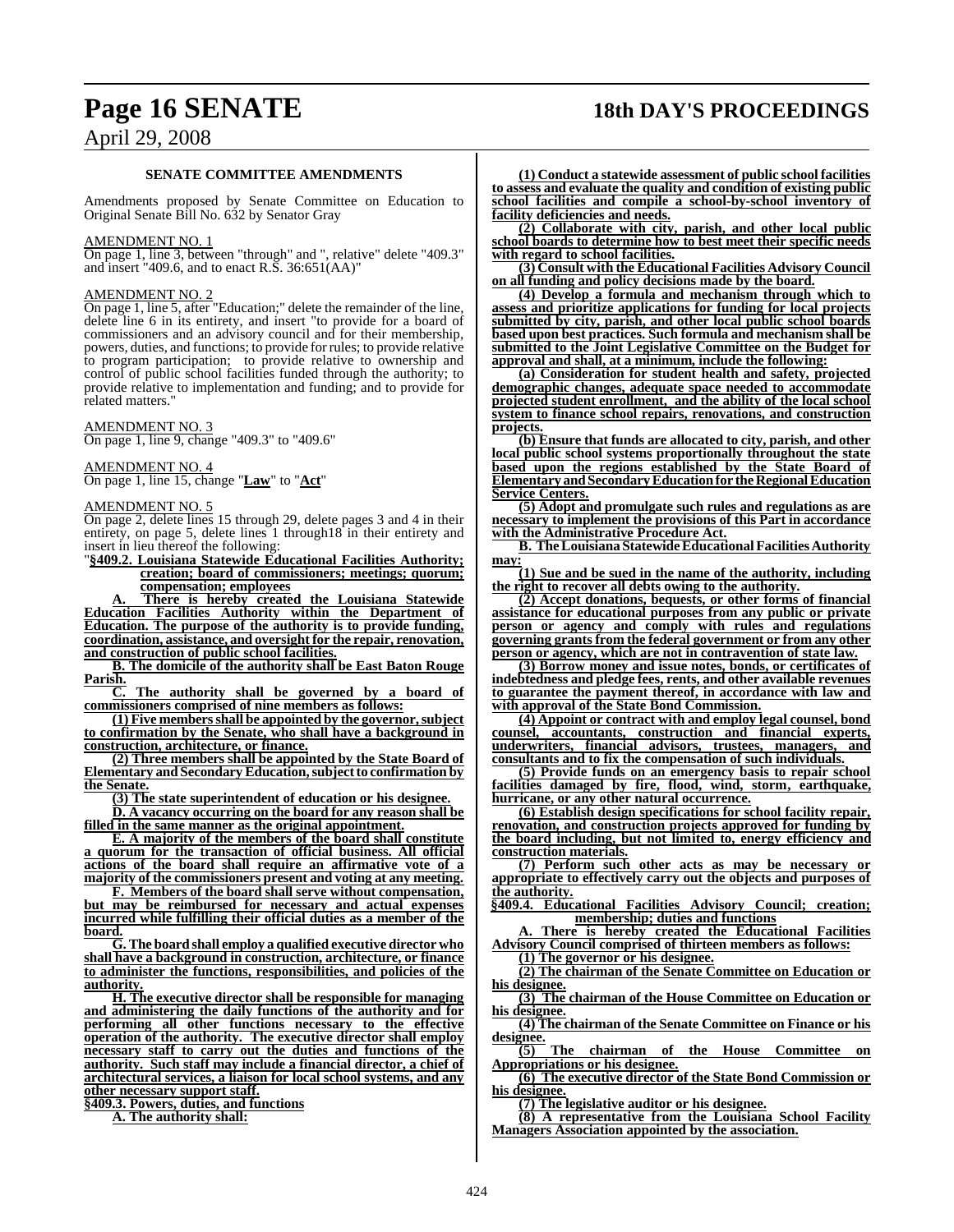### **18th DAY'S PROCEEDINGS Page 17 SENATE**

# April 29, 2008

**(9) A representative from the Louisiana Association of School Business Officials appointed by the association.**

**(10) A representative of the Louisiana Association of School Superintendents appointed by the association.**

**(11) A representative of the Louisiana School Boards Association appointed by the association.**

**(12) A representative of the Louisiana Federation of Teachers appointed by the federation.**

**(13) A representative of the Louisiana Association of Educators appointed by the association.**

**B. The council shall:**

**(1) Provide advice and input to the Louisiana Statewide EducationFacilitiesAuthorityBoardof Commissionersto inform policy and funding decisions made by the board.**

**(2) Review applications from city, parish, and other local public school boards for funding for school facility repairs, renovations, and construction andmake recommendationsfor the board's consideration.**<br>8409.5. Program n

**Program participation; ownership and control of facilities**

**A. Participation by any city, parish, or other local public school board in any program implemented by the Louisiana Statewide Education Facilities Authority is voluntary.** 

**B. Each city, parish, and other local public school board shall retain ownership and control over any school facility for which funding for repairs, renovation, or construction was obtained through the authority.**

**C. The Louisiana Statewide Education Facilities Authority may serve in an oversight capacity over a project undertaken by a city, parish, or other local public school board to repair, renovate, or construct a school facility only to the extent that the project is funded through the authority.**

**§409.6. Funding**

**Implementation of the provisions of this Partshall be subject to the appropriation of funds for this purpose. In addition to funds provided by the legislature, the authority may seek and accept gifts, grants, and donations, including federal funds, from any available source.**

Section 2. R.S. 36:651(AA) is hereby enacted to read as follows:

§651. Transfer of boards, commissions, departments, and agencies to Department of Education; boards, commissions, and agencies within Department of Education \* \* \*

**AA. The Louisiana StatewideEducationFacilities Authority (R. S. 17:409 - 409.6) is placed within the Department of Education and shall exercise and perform its powers, duties, functions, and responsibilities in the manner provided in R.S. 36:801.1.** \* \* \*"

On motion of Senator Nevers, the committee amendment was adopted. The amended bill was read by title, ordered engrossed, and passed to a third reading.

### **SENATE BILL NO. 681—** BY SENATOR DUPLESSIS

AN ACT

To enact Chapter 30 of Title 33 of the Louisiana Revised Statutes of 1950, to be comprised of R.S. 33:9100.1 through 9100.14, relative to New Orleans East; to establish and provide for the membership, duties, powers and functions of the New Orleans East Advisory Neighborhood Commission; to provide for an effective date; and to provide for related matters.

Reported with amendments by the Committee on Local and Municipal Affairs.

### **SENATE COMMITTEE AMENDMENTS**

Amendments proposed by Senate Committee on Local and Municipal Affairs to Original Senate Bill No. 681 by Senator Duplessis

### AMENDMENT NO. 1

On page 8, lines 3 and 4, change "**in concert**" to "**and concern**"

On motion of Senator Gray, the committee amendment was adopted. The amended bill was read by title, ordered engrossed, and passed to a third reading.

#### **SENATE BILL NO. 693—** BY SENATOR SHEPHERD

AN ACT

To enact Chapter 30 of Title 33 of the Louisiana Revised Statutes of 1950, to be comprised of R.S. 33:9100.1 through 9100.13, relative to New Orleans; to establish and provide for the membership, duties, powers and functions of the River Front Alliance Advisory Neighborhood Commission; to provide for an effective date; and to provide for related matters.

Reported with amendments by the Committee on Local and Municipal Affairs.

### **SENATE COMMITTEE AMENDMENTS**

Amendments proposed by Senate Committee on Local and Municipal Affairs to Original Senate Bill No. 693 by Senator Shepherd

#### AMENDMENT NO. 1

On page 3, line 28, change "**reassuring**" to "**ensuring**"

### AMENDMENT NO. 2

On page 7, lines 28 and 29, change "**in concert**" to "**and concern**"

On motion of Senator Gray, the committee amendment was adopted. The amended bill was read by title, ordered engrossed, and passed to a third reading.

#### **SENATE BILL NO. 696—** BY SENATOR ERDEY

AN ACT

To enact R.S. 33:4564.6, relative to the Livingston Parish Recreation District No. 2; to increase the per diem of the board of commissioners; and to provide for related matters.

Reported favorably by the Committee on Local and Municipal Affairs. On motion of Senator Gray, the bill was read by title, ordered engrossed, and passed to a third reading.

**SENATE BILL NO. 697—** BY SENATOR DUPRE

AN ACT

To enact Subpart Z.1 of Part I of Chapter 1 of Subtitle II of Title 47 of the Louisiana Revised Statutes of 1950, to be comprised of R.S. 47:120.82, and 306.4, relative to coastal protection; to provide for donations to the Coastal Protection and Restoration Fund; to provide relative to donation of tax refunds and donations in excess of tax due; and to provide for related matters.

Reported with amendments by the Committee on Natural Resources.

### **SENATE COMMITTEE AMENDMENTS**

Amendments proposed by Senate Committee on Natural Resources to Original Senate Bill No. 697 by Senator Dupre

### AMENDMENT NO. 1

On page 1, line 3, delete "and 306.4,"

AMENDMENT NO. 2 On page 1, line 13, delete "**and corporate**"

### AMENDMENT NO. 3

On page 1, line 16, delete "**and corporation**" and after "**return**" delete "**or a**"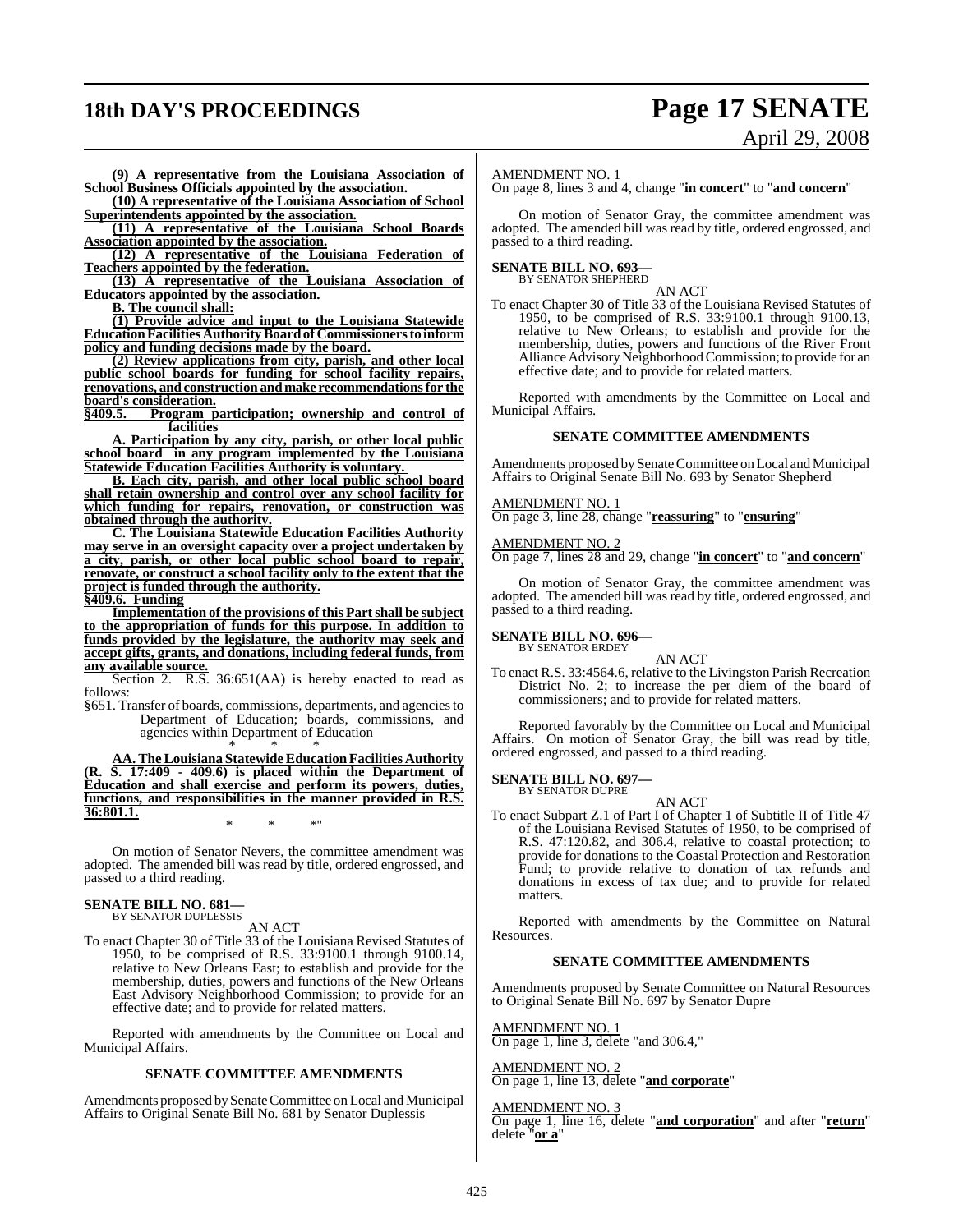## **Page 18 SENATE 18th DAY'S PROCEEDINGS**

AMENDMENT NO. 4

On page 1, line 17, delete "**corporate income or franchise tax return**"

AMENDMENT NO. 5 Delete pages 3 and 4

AMENDMENT NO. 6 On page 5, delete line 1

AMENDMENT NO. 7 On page 5, line 2, change "Section 4." to "Section 2."

On motion of Senator Dupre, the committee amendment was adopted. The amended bill was read by title, ordered engrossed, and passed to a third reading.

### **SENATE BILL NO. 703—** BY SENATOR DORSEY

AN ACT

To enact R.S. 17:1807.1, relative to financial assistance for certain persons attending public colleges and universities; to establish the Golden Scholars Award; to provide for the payment of tuition and certain other costs for persons who are fifty-five years of age or older; to provide for limitations; to provide for implementation; to provide for the adoption of rules; to retain effectiveness of the tuition exemption programavailable to such persons; and to provide for related matters.

Reported with amendments by the Committee on Education.

### **SENATE COMMITTEE AMENDMENTS**

Amendments proposed by Senate Committee on Education to Original Senate Bill No. 703 by Senator Dorsey

### AMENDMENT NO. 1

On page 2, delete lines 24 through 29 and insert in lieu thereof the following:

"**(1) "Louisiana resident" shall mean a person determined by the public college or university to be eligible to pay the resident tuition and mandatory fees.**"

### AMENDMENT NO. 2

On page 3, delete lines 1 through 6

### AMENDMENT NO. 3

On page 3, line 14, after "**accordance with**" delete "**pursuant**"

On motion of Senator Nevers, the committee amendment was adopted. The amended bill was read by title, ordered engrossed, and recommitted to the Committee on Finance.

**SENATE BILL NO. 714—**<br>BY SENATORS SCALISE, MURRAY, RISER, THOMPSON AND WALSWORTH AN ACT

To amend and reenact R.S. 23:1592(E) and 1595(A) and to enacts R.S.  $23:1474(I)(4)$  and  $1536(E)(4)$ , relative to workers' compensation benefits; to provide for an increase in the maximum benefit available; to provide an additional procedure for determining such benefit; to provide for a reduction in employer contributions under certain circumstances; and to provide for related matters.

Reported with amendments by the Committee on Labor and Industrial Relations.

### **SENATE COMMITTEE AMENDMENTS**

Amendments proposed by Senate Committee on Labor and Industrial Relations to Original Senate Bill No. 714 by Senator Scalise

AMENDMENT NO. 1

On page 1, line 3 change "workers'" to "unemployment"

AMENDMENT NO. 2 On page 2, line 15 after "**(I)**" insert "**(4)**"

On motion of Senator Scalise, the committee amendment was adopted. The amended bill was read by title, ordered engrossed, and passed to a third reading.

### **SENATE BILL NO. 719—**

BY SENATOR NEVERS AN ACT

To amend and reenact R.S. 17:24.11(A), (C)(3), (D), (E), and (G), relative to the implementation of a pilot program for early screening and intervention services for early elementary school children with characteristics of dyslexia and related disorders; to provide relative to program components; to provide for implementation and reporting dates; to provide relative to funding; and to provide for related matters.

Reported favorably by the Committee on Education. The bill was read by title, ordered engrossed, and recommitted to the Committee on Finance.

#### **SENATE BILL NO. 746—** BY SENATOR LONG

- AN ACT
- To amend and reenact R.S. 17:46(A)(1), relative to sabbatical leave for teachers employed by the special schools; to provide for eligibility for sabbatical leave for certain other special school employees under certain conditions; and to provide for related matters.

Reported with amendments by the Committee on Education.

### **SENATE COMMITTEE AMENDMENTS**

Amendments proposed by Senate Committee on Education to Original Senate Bill No. 746 by Senator Long

### AMENDMENT NO. 1

On page 1, line 9, between "Members of the" and "teaching" insert "fully certified, tenured"

AMENDMENT NO. 2

On page 1, line 12, delete "in the parish"

### AMENDMENT NO. 3

On page 1, line 16, after "include" delete the remainder of the line and at the beginning of line 17, delete "**certificate issued by the state Department of Education and**"

On motion of Senator Nevers, the committee amendment was adopted. The amended bill was read by title, ordered engrossed, and passed to a third reading.

### **Rules Suspended**

Senator N. Gautreaux asked for and obtained a suspension of the rules for the purpose of recalling Senate Bill No. 599 from the Committee on Health and Welfare.

### **SENATE BILL NO. 599—** BY SENATOR N. GAUTREAUX

AN ACT To amend and reenact R.S. 37:1744(A) and (B) and to enact R.S. 37:1744.1, relative to health care provider referrals; to provide for the prohibition of health care provider referrals; to provide for definitions; to provide for exceptions; and to provide for related matters.

On motion of Senator N. Gautreaux, the bill was read by title and withdrawn from the files of the Senate.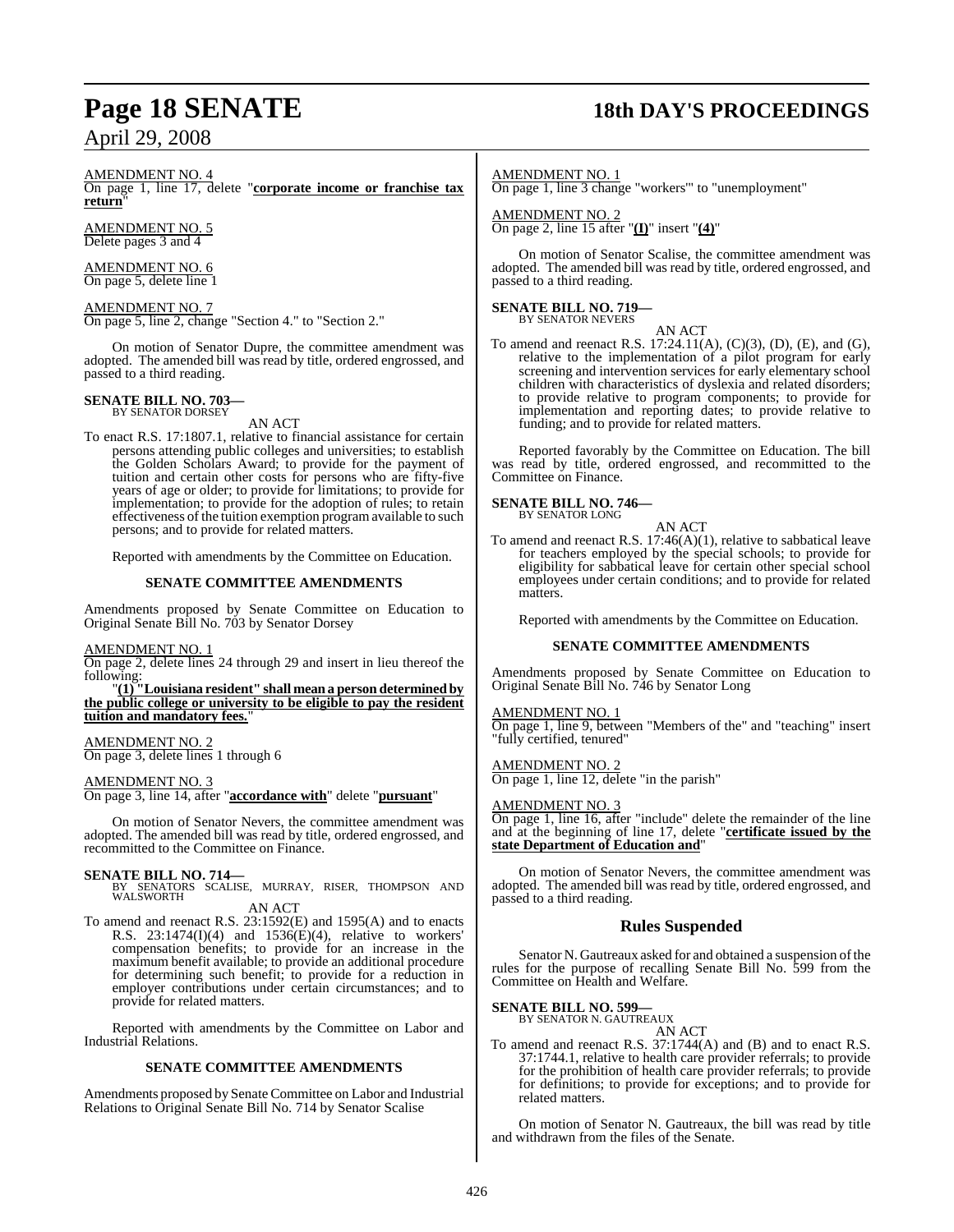# **18th DAY'S PROCEEDINGS Page 19 SENATE** April 29, 2008

### **Special Order of the Day**

The following Senate Bill on Third Reading and Final Passage, which was made Special Order of the Day No. 1, was taken up and acted upon as follows:

**SENATE BILL NO. 87—** BY SENATOR SHAW

AN ACT

To amend and reenact R.S. 47:32(A), relative to individual income tax; to provide for a reduction of rates and brackets; and to provide for related matters.

### **Mr. President in the Chair**

### **Floor Amendments Sent Up**

Senator N. Gautreaux sent up floor amendments which were read.

### **SENATE FLOOR AMENDMENTS**

Amendments proposed by Senator N. Gautreaux to Engrossed Senate Bill No. 87 by Senator Shaw

### AMENDMENT NO. 1

On page 1, line 2, change "R.S. 47:32(A)" to "R.S. 47:31, 32(A), 290(B), 297.4(B)(1), 300.1, 6006(B), 6006.1(C), 6023(D)(1), and  $602\overline{5}(\overline{C})$ , and R.S.  $\overline{5}1:1807(\overline{C})$ "

### AMENDMENT NO. 2

On page 1, line 3, after "reduction of" delete "rates and brackets" and insert: "the tax by phasing-out the tax on incomes of individuals, estates, and trusts; to provide with respect to certain refundable tax credits"

### AMENDMENT NO. 3

On page 1, line 5, change "R.S. 47:32(A) is" to "R.S. 47:31, 32(A), 290(B), 297.4(B)(1), 300.1, 6006(B), 6006.1(C), 6023(D)(1), and 6025(C) are"

### AMENDMENT NO. 4

On page 1, between lines 5 and 6, insert:

"§31. Individuals, corporations and trusts subject to tax

There shall be levied, collected, and paid for each taxable year **until January 1, 2017** a tax upon the net income of residents and nonresidents, estates, **and** trusts, and **a tax upon the net income of** corporations **for each taxable year**, as hereinafter provided.

(1) Resident individuals. **Until January 1, 2017,** every person residing within the state, or the personal representative in the event of death, shall pay a tax on net income from whatever source derived, except as hereinafter exempted.

Every natural person domiciled in the state, and every other natural person who maintains a permanent place of abode within the state or who spends in the aggregate more than six months of the taxable year within the state, shall be deemed to be a resident of this state for the purpose of determining liability for income taxes under this Chapter.

(2) Nonresident individuals. **Until January 1, 2017,** every nonresident shall pay a tax upon such net income as is derived from property located, or from services rendered, or from business transacted within the state, or from sources within the state, except as hereinafter exempted.

\* \* \*"

### AMENDMENT NO. 5

On page 1, line 7, change "On individuals. The" to "**(1)** On individuals. **Until January 1, 2008, the**"

### AMENDMENT NO. 6

On page 1, line 9, change "(1)" to "**(a)**"

### AMENDMENT NO. 7

On page 1, line 12, change "(2)" to "**(b)**" and delete "**thirty-seven**"

AMENDMENT NO. 8

On page 1, line 13, change "**thousand five hundred**" to "twelve thousand five hundred"

### AMENDMENT NO. 9

On page 1, line 14, change "(3)" to "**(c)**" and change "**fifty**" to "twenty-five"

### AMENDMENT NO. 10

On page 1, delete lines 16 and 17, and delete page 2, and insert: "**(2)Beginning January 1, 2008 until January 1, 2017, the tax upon the taxable income of an individual shall be determined as provided for in Paragraph (1) of this Subsection, but the tax to be assessed, levied, collected and paid by the individual shall be limited to the following percentages of the tax due:**

**(a) For tax years beginning during 2008, ninety percent. (b) For tax years beginning during 2009, eighty percent. (c) For tax years beginning during 2010, seventy percent. (d) For tax years beginning during 2011, sixty percent. (e) For tax years beginning during 2012, fifty percent. (f) For tax years beginning during 2013, forty percent. (g) For tax years beginning during 2014, thirty percent. (h) For tax years beginning during 2015, twenty percent. (i) For tax years beginning during 2016, ten percent. (3) For tax years beginning on and after January 1, 2017, there shall be no income tax assessed, levied, collected and paid on income.**

§290. Purpose

\* \* \* B. It is intended that for any taxable year **beginning before January 1, 2017** individuals domiciled, residing, or having a permanent place of abode in Louisiana shall be taxed upon income from whatever sources derived and that all other individuals having income earned within or derived from sources in this state shall be taxed upon their Louisiana income for that year.

\* \* \*

#### \* \* \* §297.4. Reduction to tax due; certain child care expenses

\* \* \* B.(1) If the credit against Louisiana income tax for resident individuals whose federal adjusted gross income is equal to or less than twenty-five thousand dollars exceeds the amount of such individual's tax liability for the taxable year, then such excess tax credit shall constitute an overpayment, as defined in R.S. 47:1621(A), and the secretary shall make a refund of such overpayment from the current collections of the taxesimposed under this Part **or from current collections of any of the taxes collected under this Chapter**. The right to a refund of any such overpayment shall not be subject to the requirements of R.S. 47:1621(B). \* \* \*

§300.1. Tax imposed

**A.** There is imposed an income tax for each taxable year upon the Louisiana taxable income of every estate or trust, whether resident or nonresident. The tax to be assessed, levied, collected, and paid upon the Louisiana taxable income of an estate or trust **until January 1, 2008,** shall be computed at the following rates:

(1) Two percent on the first ten thousand dollars of Louisiana taxable income.

(2) Four percent on the next forty thousand dollars of Louisiana taxable income.

(3) Six percent on Louisiana taxable income in excess of fifty thousand dollars.

**B. Beginning January 1, 2008 until January 1, 2017, the tax upon the taxable income of every estate or trust shall be determined as provided for in Subsection A of this Section, but the tax to be assessed, levied, collected and paid by the estate or trust shall be limited to the following percentages of the tax due:**

**(1) For tax years beginning during 2008, ninety percent. (2) For tax years beginning during 2009, eighty percent. (3) For tax years beginning during 2010, seventy percent. (4) For tax years beginning during 2011, sixty percent.**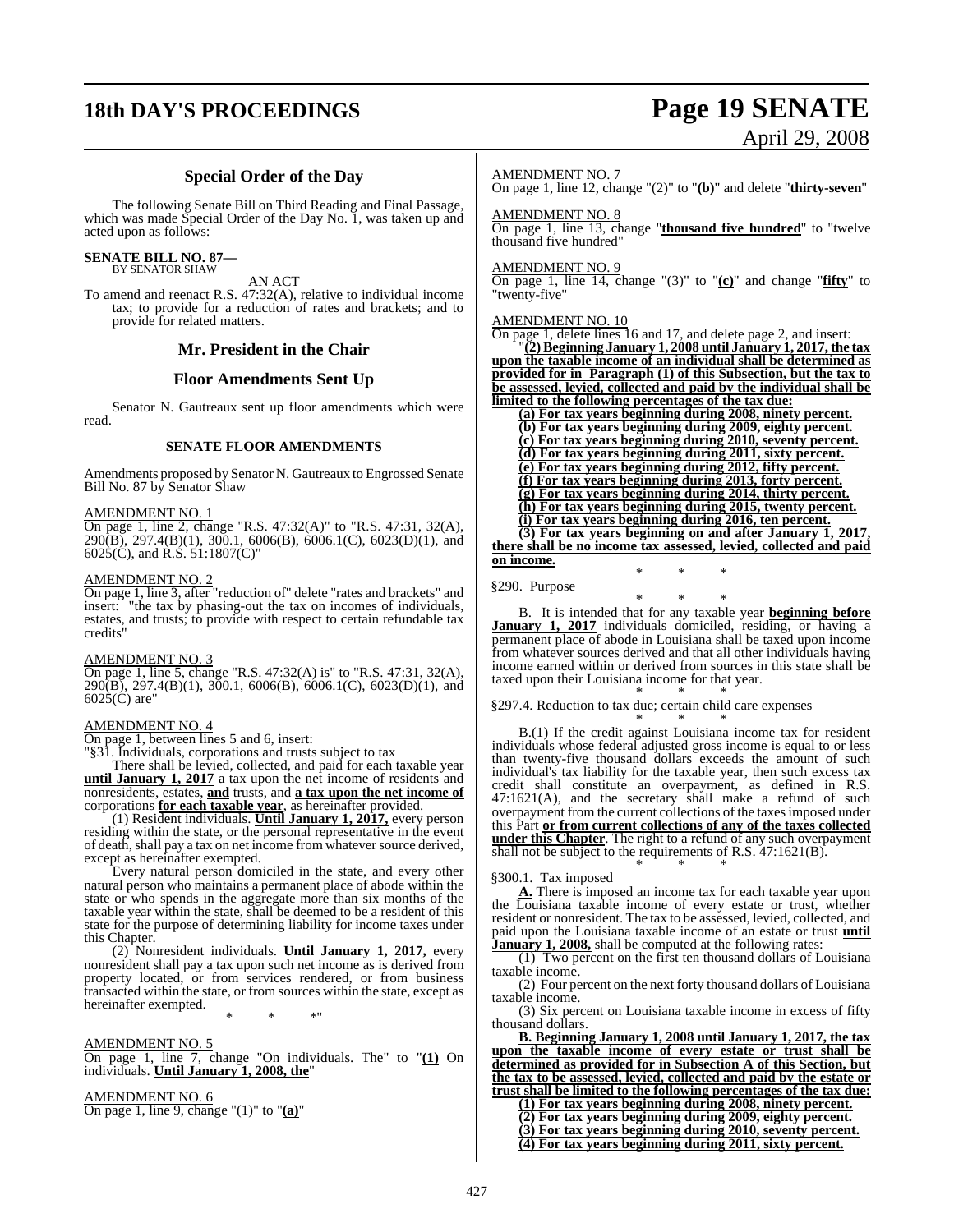### **Page 20 SENATE 18th DAY'S PROCEEDINGS**

April 29, 2008

**(5) For tax years beginning during 2012, fifty percent. (6) For tax years beginning during 2013, forty percent. (7) For tax years beginning during 2014, thirty percent. (8) For tax years beginning during 2015, twenty percent. (9) For tax years beginning during 2016, ten percent. C. For tax years beginning on and after January 1, 2017, there shall be no income tax assessed, levied, collected and paid on income.**

\* \* \* §6006. Tax credits for local inventory taxes paid \* \* \*

B. Credit for taxes paid by corporations shall be applied to state corporate income and corporation franchise taxes. Credit for taxes paid by unincorporated persons shall be applied to state personal income taxes**, if any**. The taxpayer shall be entitled to a refund for any allowable credit which exceeds the aggregate tax liability of the taxpayer for the taxesimposed byChapter 1 and Chapter 5 of Subtitle II of this Title, **if any**. The secretary shall make such refund to the taxpayer in the amount to which he is entitled from the current collections of **any of** the taxes collected pursuant to Chapter 1 and Chapter 5 of such Subtitle II.

#### \* \* \* §6006.1. Tax credits for taxes paid with respect to vessels in Outer Continental Shelf Lands Act Waters \* \* \*

C. Notwithstanding any other provision of law to the contrary in Title 47 of the Louisiana Revised Statutes of 1950, as amended, any excess of allowable credit established by this Section over the aggregate tax liabilities**, if any,** against which such credit can be applied, as provided in this Section, shall constitute an overpayment, as defined in R.S. 47:1621(A), and the secretary shall make a refund of such overpayment from the current collections of **any of** the taxes imposed by Chapter 1 or Chapter 5 of Subtitle II of Title 47 of the Louisiana Revised Statutes of 1950, as amended, together with interest as provided in R.S. 47:1624. The right to a credit or refund of any such overpayment shall not be subject to the requirements of R.S. 47:1621(B). All credits and refunds, together with interest thereon, must be paid or disallowed within ninety days of receipt by the secretary, of any such claim for refund or credit. Failure of the secretary to pay or disallow, in whole or in part, any claim for a credit or a refund shall entitle the aggrieved taxpayer to proceed with the remedies provided in R.S. 47:1625. \* \* \*

§6023. Sound recording investor tax credit

\* \* \* D.(1) The credit shall be allowed against the individual or corporate income tax for the taxable period in which the credit is earned. Any excess of the credit over the income tax liability**, if any,** against which the credit can be applied shall constitute an overpayment, as defined in R.S.  $47:1621(A)$ , and the secretary shall make a refund of such overpayment from the current collections of **any of** the taxes imposed by Chapter 1 of Subtitle II of this Title, as amended. The right to a refund of any such overpayment shall not be subject to the requirements of R.S. 47:1621(B). \* \* \*

#### §6025. Tax credit for Louisiana Citizens Property Insurance Corporation assessment \* \* \*

C. Notwithstanding any other provision of law to the contrary, any excess of allowable credit established by this Section over the tax liabilities**, if any,** against which such credit can be applied, as provided in this Section, shall constitute an overpayment, as defined in R.S. 47:1621(A), and the secretary shall make a refund of such overpayment from **any of** the current collections of the taxes imposed by Chapter 1 of Subtitle II of this Title, together with interest as provided in R.S. 47:1624. The right to a credit or refund of any such overpayment shall not be subject to the requirements of R.S. 47:1621(B). All credits and refunds, together with interest thereof, must be paid or disallowed within one year of receipt by the secretary of any such claim for refund or credit. Failure of the secretary to pay or disallow, in whole or in part, any claim for a credit or a refund shall entitle the aggrieved taxpayer to proceed with the remedies provided in R.S. 47:1625.

\* \* \*

Section 2. R.S. 51:1807(C) is hereby amended and reenacted to read as follows: §1807. Incentives

\* \* \* C. The board, after consultation with the secretaries of the Department of Economic Development and the Department of Revenue and with the approval of the governor, may enter into contracts to provide for a five thousand dollar tax credit per net new employee as determined by the company's average annual employment reported under the Louisiana Employment Security Law. This tax credit may be applied to any state income tax liability or any state franchise tax liability and shall be used for the taxable year in which the increase in average annual employment occurred. However, if the entire credit cannot be used in the year earned, the excess of the credit over the aggregate tax liabilities**, if any,** against which the credit can be applied shall constitute an overpayment, as defined in R.S.  $47:1621(\text{\AA})$ , and the secretary shall make a refund of such overpayment from **any of** the current collections of the taxes imposed by Chapter 1 and Chapter 5 of Subtitle II of Title 47 of the Louisiana Revised Statutes of 1950, as amended. The right to a refund of any such overpayment shall not be subject to the requirement of R.S.  $47:1621(B)$ .

\* \* \* Section 3. This Act shall become effective upon signature by the governor or, if not signed by the governor, upon expiration of the time for bills to become law without signature by the governor, as provided by Article III, Section 18 of the Constitution of Louisiana. If vetoed by the governor and subsequently approved by the legislature, this Act shall become effective on the day following such approval."

Senator N. Gautreaux moved adoption of the amendments.

Senator Shaw objected.

### **ROLL CALL**

The roll was called with the following result:

#### YEAS

Mr. President Hebert Nevers<br>
Alario Heitmeier Scalise Alario Heitmeier<br>Broome Jackson Broome Jackson Shepherd<br>Cassidy LaFleur Smith Cassidy LaFleur Smith<br>
Dorsey Marionneaux Thompson Marionneaux<br>McPherson Gautreaux N Gray Murray Total - 19 Adley Dupre Michot Amedee Erdey Morrish<br>Cheek Gautreaux B Mount Cheek Gautreaux B Mour<br>Cravins Kostelka Riser

**NAYS** 

Kostelka Crowe Long Shaw<br>
Donahue Martiny Walsworth

ABSENT

Duplessis Quinn Total - 2

Donahue Total - 18

The Chair declared the amendments were adopted.

### **Floor Amendments Sent Up**

Senator Shaw sent up floor amendments which were read.

### **SENATE FLOOR AMENDMENTS**

Amendments proposed by Senator Shaw to Engrossed Senate Bill No. 87 by Senator Shaw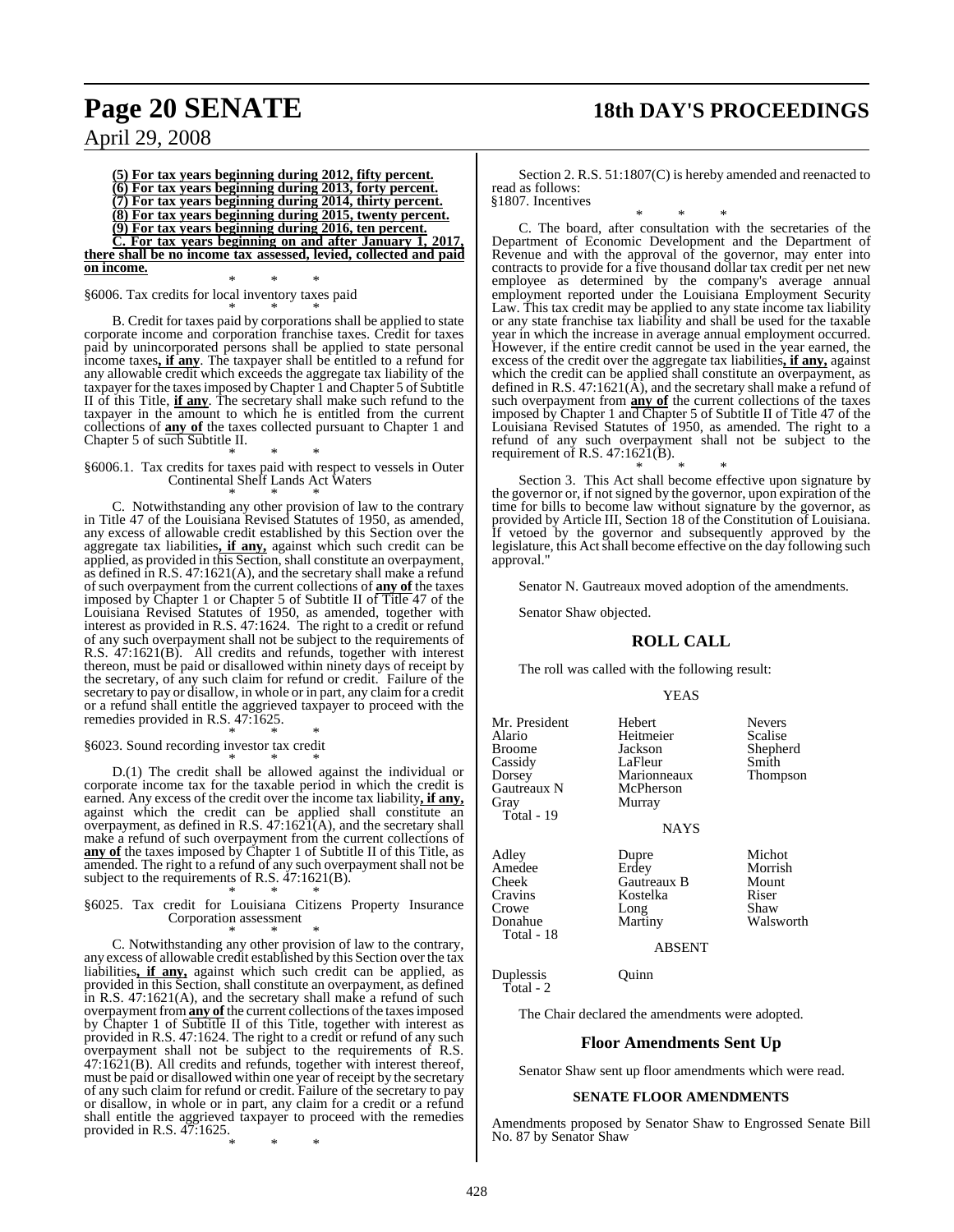### **18th DAY'S PROCEEDINGS Page 21 SENATE**

### AMENDMENT NO. 1

Delete the Senate Floor Amendment proposed by Senator Nick Gautreaux and adopted by the Senate on April 29, 2008.

Senator Shaw moved adoption of the amendments.

Senator N. Gautreaux objected.

### **ROLL CALL**

The roll was called with the following result:

Kostelka

YEAS

Dupre Morrish<br>Erdev Mount Erdey Moun<br>Kostelka Riser

Long Scalise<br>
Martiny Shaw Martiny Shaw<br>
McPherson Walsworth

| Adley      |
|------------|
| Cassidy    |
| Cheek      |
| Cravins    |
| Crowe      |
| Donahue    |
| Total - 18 |
|            |

**NAYS** 

McPherson

Amedee Hebert<br>Broome Heitmeier Dorsey Jackson<br>
Duplessis LaFleur Total - 20

Mr. President Gautreaux N Michot<br>Alario Gray Murray Alario Gray Murray Broome Heitmeier Shepherd<br>Dorsey Jackson Smith Duplessis LaFleur Thompson<br>Gautreaux B Marionneaux Marionneaux

ABSENT

Quinn Total - 1

The Chair declared the amendments were rejected.

The bill was read by title. Senator Shaw moved the final passage of the amended bill.

### **ROLL CALL**

The roll was called with the following result:

### YEAS

| Mr. President<br>Adley<br>Alario<br>Amedee<br><b>Broome</b><br>Cassidy<br>Cheek<br>Cravins<br>Crowe<br>Donahue<br>Dorsey<br>Duplessis<br>Dupre | Erdey<br>Gautreaux B<br>Gautreaux N<br>Gray<br>Hebert<br>Heitmeier<br>Jackson<br>Kostelka<br>LaFleur<br>Long<br>Marionneaux<br>Martiny<br>McPherson | Michot<br>Morrish<br>Mount<br>Murray<br><b>Nevers</b><br>Riser<br>Scalise<br>Shaw<br>Shepherd<br>Smith<br><b>Thompson</b><br>Walsworth |
|------------------------------------------------------------------------------------------------------------------------------------------------|-----------------------------------------------------------------------------------------------------------------------------------------------------|----------------------------------------------------------------------------------------------------------------------------------------|
| Total - 38                                                                                                                                     | <b>NAYS</b>                                                                                                                                         |                                                                                                                                        |
| Total - 0                                                                                                                                      |                                                                                                                                                     |                                                                                                                                        |

ABSENT

**Ouinn** 

Total - 1

The Chair declared the amended bill was passed, ordered reengrossed, and sent to the House. Senator Shaw moved to reconsider the vote by which the bill was passed and laid the motion on the table.

# April 29, 2008

### **Rules Suspended**

Senator Shaw asked for and obtained a suspension of the rules for the purpose of reverting to the Morning Hour.

### **Introduction of Senate Resolutions**

Senator Cassidy asked for and obtained a suspension of the rules for the purpose of introducing and reading the following Senate Resolutions a first and second time and acting upon them as follows:

### **SENATE RESOLUTION NO. 36—**

BY SENATOR CASSIDY A RESOLUTION

To commend Nabil Thalji upon his selection as a 2008 Goldwater Scholar.

On motion of Senator Cassidy, the resolution was read by title and adopted.

#### **SENATE RESOLUTION NO. 37—** BY SENATOR CASSIDY

A RESOLUTION

To commend Michael Parent upon his selection as a 2008 Goldwater Scholar.

On motion of Senator Cassidy, the resolution was read by title and adopted.

### **SENATE RESOLUTION NO. 38—** BY SENATOR CASSIDY

A RESOLUTION

To commend Tommy Stryjewski of Baton Rouge, a December 2007 graduate ofLouisiana State University, upon being named to the USA Today All-USA College Academic First Team.

On motion of Senator Cassidy, the resolution was read by title and adopted.

#### **SENATE RESOLUTION NO. 39—** BY SENATOR ERDEY

A RESOLUTION

To commend Brian Goh upon his selection as a 2008 Goldwater Scholar.

On motion of Senator Erdey, the resolution wasread by title and adopted.

#### **SENATE RESOLUTION NO. 40—** BY SENATOR MORRISH

A RESOLUTION

To commend Ms. Trista Sanders, for receiving the highest score internationally on the Certified Internal Auditor Exam.

On motion of Senator Morrish, the resolution was read by title and adopted.

### **Messages from the House**

The following Messages from the House were received and read as follows:

### **Message from the House**

### **ASKING CONCURRENCE IN HOUSE BILLS AND JOINT RESOLUTIONS**

### April 29, 2008

To the Honorable President and Members of the Senate:

I am directed to inform your honorable body that the House of Representatives has finally passed and asks your concurrence in the following House Bills and Joint Resolutions: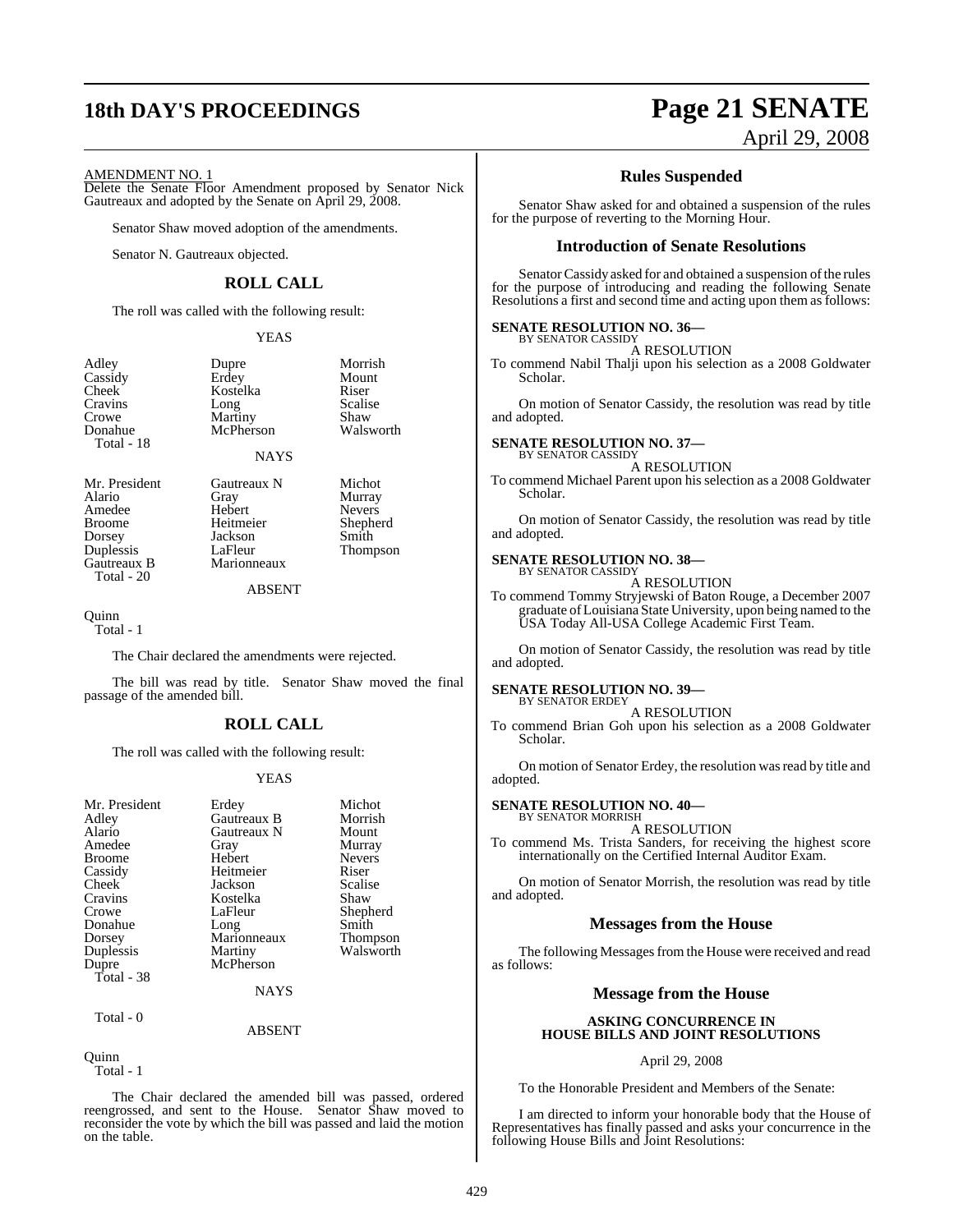### **HOUSE BILL NO. 333—**

BY REPRESENTATIVE KLECKLEY AN ACT

To amend and reenact R.S. 22:1243(A) and 1244(A) and to enact R.S. 22:1242(1)(h) and (i), relative to insurance fraud; to define fraudulent insurance acts; to provide for penalties and restitution; and to provide for related matters.

### **HOUSE BILL NO. 359—**

BY REPRESENTATIVE LAFONTA AN ACT

To enact R.S. 17:170.3, relative to immunizations; to require certain school boards to provide information relative to human papillomavirus to certain students; to provide for rules and regulations; and to provide for related matters.

### **HOUSE BILL NO. 430—**

BY REPRESENTATIVE PETERSON AN ACT

To amend and reenact R.S. 34:1(A)(3) and R.S. 42:1112(D) and to repeal R.S. 42:1120.1 and 1123(8), relative to the Board of Commissioners of the Port of New Orleans; to repeal recusal provisions for members of the Board of Commissioners of the Port of New Orleans; to remove provisions allowing certain individuals to serve as members of the board; and to provide for related matters.

### **HOUSE BILL NO. 512—**

BY REPRESENTATIVE PETERSON AN ACT

To amend and reenact R.S. 22:215.11(A), relative to health insurance; to require health insurance policies, contracts, and plans, including health maintenance organizations contracts and agreements, to provide coverage for mammography examinations as provided in guidelines published by the American Cancer Society; and to provide for related matters.

### **HOUSE BILL NO. 868—**

BY REPRESENTATIVE RICHMOND AN ACT

To amend and reenact R.S. 15:323(A) and (B)(2)(introductory paragraph), (a), (b), (c), (e), and (f), relative to the Louisiana Sentencing Commission; to change the number of voting members on the commission; to provide for changes in the membership of the commission; and to provide for related matters.

### **HOUSE BILL NO. 925—** BY REPRESENTATIVE CORTEZ

AN ACT

To enact R.S. 22:669.1, relative to health insurance; to provide relative to benefits for certain health-related services lawfully performed by a licensed marriage and family therapist; and to provide for related matters.

### **HOUSE BILL NO. 1136—**

BY REPRESENTATIVE PEARSON AN ACT

To amend and reenact R.S. 15:574.4(H)(4)(r) and to enact Code of Criminal Procedure Article 895( $\hat{A}$ )(13), relative to conditions of parole or probation; to provide that as a condition of parole or probation a person on parole or probation agrees to searches of his person or property by law enforcement officers with or without an arrest or search warrant; to provide for definitions; and to provide for related matters.

### **HOUSE BILL NO. 466—** BY REPRESENTATIVE RICHARD

AN ACT To amend and reenact R.S. 40:1300.256(B)(11), relative to the Louisiana Smokefree Air Act; to provide for the exception which permits smoking in designated well- ventilated rooms of nursing homes; and to provide for related matters.

### **Page 22 SENATE 18th DAY'S PROCEEDINGS**

### **HOUSE BILL NO. 478—**

BY REPRESENTATIVE HENRY BURNS AN ACT

To enact R.S. 14:108.2, relative to offenses affecting law enforcement; to create the crime of resisting a police officer with force or violence; to provide for definitions; to provide for penalties; and to provide for related matters.

### **HOUSE BILL NO. 576—** BY REPRESENTATIVE TRAHAN

AN ACT

To enact R.S. 49:191(3)(m) and to repeal R.S. 49:191(2)(d), relative to the Department of Education, including provisionsto provide for the re-creation of the Department of Education and the statutory entities made a part of the department by law; to provide for the effective termination date for all statutory authority for the existence of such statutory entities; and to provide for related matters.

### **HOUSE BILL NO. 439—** BY REPRESENTATIVE DOVE

AN ACT To amend and reenact R.S. 30:905(B)(2) and (14), 905.1, 905.3(A) and (D), and  $905.4(A)(1)(a)$  and (c) and (2), (B), (C), (D), (E)(2), (F), (G), (H), and (J)(2) and to repeal R.S. 30:905.2 and  $905.4(K)$ , relative to abandoned mine reclamation; to provide for the authority to participate and to promulgate rules and regulations; to provide forfunding sources and appropriation for reclamation of mining operations; to provide for an implementation plan; to provide for notice; to provide for exemptions and exclusions; and to provide for related matters.

### **HOUSE BILL NO. 681—**

BY REPRESENTATIVE HUTTER AN ACT

To amend and reenact Children's Code Article 814(D), relative to juveniles; to provide with respect to the taking of a child into custody without a court order; to provide relative to duties of the peace officer; and to provide for related matters.

### **HOUSE BILL NO. 682—**

BY REPRESENTATIVE HUTTER

AN ACT To amend and reenact Children's Code Article 818, relative to juveniles; to provide with respect to the identification procedures when taking children into custody; to authorize the photographing and fingerprinting of children taken into custody for felony and misdemeanor acts; to provide for the destruction of fingerprint records in certain cases; and to provide for related matters.

> Respectfully submitted, ALFRED W. SPEER Clerk of the House of Representatives

### **House Bills and Joint Resolutions**

Senator Martiny asked for and obtained a suspension of the rules to take up at this time the following House Bills and Joint Resolutions just received from the House which were taken up, read a first and second time by their titles and acted upon as follows:

**HOUSE BILL NO. 333—**

BY REPRESENTATIVE KLECKLEY AN ACT

To amend and reenact R.S. 22:1243(A) and 1244(A) and to enact R.S. 22:1242(1)(h) and (i), relative to insurance fraud; to define fraudulent insurance acts; to provide for penalties and restitution; and to provide for related matters.

The bill was read by title and referred by the President to the Committee on Insurance.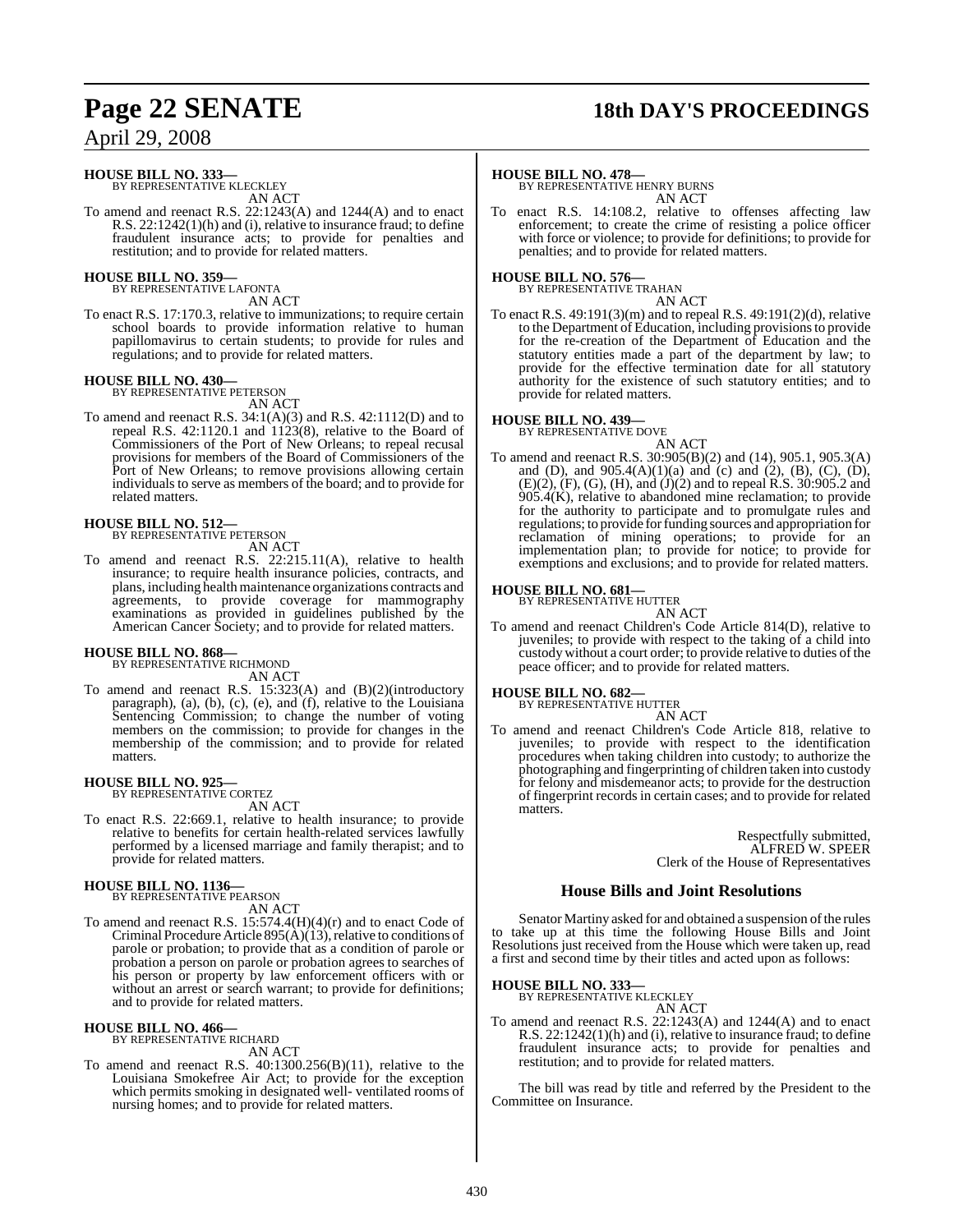# **18th DAY'S PROCEEDINGS Page 23 SENATE**

# April 29, 2008

### **HOUSE BILL NO. 359—**

BY REPRESENTATIVE LAFONTA AN ACT

To enact R.S. 17:170.3, relative to immunizations; to require certain school boards to provide information relative to human papillomavirus to certain students; to provide for rules and regulations; and to provide for related matters.

The bill was read by title and referred by the President to the Committee on Education.

### **HOUSE BILL NO. 430—**

BY REPRESENTATIVE PETERSON AN ACT

To amend and reenact R.S. 34:1(A)(3) and R.S. 42:1112(D) and to repeal R.S. 42:1120.1 and 1123(8), relative to the Board of Commissioners of the Port of New Orleans; to repeal recusal provisions for members of the Board of Commissioners of the Port of New Orleans; to remove provisions allowing certain individuals to serve as members of the board; and to provide for related matters.

The bill was read by title and referred by the President to the Committee on Senate and Governmental Affairs.

#### **HOUSE BILL NO. 439—** BY REPRESENTATIVE DOVE

AN ACT

To amend and reenact R.S. 30:905(B)(2) and (14), 905.1, 905.3(A) and (D), and  $905.4(A)(1)(a)$  and (c) and (2), (B), (C), (D), (E)(2), (F), (G), (H), and (J)(2) and to repeal R.S. 30:905.2 and 905.4(K), relative to abandoned mine reclamation; to provide for the authority to participate and to promulgate rules and regulations; to provide forfunding sources and appropriation for reclamation of mining operations; to provide for an implementation plan; to provide for notice; to provide for exemptions and exclusions; and to provide for related matters.

The bill was read by title and referred by the President to the Committee on Natural Resources.

### **HOUSE BILL NO. 466—**

BY REPRESENTATIVE RICHARD AN ACT

To amend and reenact R.S. 40:1300.256(B)(11), relative to the Louisiana Smokefree Air Act; to provide for the exception which permits smoking in designated well- ventilated rooms of nursing homes; and to provide for related matters.

The bill was read by title and referred by the President to the Committee on Health and Welfare.

### **HOUSE BILL NO. 478—**

BY REPRESENTATIVE HENRY BURNS AN ACT

To enact R.S. 14:108.2, relative to offenses affecting law enforcement; to create the crime of resisting a police officer with force or violence; to provide for definitions; to provide for penalties; and to provide for related matters.

The bill was read by title and referred by the President to the Committee on Judiciary C.

### **HOUSE BILL NO. 512—** BY REPRESENTATIVE PETERSON

AN ACT

To amend and reenact R.S. 22:215.11(A), relative to health insurance; to require health insurance policies, contracts, and plans, including health maintenance organizations contracts and agreements, to provide coverage for mammography examinations as provided in guidelines published by the American Cancer Society; and to provide for related matters.

The bill was read by title and referred by the President to the Committee on Insurance.

### **HOUSE BILL NO. 576—**

BY REPRESENTATIVE TRAHAN AN ACT

To enact R.S. 49:191(3)(m) and to repeal R.S. 49:191(2)(d), relative to the Department of Education, including provisionsto provide for the re-creation of the Department of Education and the statutory entities made a part of the department by law; to provide for the effective termination date for all statutory authority for the existence of such statutory entities; and to provide for related matters.

The bill was read by title and referred by the President to the Committee on Education.

### **HOUSE BILL NO. 681—**

BY REPRESENTATIVE HUTTER AN ACT

To amend and reenact Children's Code Article 814(D), relative to juveniles; to provide with respect to the taking of a child into custody without a court order; to provide relative to duties of the peace officer; and to provide for related matters.

The bill was read by title and referred by the President to the Committee on Judiciary A.

### **HOUSE BILL NO. 682—**



To amend and reenact Children's Code Article 818, relative to juveniles; to provide with respect to the identification procedures when taking children into custody; to authorize the photographing and fingerprinting of children taken into custody for felony and misdemeanor acts; to provide for the destruction of fingerprint recordsin certain cases; and to provide for related matters.

The bill was read by title and referred by the President to the Committee on Judiciary A.

### **HOUSE BILL NO. 868—** BY REPRESENTATIVE RICHMOND

AN ACT

To amend and reenact R.S. 15:323(A) and (B)(2)(introductory paragraph), (a), (b), (c), (e), and (f), relative to the Louisiana Sentencing Commission; to change the number of voting members on the commission; to provide for changes in the membership of the commission; and to provide for related matters.

The bill was read by title and referred by the President to the Committee on Judiciary B.

### **HOUSE BILL NO. 925—**

BY REPRESENTATIVE CORTEZ AN ACT

To enact R.S. 22:669.1, relative to health insurance; to provide relative to benefits for certain health-related services lawfully performed by a licensed marriage and family therapist; and to provide for related matters.

The bill was read by title and referred by the President to the Committee on Insurance.

### **HOUSE BILL NO. 1136—** BY REPRESENTATIVE PEARSON

AN ACT

To amend and reenact R.S. 15:574.4(H)(4)(r) and to enact Code of Criminal Procedure Article  $895(A)(13)$ , relative to conditions of parole or probation; to provide that as a condition of parole or probation a person on parole or probation agrees to searches of his person or property by law enforcement officers with or without an arrest or search warrant; to provide for definitions; and to provide for related matters.

The bill was read by title and referred by the President to the Committee on Judiciary B.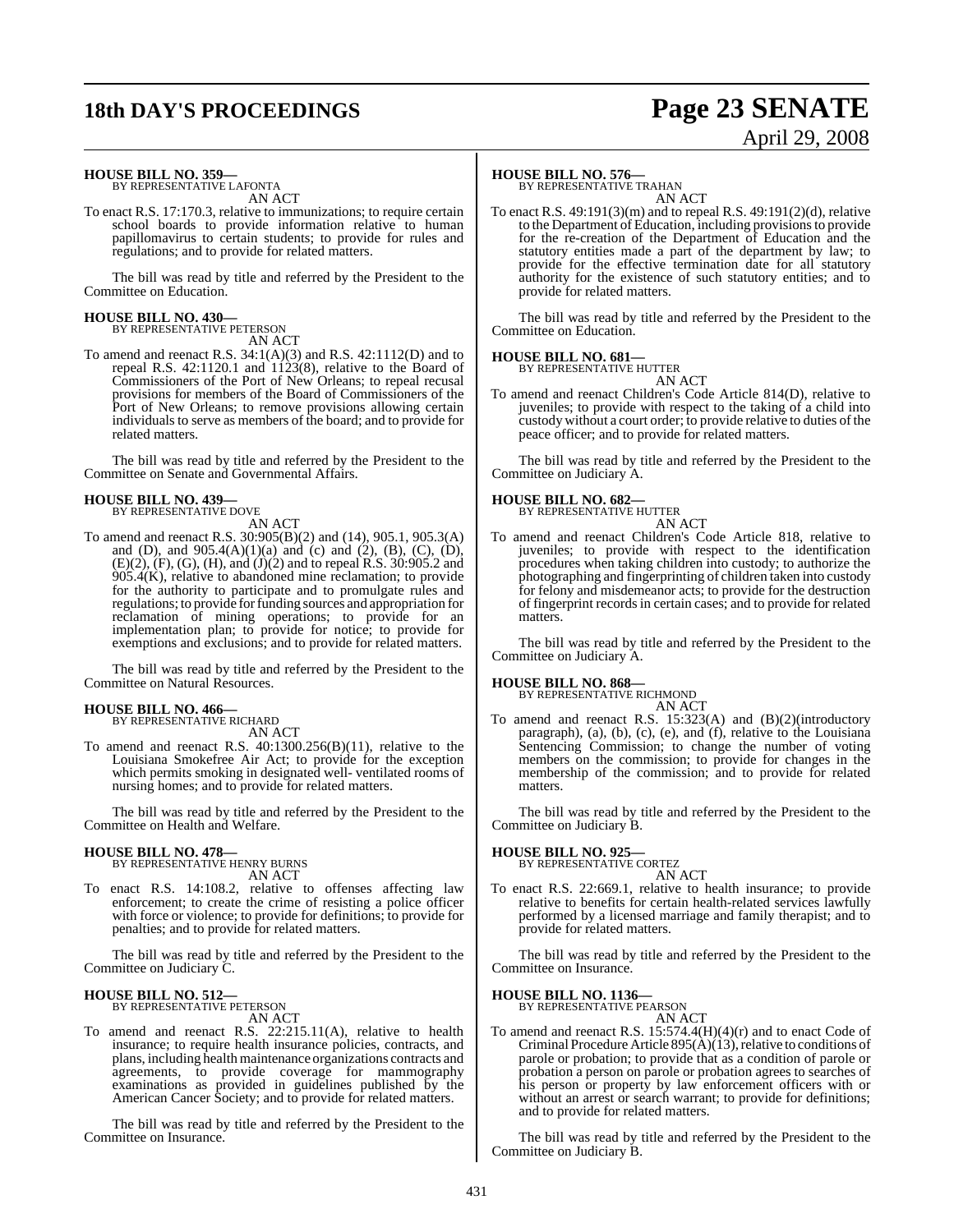### **Page 24 SENATE 18th DAY'S PROCEEDINGS**

### April 29, 2008

### **Messages from the House**

The following Messages from the House were received and read as follows:

### **Message from the House**

### **ASKING CONCURRENCE IN HOUSE CONCURRENT RESOLUTIONS**

April 29, 2008

To the Honorable President and Members of the Senate:

I am directed to inform your honorable body that the House of Representatives has finally passed and asks your concurrence in the following House Concurrent Resolutions:

### **HOUSE CONCURRENT RESOLUTION NO. 50—** BY REPRESENTATIVE RICHMOND

A CONCURRENT RESOLUTION

To urge and request the Civil District Court for the parish of Orleans and the Criminal District Court for the parish of Orleans to consider establishing mental health divisions by a vote en banc of the judges for each of the two courts.

# **HOUSE CONCURRENT RESOLUTION NO. 99—** BY REPRESENTATIVE LAFONTA

A CONCURRENT RESOLUTION

To memorialize the United States Congress to take such actions as are necessary to prohibit the importation of nuclear waste generated outside of the United States of America.

> Respectfully submitted, ALFRED W. SPEER Clerk of the House of Representatives

### **House Concurrent Resolutions**

Senator Broome asked for and obtained a suspension of the rules to take up at this time the following House Concurrent Resolutions just received from the House which were taken up, read a first and second time by their titles and acted upon as follows:

# **HOUSE CONCURRENT RESOLUTION NO. 50—** BY REPRESENTATIVE RICHMOND A CONCURRENT RESOLUTION

To urge and request the Civil District Court for the parish of Orleans and the Criminal District Court for the parish of Orleans to consider establishing mental health divisions by a vote en banc of the judges for each of the two courts.

The resolution was read by title and referred by the President to the Committee on Judiciary A.

### **HOUSE CONCURRENT RESOLUTION NO. 99—** BY REPRESENTATIVE LAFONTA A CONCURRENT RESOLUTION

To memorialize the United States Congress to take such actions as are necessary to prohibit the importation of nuclear waste generated outside of the United States of America.

The resolution was read by title and referred by the President to the Committee on Environmental Quality.

### **Reports of Committees**

The following reports of committees were received and read:

### **REPORT OF COMMITTEE ON**

### **JUDICIARY B**

Senator Daniel R. Martiny, Chairman on behalf of the Committee on Judiciary B, submitted the following report:

April 29, 2008

To the President and Members of the Senate:

I am directed by your Committee on Judiciary B to submit the following report:

#### **SENATE BILL NO. 80—** BY SENATOR MARTINY

AN ACT

To amend and reenact the Code of Criminal Procedure Article 893(A) and to enact Code of Criminal Procedure Article  $894(A)(6)$ , relative to suspension and deferral of sentence with respect to certain felonies and misdemeanors; to provide for the procedure, and effect of the suspension of imposition of sentence; to require that certain criteria be satisfied; and to provide for related matters.

Reported with amendments.

#### **SENATE BILL NO. 142—** BY SENATOR SCALISE

- AN ACT To amend and reenact R.S. 40:1379.3(A)(2), relative to public
- records; to provide for concealed handgun permit applications; to provide for confidentiality of certain information; and to provide for related matters.

Reported with amendments.

### **SENATE BILL NO. 187—** BY SENATOR MARIONNEAUX

AN ACT

To amend and reenact R.S. 4:211(5) and R.S. 27:353(4) and to enact R.S. 18:1300.24, relative to conducting live horse racing and pari-mutuel wagering in Iberville Parish; to provide for the calling and conducing of certain referendum elections in Iberville Parish, relative to authorizing the conducting of horse racing and pari-mutuel wagering in the parish, authorizing the operation of an offtrack wagering facility in Iberville Parish, and authorizing an eligible horse racing facility in Iberville Parish to conduct slot machine gaming; to provide for the submission of propositions by the governing authority of Iberville Parish; to provide relative to the approval of the propositions by the voters; to provide for applicability; to amend the definition of eligible facility for the purposes of conducting slot machine gaming; to amend the definition of pari-mutuel facility for the purpose of offtrack wagering; and to provide for related matters.

Reported favorably.

## **SENATE BILL NO. 381—** BY SENATOR MARTINY

AN ACT To amend and reenact R.S. 27:306(A)(4)(b)(introductory paragraph) and (7)(a), relative to the Video Draw Poker Devices Control Law; to provide for the determination of the number of video draw poker devices operated at truck stops based upon average annual fuel sales; to provide for the operation of twenty-five video draw poker devices at new truck stop facilities for ninety days without average fuel sale requirements; to provide for average monthly fuel sales determinations followed by annual average fuel sale determinations after twelve months of operation; and to provide for related matters.

Reported with amendments.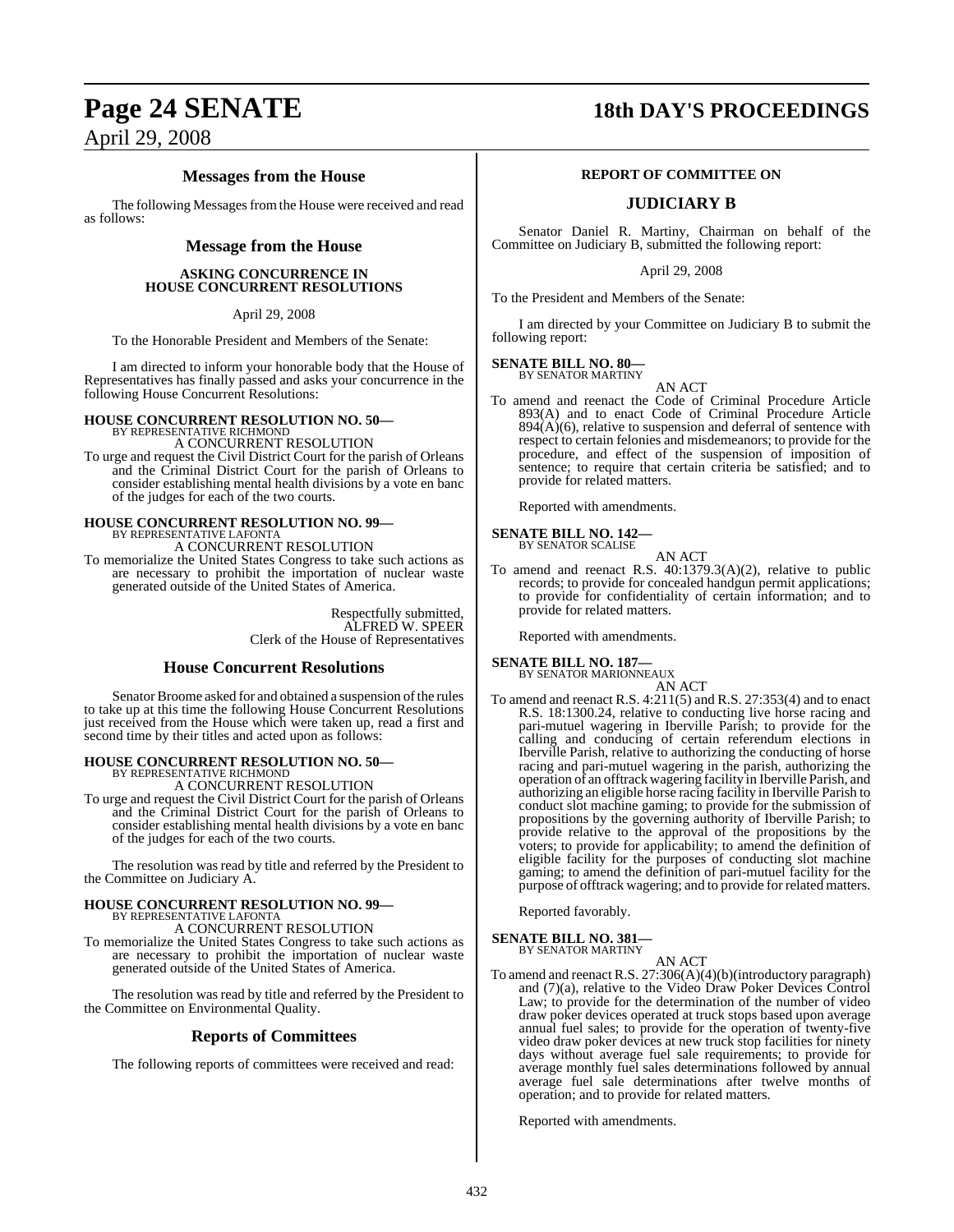# **18th DAY'S PROCEEDINGS Page 25 SENATE**

# April 29, 2008

#### **SENATE BILL NO. 382—** BY SENATOR MARTINY

AN ACT

To amend and reenact Code of Criminal Procedure Article 895(B); R.S. 14:30.1(A)(2), 32.1(A)(Introductory Paragraph),  $32.8(A)(2)$ (Introductory Paragraph) and (c),  $40.1(B)$ , and 98(F)(2) and to enact Code of Criminal Procedure Article 894(A)(6); R.S. 14:32.8(A)(2)(d), (e), and (f), and 40.1(C), relative to the continuous revision of the Criminal Code and the Code of Criminal Procedure; to provide for probation in felony and misdemeanor cases assigned to the drug division probations program; to provide for second degree murder; to provide for vehicular homicide; to provide for third degree feticide; to provide for terrorizing; to provide for operating a vehicle while intoxicated; and to provide for related matters.

Reported with amendments.

**SENATE BILL NO. 398—**

BY SENATOR MARIONNEAUX

AN ACT To amend and reenact R.S. 27:391(A) and to enact R.S. 27:391(D) and  $392(B)(3)(e)$ , relative to proceeds derived from slot machine gaming conducted at eligible live horse racing facilities; to provide for the distribution of proceeds derived from the taxes levied by the local governing authority of Iberville Parish on taxable net slot machine proceeds operated in Iberville Parish; to create the Iberville Parish Excellence Fund and require certain deposits to the fund; to provide for the operation of the fund; and to provide for related matters.

Reported with amendments.

#### **SENATE BILL NO. 593—** BY SENATOR RISER

AN ACT

To amend and reenact R.S. 16:516, relative to district attorneys; to provide relative to the payment of health insurance premiums out the district attorney's general fund; and to provide for related matters.

Reported with amendments.

#### **SENATE BILL NO. 644—** BY SENATOR ADLEY

AN ACT

To amend and reenact R.S. 29:11(G), relative to military and veterans' affairs; to provide for a Louisiana Veterans' Commemorative Coin Program; to provide that the adjutant general shall manage the program; to provide for an advisory committee to assist the adjutant general in operating the program; to provide for a fund to operate the program; to provide for eligibility of awards; and to provide for related matters.

Reported with amendments.

#### **SENATE BILL NO. 689—** BY SENATOR MURRAY

AN ACT

To amend and reenact R.S. 27:391(A) and to enact R.S. 27:391(D), relative to proceeds derived from slot machine gaming conducted at eligible live horse racing facilities; to provide for the distribution of proceeds derived from the taxes levied by the local governing authority of Orleans Parish on taxable net slot machine proceeds operating in Orleans Parish; and to provide for related matters.

Reported with amendments.

#### **HOUSE BILL NO. 280—** BY REPRESENTATIVE WOOTON

AN ACT

To amend and reenact R.S. 4:724(B)(5) and to enact R.S. 4:724(J), (K), and (L), relative to electronic video bingo machines; to provide with respect to the types of games which are played or displayed on electronic video bingo machines; to provide for exceptions; to provide for applicability; to provide for the replacement of certain machines which are destroyed or rendered inoperable; and to provide for related matters.

Reported with amendments.

#### **HOUSE BILL NO. 332—** BY REPRESENTATIVE PERRY

AN ACT

To enact R.S. 14:118(D), (E), and (F), relative to forfeiture proceedings; to provide with respect to the forfeiture of property given, offered, or accepted during the commission of the crime of public bribery; to provide for a forfeiture procedure; to provide for the disposition of the property; to provide for the return of the property to the owner if the case is dismissed or the accused is acquitted; and to provide for related matters.

Reported with amendments.

Respectfully submitted, DANIEL R. MARTINY Chairman

### **Privilege Report of the Committee on Senate and Governmental Affairs**

### **ENROLLMENTS**

Senator Kostelka, Chairman on behalf of the Committee on Senate and Governmental Affairs, submitted the following report:

April 29, 2008

To the President and Members of the Senate:

I am directed by your Committee on Senate and Governmental Affairs to submit the following report:

The following Senate Concurrent Resolutions have been properly enrolled:

#### **SENATE CONCURRENT RESOLUTION NO. 16—** BY SENATOR GRAY

A CONCURRENT RESOLUTION

To suspend until sixty days after final adjournment of the 2008 Regular Session of the Legislature certain provisions of R.S.  $40:2116(J)(1)$  and R.S.  $40:2116(J)(1)(c)$ , relative to the date upon which the facility need review approval for licensed nursing homes and intermediate care facilities for people with developmental disabilities (ICF/DD) which were located in an area which was affected by an executive order or proclamation of emergency or disaster will be deemed terminated, expired, or revoked.

#### **SENATE CONCURRENT RESOLUTION NO. 44—** BY SENATOR GRAY

A CONCURRENT RESOLUTION

To commend the Orleans Parish Juvenile Court on its 100<sup>th</sup> anniversary.

> Respectfully submitted, ROBERT W. "BOB" KOSTELKA Chairman

The foregoing Senate Concurrent Resolutions were signed by the President of the Senate.